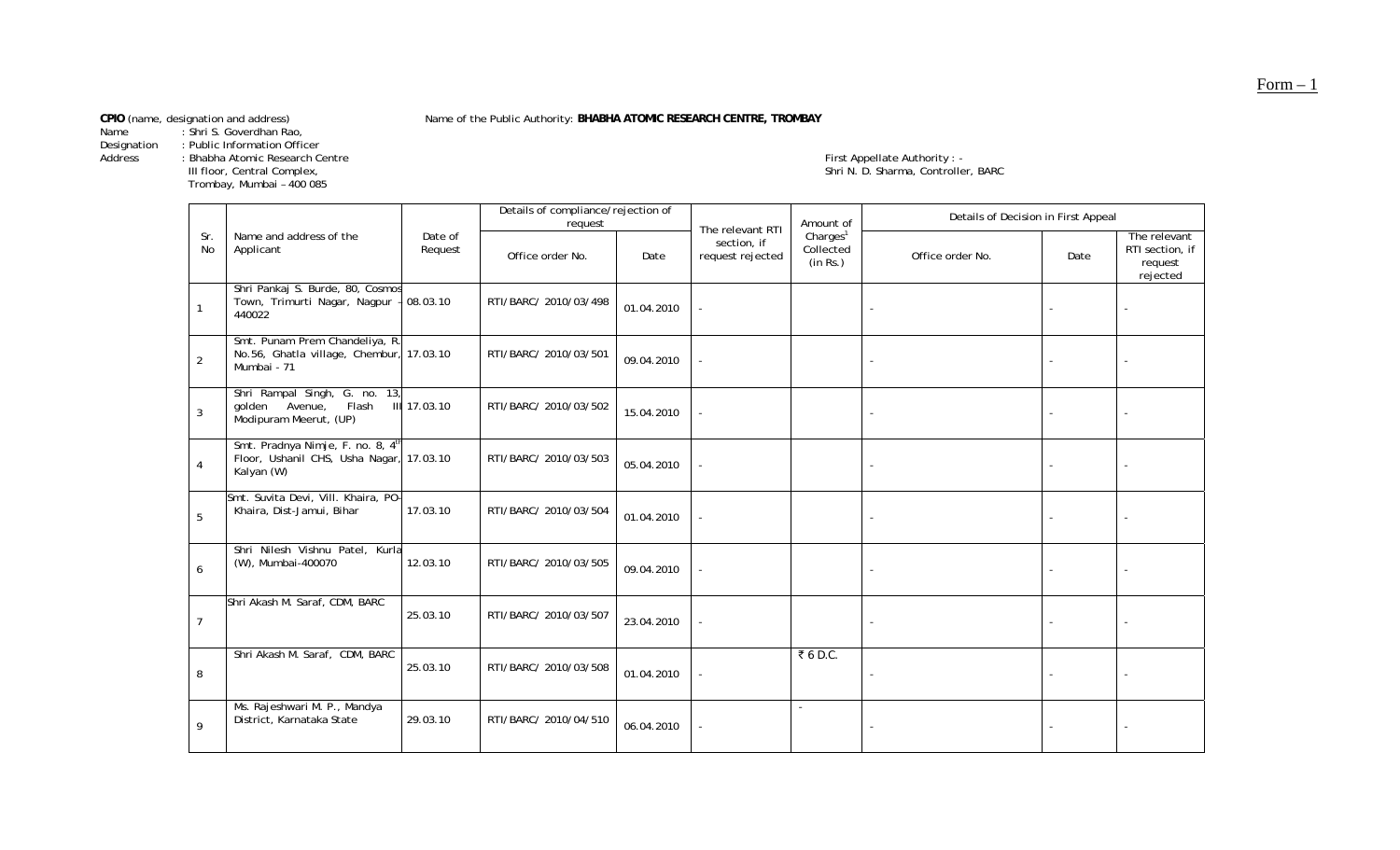|           |                                                                                                    |                        | Details of compliance/rejection of<br>request |                                                             |                                                     | Amount of                                     | Details of Decision in First Appeal |           |                                                        |
|-----------|----------------------------------------------------------------------------------------------------|------------------------|-----------------------------------------------|-------------------------------------------------------------|-----------------------------------------------------|-----------------------------------------------|-------------------------------------|-----------|--------------------------------------------------------|
| Sr.<br>No | Name and address of the<br>Applicant                                                               | Date of<br>Request     | Office order No.                              | Date                                                        | The relevant RTI<br>section, if<br>request rejected | Charles <sup>1</sup><br>Collected<br>(in Rs.) | Office order No.                    | Date      | The relevant<br>RTI section, if<br>request<br>rejected |
| 10        | Ms. Lata Rani, Ghaziabad (UP)                                                                      | 29.03.10*<br>04.05.10# | RTI/BARC/ 2010/04/511                         | 25.5.2010 -<br>to<br>reply<br>Q.dtd.4.5.1<br>$\overline{0}$ |                                                     | $\overline{\phantom{a}}$                      | RTI/BARC/ 2010/04/511/1372          | 12.7.2010 |                                                        |
| 11        | Shri Anish Thakur, Shimla - 5,<br>H.P.                                                             | 29.03.10               | RTI/BARC/ 2010/04/512                         | 19.4.2010                                                   |                                                     | L.                                            |                                     |           |                                                        |
| 12        | Shri Anuj Saxena, Mathura (UP)                                                                     | 30.03.10               | RTI/BARC/ 2010/04/513                         | 12.04.2010                                                  |                                                     | $\blacksquare$                                |                                     |           |                                                        |
| 13        | Ms. Varsha<br>9/18, Gurav Chawl, Vikhroli (E)                                                      | 31.03.10               | RTI/BARC/ 2010/04/514                         | 20.4.2010                                                   |                                                     | $\mathcal{L}$                                 |                                     |           |                                                        |
| 14        | Shri Sudhakar M. Chandanshive,<br>Mahim, Mumbai - 16                                               | 01.04.10               | RTI/BARC/ 2010/04/515                         | 23.4.2010                                                   |                                                     | ₹.10/-                                        |                                     |           |                                                        |
| 15        | Ms. Rajeshwari M. P., Mandya<br>District, Karnataka State                                          | 05.04.10               | RTI/BARC/ 2010/04/516                         | 12.04.2010                                                  |                                                     | ₹.40/-                                        |                                     |           |                                                        |
| 16        | Shri Gnana Pragasam, Tech F1,<br>TLD Unit, NFC, Hyderabad                                          | 05.04.10               | RTI/BARC/ 2010/04/517                         | 20.04.2010                                                  |                                                     | ₹10/-                                         |                                     |           |                                                        |
| 17        | Shri Vijay Kumar, C/o Shri R. N.<br>Masta, Mastagali, Lal Tanki,<br>Raigarh (C.G)                  | 05.04.10               | RTI/BARC/ 2010/04/518                         | 12.04.2010                                                  |                                                     | ₹10/-                                         |                                     |           |                                                        |
| 18        | Smt. Shalu S. Gaikwad, A/p-<br>Vadgaon, Nimbalkar, Tal.<br>Baramati, distt-Pune                    | 05.04.10               | RTI/BARC/ 2010/04/519                         | 09.04.2010                                                  |                                                     | ₹10/-                                         |                                     |           |                                                        |
| 19        | Shri Vikas B. Shivsaran, P.G.T.<br>Colony, Mulund (W), Mumbai -<br>400 080                         | 13.04.10               | RTI/BARC/ 2010/04/520                         |                                                             |                                                     | No<br>fee-file<br>closed<br>on<br>9.7.10      |                                     |           |                                                        |
| 20        | Smt. Smriti R. Tripathi, m/o Late<br>Shantiranjan Tripathi, MIDC<br>Road, Loknagari, Ambernath (E) | 13.04.10               | RTI/BARC/ 2010/04/521                         | 05.05.2010                                                  |                                                     | ₹10/-<br>₹20/-D.C.                            |                                     |           |                                                        |
| 21        | Smt. Akshata M. Khot, Steno Gr.<br>III, NRGP, BARC                                                 | 13.04.10               | RTI/BARC/ 2010/04/522                         | 07.05.2010                                                  |                                                     | ₹10/-<br>₹22/-D.C.                            |                                     |           |                                                        |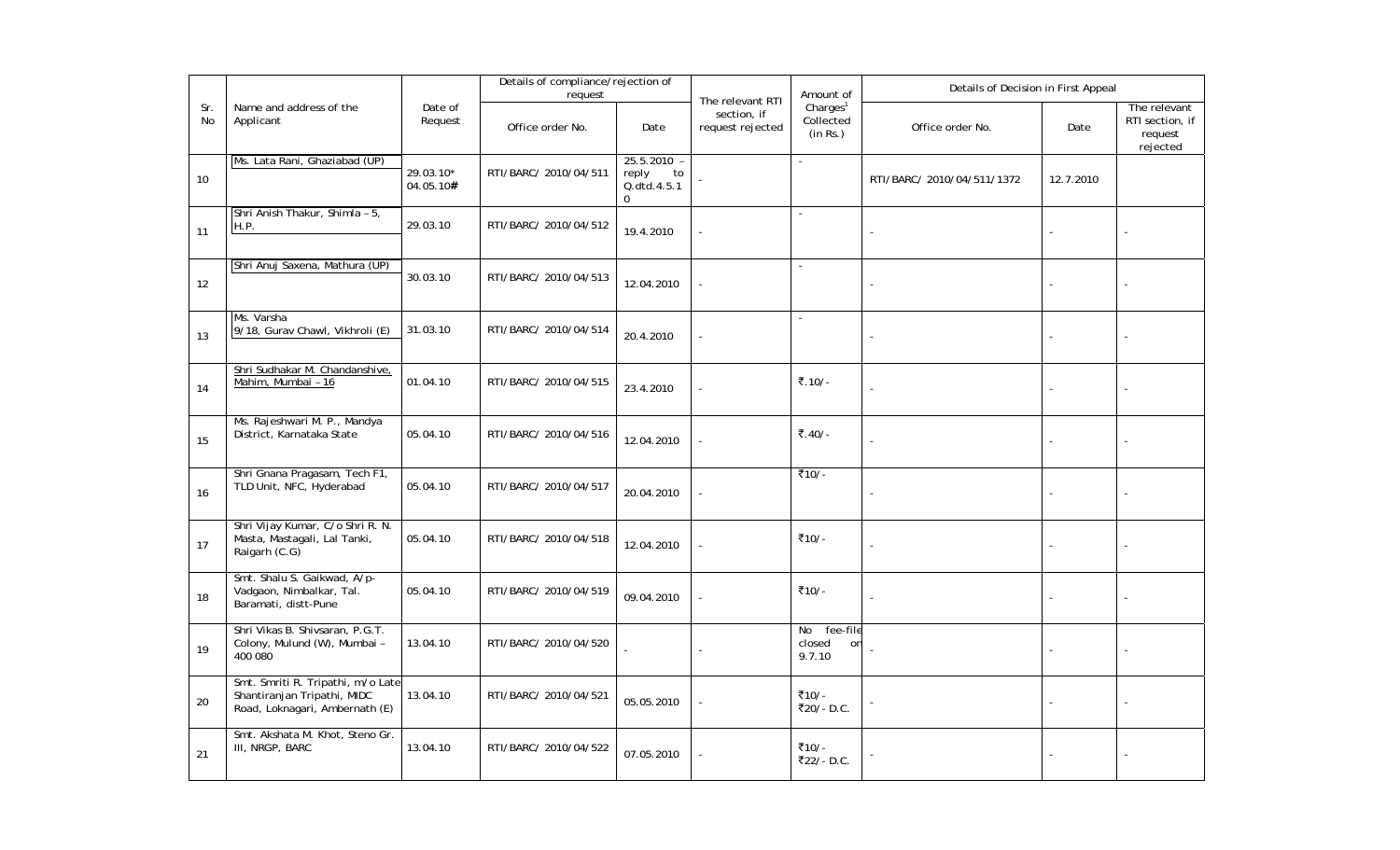|           |                                                                                             |                    | Details of compliance/rejection of<br>request |                                         |                                                     | Amount of                                     | Details of Decision in First Appeal |            |                                                        |
|-----------|---------------------------------------------------------------------------------------------|--------------------|-----------------------------------------------|-----------------------------------------|-----------------------------------------------------|-----------------------------------------------|-------------------------------------|------------|--------------------------------------------------------|
| Sr.<br>No | Name and address of the<br>Applicant                                                        | Date of<br>Request | Office order No.                              | Date                                    | The relevant RTI<br>section, if<br>request rejected | Charles <sup>1</sup><br>Collected<br>(in Rs.) | Office order No.                    | Date       | The relevant<br>RTI section, if<br>request<br>rejected |
| 22        | Smt. Vrushali V. Talawadekar,<br>C/o Mr. Eknath Dichvalkar,<br>Thane - 400 006              | 13.04.10           | RTI/BARC/ 2010/04/523                         | 05.05.2010                              |                                                     | ₹20/-                                         |                                     |            |                                                        |
| 23        | Shri P. Sridhar Babu, HBR Layout<br>Extn., Banglore - 560043                                | 13.04.10           | RTI/BARC/ 2010/04/524                         | 26.5.2010                               | L.                                                  | ₹10/-                                         | RTI/BARC/ 2010/04/524/1457          | 23.07.2010 |                                                        |
| 24        | Shri Santosh S. Ghadi, Om sai<br>Ganesh CHS, R. no. 5 B, Mandap<br>Rd, Sagaon, Dombivli (E) | 19.04.10           | RTI/BARC/ 2010/04/525                         | 22.04.2010                              | 8(1)(J)                                             | ₹10/-                                         |                                     |            |                                                        |
| 25        | Shri Arvind S. Joshi, Advocate,<br>136, Gokulpeth, Walmikinagar,<br>Nagpur                  | 21.04.10           | RTI/BARC/ 2010/04/526                         | 24.05.2010<br>(Int.reply)<br>on 7.5.10) |                                                     | Paid at DAE                                   |                                     |            |                                                        |
| 26        | Dr. Shashi Lata, C-85/8, BARC<br>Col., Po-TAPP, Tarapur- 401504                             | 21.04.10           | RTI/BARC/ 2010/04/527                         | 07.05.2010                              |                                                     | ₹10/-                                         |                                     |            |                                                        |
| 27        | Shri Santosh Kumar Mishra, 1010,<br>Akashganga, A.Nagar, Mumbai -<br>94                     | 26.04.10           | RTI/BARC/ 2010/04/528                         | 07.05.2010                              |                                                     | ₹10/-                                         | RTI/BARC/ 2010/04/528/1077          | 1.6.10     |                                                        |
| 28        | Shri Omprakash Khandelwal,<br>4/12, M.G. Road, Badwani (MP)                                 | 26.04.10           | RTI/BARC/ 2010/04/529                         | 26.5.2010                               |                                                     | ₹ 10/-                                        | ÷,                                  |            |                                                        |
| 29        | Ms. Rajeshwari M.P., D/o<br>Puttegowda M.S., Mandya Dist.,<br>Krantaka                      | 26.04.10           | RTI/BARC/ 2010/04/530                         | 26.5.2010                               |                                                     | ₹30/-                                         |                                     |            |                                                        |
| 30        | Mr. Chetan Kothari, 52, Oceanic<br>Apartment, Mumbai - 400 026                              | 30.04.10           | RTI/BARC/ 2010/04/531                         | 26.5.2010                               |                                                     | ₹10                                           | RTI/BARC/ 2010/04/531/1339          | 08.07.2010 |                                                        |
| 31        | Shri G. Srinivasan, 55,<br>Alakananda, A. Nagar, Mumbai-<br>94                              | 29.04.10           | RTI/BARC/ 2010/04/532                         | 28.05.2010                              |                                                     | ₹10/-                                         | RTI/BARC/ 2010/04/532/1400          | 16.07.2010 |                                                        |
| 32        | Shri Santosh K. Mishra,<br>Akashganga, A. Nagar, Mumbai -<br>94                             | 04.05.10           | RTI/BARC/ 2010/05/533                         | 25.05.2010                              |                                                     | ₹10/-                                         | RTI/BARC/ 2010/05/533/1160          | 10.6.2010  |                                                        |
| 33        | Ms. Monika Mishra, 97/16, BARC<br>Staff colony, Post. TAPP, Boisar<br>(W) dist. Thane       | 26.04.10           | RTI/BARC/ 2010/05/534                         | 24.05.2010                              |                                                     | ₹10/-                                         |                                     |            |                                                        |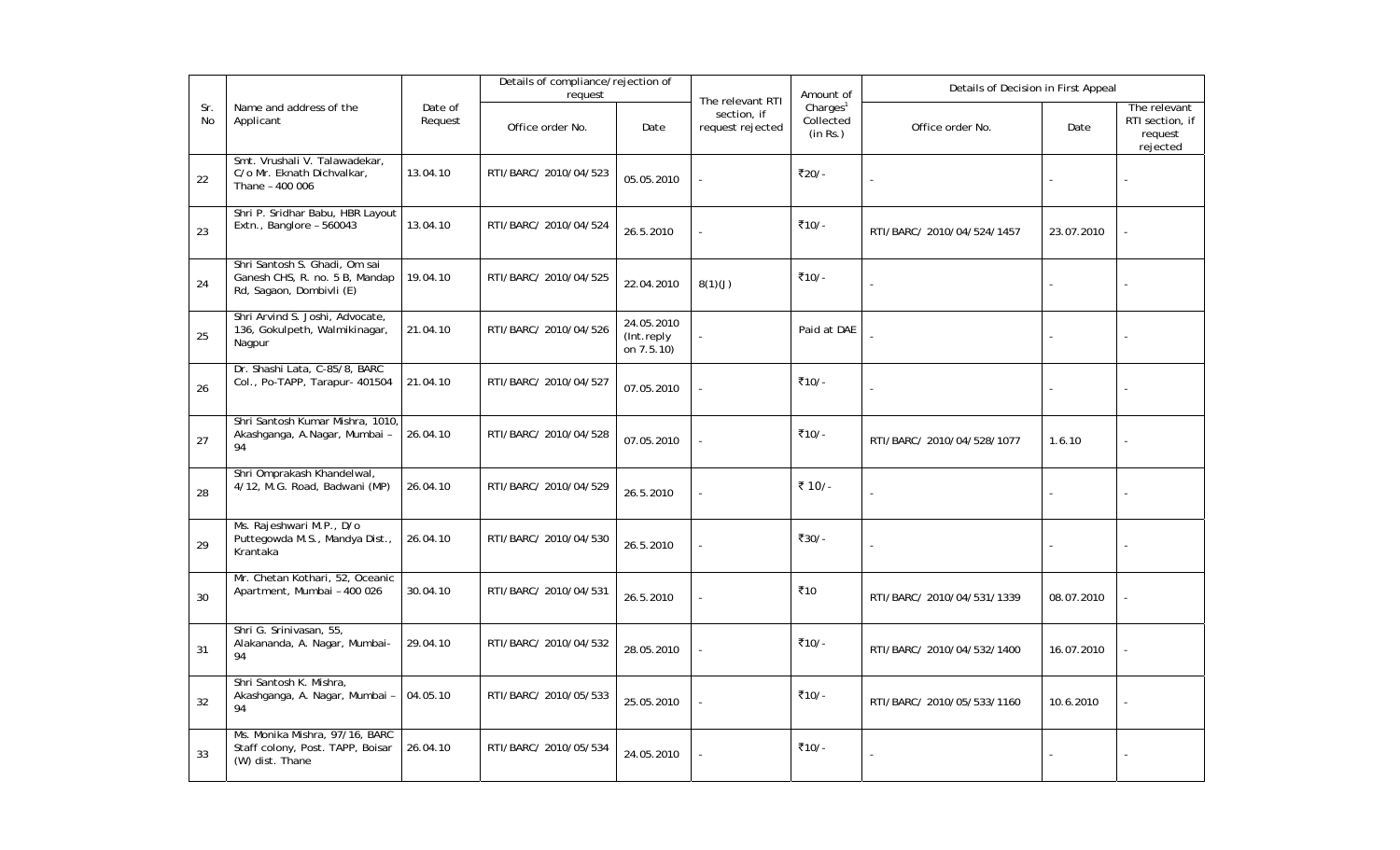|           | Name and address of the                                                    |                    | Details of compliance/rejection of<br>request |            | The relevant RTI                | Amount of                                     | Details of Decision in First Appeal |                          |                                                        |  |
|-----------|----------------------------------------------------------------------------|--------------------|-----------------------------------------------|------------|---------------------------------|-----------------------------------------------|-------------------------------------|--------------------------|--------------------------------------------------------|--|
| Sr.<br>No | Applicant                                                                  | Date of<br>Request | Office order No.                              | Date       | section, if<br>request rejected | Charles <sup>1</sup><br>Collected<br>(in Rs.) | Office order No.                    | Date                     | The relevant<br>RTI section, if<br>request<br>rejected |  |
| 34        | Smt. Suruchi Sharma, MHOW<br>(M.P)                                         | 04.05.10           | RTI/BARC/ 2010/05/535                         | 24.05.2010 |                                 | ₹10/-                                         | RTI/BARC/ 2010/05/535/1338          | 08.07.2010               |                                                        |  |
| 35        | Ms. Rajeshwari M.P., 5 <sup>th</sup> Main,<br>Kanchegowda Building, Mysore | 05.05.10           | RTI/BARC/ 2010/05/536                         | 25.05.2010 |                                 | ₹10/-                                         |                                     |                          |                                                        |  |
| 36        | Adv. Shriya S. Urankar, Nahur<br>(E), Mumbai - 42                          | 06.05.10           | RTI/BARC/ 2010/05/537                         | 01.06.2010 |                                 | ₹20/-                                         |                                     | $\overline{\phantom{a}}$ |                                                        |  |
| 37        | Shri R. Palini Muthu, Cheeta<br>Camp, Trombay, Mumbai - 88.                | 06.05.10           | RTI/BARC/ 2010/05/538                         | 24.05.2010 |                                 | ₹10/-                                         | $\blacksquare$                      |                          |                                                        |  |
| 38        | Shri Ravi Chandran, Cheeta<br>Camp, Trombay, Mumbai - 88                   | 06.05.10           | RTI/BARC/ 2010/05/539                         | 24.05.2010 |                                 | ₹10/-                                         | $\blacksquare$                      |                          |                                                        |  |
| 39        | Smt. Suruchi Sharma, Vatsalya,<br>Cantonment Colony, MHOW(MP               | 07.05.10           | RTI/BARC/ 2010/05/540                         | 25.5.2010  |                                 | Paid at DAE                                   |                                     |                          |                                                        |  |
| 40        | Shri Raghvendra S/o<br>Nanjegowda, Hasan(D), Karnataka 10.05.10            |                    | RTI/BARC/ 2010/05/541                         | 09.06.2010 |                                 | ₹10/-                                         | RTI/BARC/ 2010/05/541/1354          | 09.07.2010               |                                                        |  |
| 41        | Shri S. C. Mittal, Jhagadia,<br>Gujrat                                     | 10.05.10           | RTI/BARC/ 2010/05/542                         | 24.05.2010 |                                 | $20/-$                                        |                                     |                          |                                                        |  |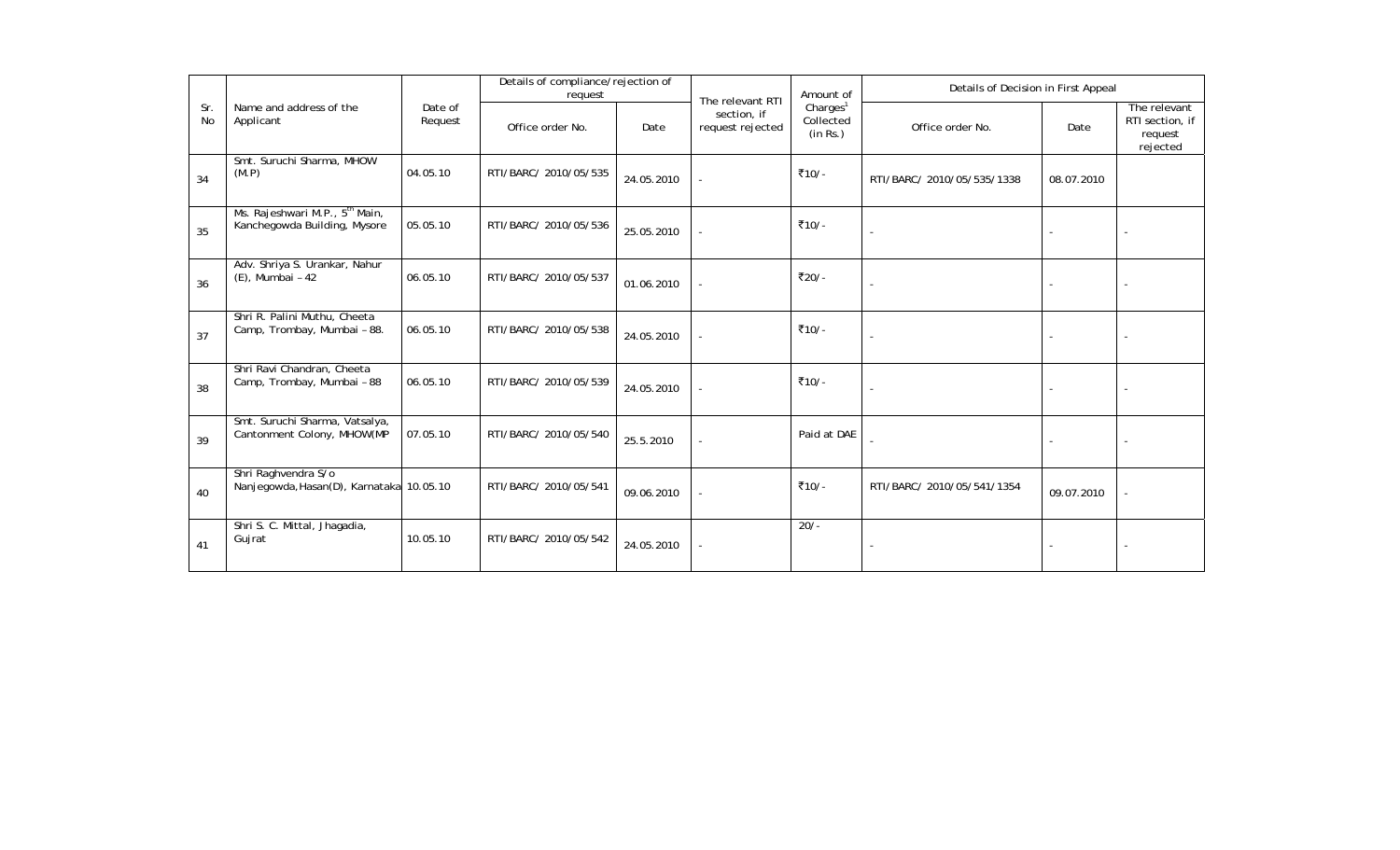|           |                                                                                                                                                                                                                                                                                                                                                                                                                                                                                                                                            |                    | Details of compliance/rejection of<br>request |            |                                                     | Amount of                                     | Details of Decision in First Appeal |            |                                                        |
|-----------|--------------------------------------------------------------------------------------------------------------------------------------------------------------------------------------------------------------------------------------------------------------------------------------------------------------------------------------------------------------------------------------------------------------------------------------------------------------------------------------------------------------------------------------------|--------------------|-----------------------------------------------|------------|-----------------------------------------------------|-----------------------------------------------|-------------------------------------|------------|--------------------------------------------------------|
| Sr.<br>No | Name and address of the<br>Applicant                                                                                                                                                                                                                                                                                                                                                                                                                                                                                                       | Date of<br>Request | Office order No.                              | Date       | The relevant RTI<br>section, if<br>request rejected | Charles <sup>1</sup><br>Collected<br>(in Rs.) | Office order No.                    | Date       | The relevant<br>RTI section, if<br>request<br>rejected |
| 42        | Shri M. Janaki Ramalu,<br>1)<br>T/C, AFFF, BARC<br>2)<br>Shri Mukesh<br>Choudhary, T/C, AFFF,<br><b>BARC</b><br>Shri Dan Singh, T/C,<br>3)<br>A2F, BARC<br>Ms Namrata Gupta,<br>4)<br>T/C, A3F, BARC<br>Shri Asharam Meena,<br>5)<br>T/C, A3F, BARC<br>Shri Sourabh Gupta,<br>6)<br>T/C, A3F, BARC<br>7) Shri Pradeep G. Bisht,<br>T/C, A3F, BARC<br>Shri Dhiraj Kumar,<br>8)<br>T/C, A3F, BARC<br>Ms. Nalinikanta Bareta,<br>9)<br>T/C, A3F, BARC<br>10) Shri K. K. Awasthi,<br>T/C, A3F, BARc<br>11) Shri A.P. Shukla, T/D,<br>A3F, BARC | 10.05.10           | RTI/BARC/ 2010/05/543                         | 31.05.2010 | $\Box$                                              | ₹110/-                                        |                                     |            |                                                        |
| 43        | Shri Anuj Saxena,<br>C/o Shri S.K. Saraswat, BSA<br>College of Engg. & Tech. Post-<br>Krushna Nagar, Dist. Mathura<br>(UP)                                                                                                                                                                                                                                                                                                                                                                                                                 | 11.05.10           | RTI/BARC/ 2010/05/544                         | 28.05.2010 |                                                     | ₹10/-                                         |                                     |            |                                                        |
| 44        | Dr. Shiban Kishan Chargi, RH-<br>20, Madhuban, Deonar, Mumbai<br>$-88$                                                                                                                                                                                                                                                                                                                                                                                                                                                                     | 13.05.10           | RTI/BARC/ 2010/05/545                         | 02.06.2010 |                                                     | ₹10/-<br>₹20/-D.C.                            |                                     |            |                                                        |
| 45        | Shri P.K. Kulshreshtha, D-40/2,<br>RRCAT Colony, PO-CAT, Indore                                                                                                                                                                                                                                                                                                                                                                                                                                                                            | 14,05.10           | RTI/BARC/ 2010/05/546                         | 28.05.2010 |                                                     | Paid at DAE                                   | RTI/BARC/ 2010/05/5461389           | 14.07.2010 |                                                        |
| 46        | Smt. Sujata P. Gaikwad, C/o A-<br>4, Hemant, New Mandala<br>Colony, Mumbai - 94                                                                                                                                                                                                                                                                                                                                                                                                                                                            | 14.05.10           | RTI/BARC/ 2010/05/547                         | 02.06.2010 |                                                     | ₹10/-                                         | $\blacksquare$                      |            |                                                        |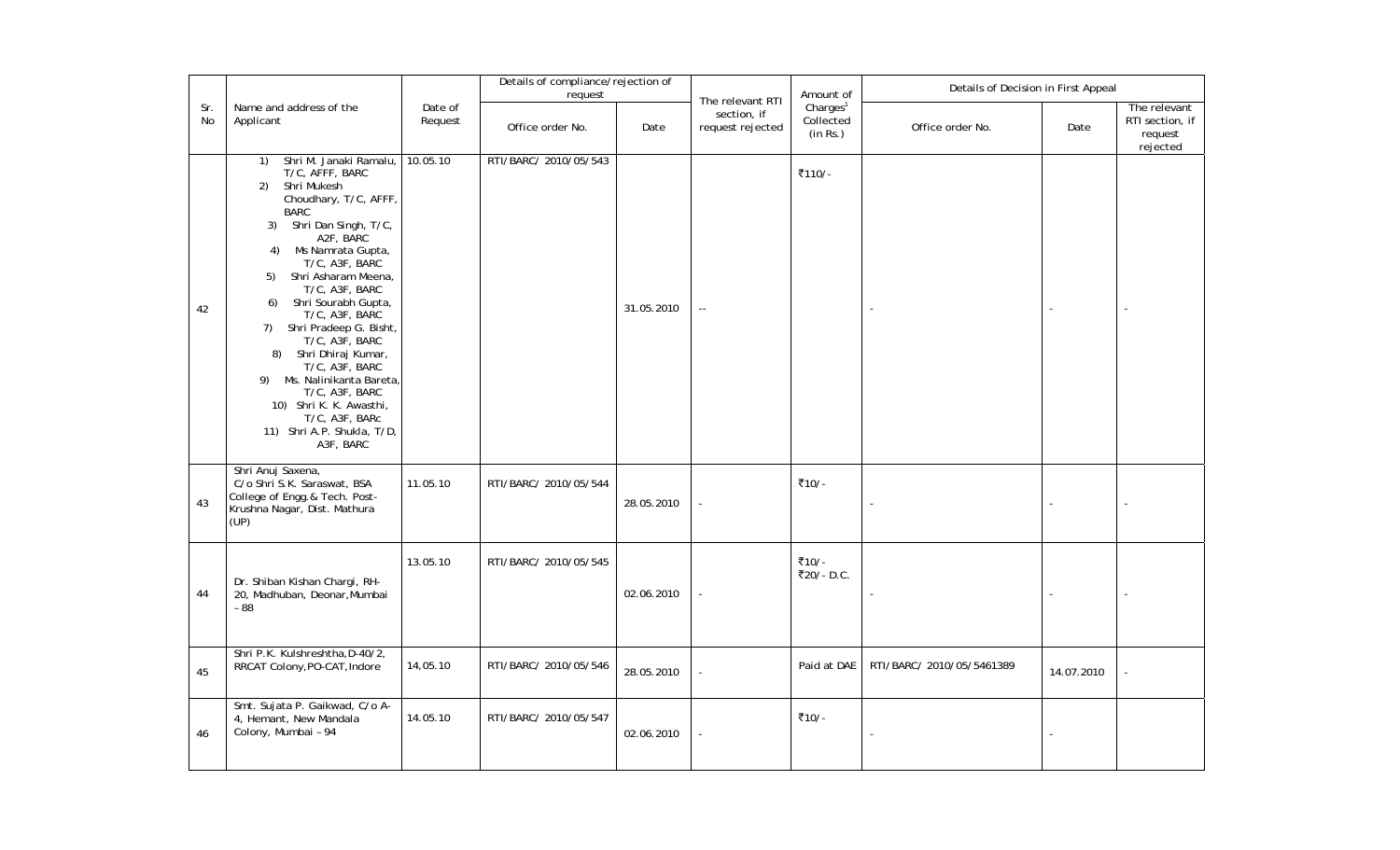|                  |                                                                                                                                                   |                    | Details of compliance/rejection of<br>request |                                      |                                                     | Amount of                                     | Details of Decision in First Appeal |            |                                                        |
|------------------|---------------------------------------------------------------------------------------------------------------------------------------------------|--------------------|-----------------------------------------------|--------------------------------------|-----------------------------------------------------|-----------------------------------------------|-------------------------------------|------------|--------------------------------------------------------|
| Sr.<br><b>No</b> | Name and address of the<br>Applicant                                                                                                              | Date of<br>Request | Office order No.                              | Date                                 | The relevant RTI<br>section, if<br>request rejected | Charles <sup>1</sup><br>Collected<br>(in Rs.) | Office order No.                    | Date       | The relevant<br>RTI section, if<br>request<br>rejected |
| 47               | Shri Gurvinder S. Chadha, 3-<br>222, Govind Pura Haldwani -<br>263139 Uttarakhand                                                                 | 17.05.10           | RTI/BARC/ 2010/05/548                         | 26.05.2010                           |                                                     | Paid at PMO                                   | RTI/BARC/ 2010/05/548/1441          | 21.07.2010 |                                                        |
| 48               | Shri Ram Kunwar Singh, ASO,<br>Ellora - A-20, Anushaktinagar,<br>Mumbai - 94                                                                      | 19.05.10           | RTI/BARC/ 2010/05/549                         | 28.05.2010                           |                                                     | Paid at DAE                                   |                                     |            |                                                        |
| 49               | Sharma,<br>B/303<br>Shri Sushil<br>Apeksha Apartment, Sainagar,<br>Post - Vasai Road(W), Thane                                                    | 19.05.10           | RTI/BARC/ 2010/05/550                         | 03.06.2010                           |                                                     | Paid at PMO                                   |                                     |            |                                                        |
| 50               | Shri R. G. Anil, Rawatbhata via<br>Kota (Rajasthan)                                                                                               | 24.05.10           | RTI/BARC/ 2010/05/551                         | 28.5.2010(T<br>rd.to PIO,<br>BARC(T) |                                                     | Paid<br>at<br><b>NPCIL</b>                    |                                     |            |                                                        |
| 51               | Shri Rishi Pal,<br>SA/D, B-16/3, RRCAT Colony,<br>PO-CAT, Indore - 13, M.P.                                                                       | 28.05.10           | RTI/BARC/ 2010/05/552                         | 15.06.2010                           |                                                     | Paid<br>at<br><b>RRCAT</b>                    | ÷,                                  |            |                                                        |
| 52               | Shri R.G. Nimje,<br>Sutluj, B/07, BARC Colony,<br>Western Sector, Anushakti<br>Nagar, Mumbai - 400094                                             | 28.05.10           | RTI/BARC/ 2010/05/553                         | 25.6.2010                            |                                                     | ₹10/-                                         |                                     |            |                                                        |
| 53               | Smt. Neelima Kadam,<br>Steno, DAE.                                                                                                                | 31.05.10           | RTI/BARC/ 2010/05/554                         | 24.6.2010                            |                                                     | Paid at DAE                                   | RTI/BARC/ 2010/05/554/1543          | 03.08.2010 |                                                        |
| 54               | Shri Raghvendra<br>s/o. Nanjegowda,<br>Sreekara Nilaya,<br>Sreenivasapura (V)& (P),<br>Channarayapattana(T), Hassan<br>(D),<br>Karnataka - 573116 | 31.05.10           | RTI/BARC/ 2010/05/555                         | 08.06.2010                           |                                                     | Paid at DAE                                   | RTI/BARC/ 2010/05/555/1399          | 16.07.2010 |                                                        |
| 55               | Shri Sanjay B.,<br>Flat No. 301, 'A' wing,<br>Sukhakarta-II, CHS Sector-42,<br>Seawood, Nerul, Navi Mumbai.                                       | 01.06.10           | RTI/BARC/ 2010/05/556                         | 23.06.2010                           |                                                     | ₹10/-                                         | $\sim$                              |            |                                                        |
| 56               | Shri Sachin Tiwari,<br>SO/D, R&D-ES,<br>G Basement NUB,<br>NPCIL, Anushaktinagar,<br>Mumbai - 400094.                                             | 04.06.10           | RTI/BARC/ 2010/05/557                         | 25.06.2010                           |                                                     | ₹10/-                                         |                                     |            |                                                        |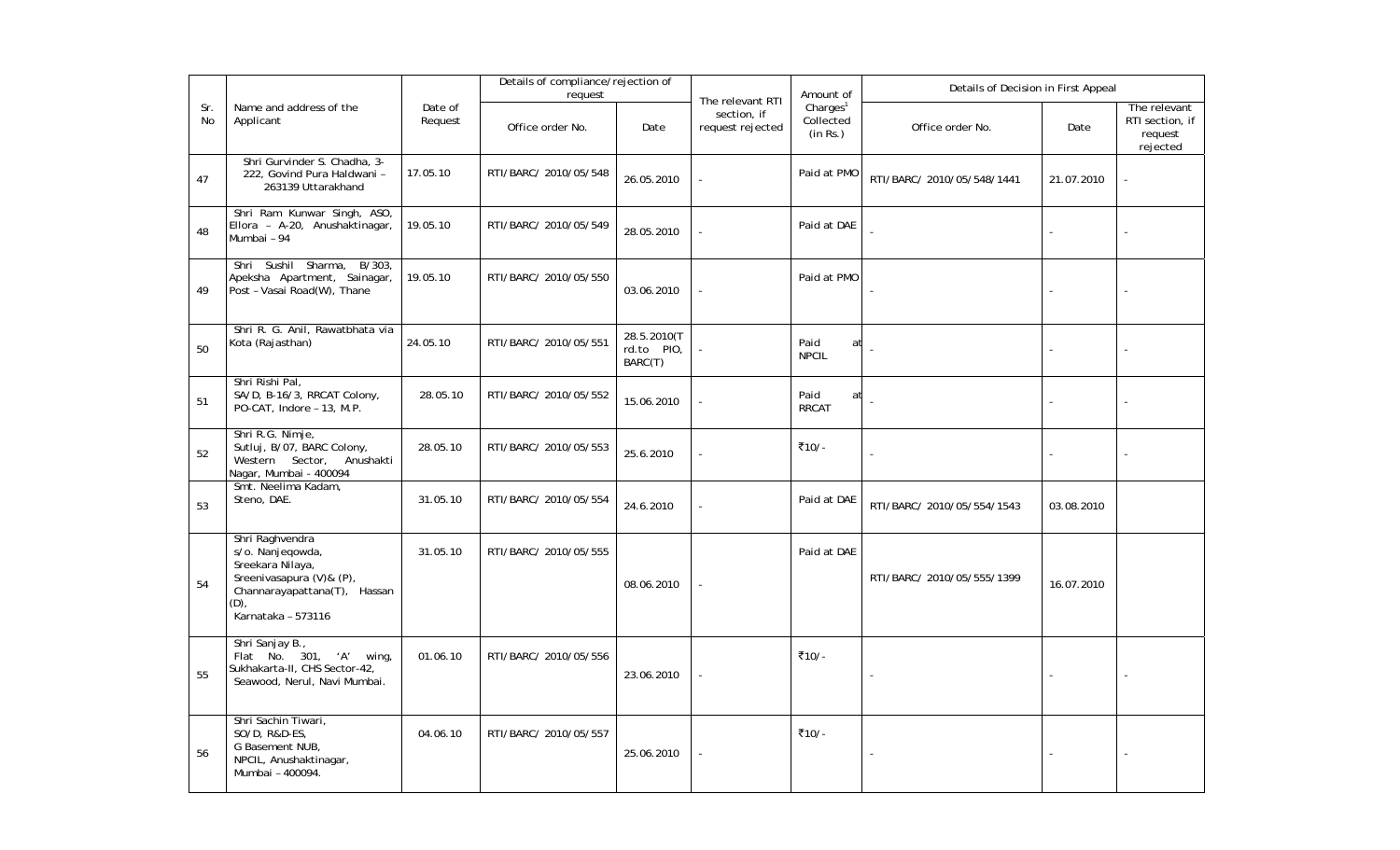|           |                                                                                                                                  |                    | Details of compliance/rejection of<br>request |            |                                                     | Amount of                                     | Details of Decision in First Appeal |            |                                                        |  |
|-----------|----------------------------------------------------------------------------------------------------------------------------------|--------------------|-----------------------------------------------|------------|-----------------------------------------------------|-----------------------------------------------|-------------------------------------|------------|--------------------------------------------------------|--|
| Sr.<br>No | Name and address of the<br>Applicant                                                                                             | Date of<br>Request | Office order No.                              | Date       | The relevant RTI<br>section, if<br>request rejected | Charles <sup>1</sup><br>Collected<br>(in Rs.) | Office order No.                    | Date       | The relevant<br>RTI section, if<br>request<br>rejected |  |
| 57        | Shri N. Sailesh, Flat No.204,<br>H.No.2-3-32,<br>Rd.No.6,<br>Co-<br>Colony,<br>op.Bank<br>Nagole,<br>Hyderabad                   | 04.06.10           | RTI/BARC/ 2010/05/558                         | 16.06.2010 | ÷,                                                  | Paid<br>at<br><b>NPCIL</b>                    |                                     |            |                                                        |  |
| 58        | Mr. Raja, Old No.1, New No.20<br>Second floor, Boobegum, 2 <sup>nd</sup><br>Street, Borderthottam, Anna<br>Salai, Chennai-600002 | 08.06.10           | RTI/BARC/ 2010/05/559                         | 06.07.2010 |                                                     | ₹10/-                                         |                                     |            |                                                        |  |
| 59        | Shri S.G. Panwalkar, DEO(A),<br>RTD, Hall-7, BARC.                                                                               | 08.06.10           | RTI/BARC/ 2010/05/560                         | 18.06.2010 |                                                     | ₹10/-                                         |                                     |            |                                                        |  |
| 60        | Shri Sajeev Thomas,<br>MP&RS<br>Officer, Deptt. of Neugosurgery,<br>NIMH & NS, Hosur Rd.,<br>Bangalore, Karnataka-560029         | 08.06.10           | RTI/BARC/ 2010/05/561                         | 06.07.2010 |                                                     | ₹10/-                                         | L,                                  |            |                                                        |  |
| 61        | Shri Y. Tyagi, D-45/6, RRCAT<br>Colony, PO-RRCAT,<br>Indore-452013                                                               | 10.06.10           | RTI/BARC/ 2010/05/562                         | 25.06.2010 |                                                     | Paid<br>at<br><b>RRCAT</b>                    |                                     |            |                                                        |  |
| 62        | Kum.Ritu Agawane, 14-Sindhu,<br>BARC Colony, Anushakti nagar,<br>Mumbai-400094                                                   | 10.6.10            | RTI/BARC/ 2010/05/563                         | 02.07.2010 |                                                     | ₹10/-                                         | RTI/BARC/ 2010/05/563/1503          | 29.7.2010  |                                                        |  |
| 63        | G.L.<br>Huriwal,<br>CSO<br>Shri<br>DCS&EM, V.S. Bhavan, Anushakti<br>Nagar,<br>Mumbai-400094                                     | 11.6.10            | RTI/BARC/ 2010/06/564                         | 25.06.2010 |                                                     | Paid at DAE                                   | RTI/BARC/ 2010/06/564/1620          | 13.08.2010 |                                                        |  |
| 64        | Smt. Gauri<br>$S$ .<br>Shambhu,<br>Asstt.Matron, BARC                                                                            | 11.6.10            | RTI/BARC/ 2010/06/565                         | 15.06.2010 |                                                     | ₹10/-                                         | RTI/BARC/ 2010/06/565/1380          | 13.7.2010  |                                                        |  |
| 65        | Smt.Manisha<br>Goyal,<br>325<br>Janakpuri, Izatnagar, Bareilly,<br>UP-243122                                                     | 11.6.10            | RTI/BARC/ 2010/06/566                         | 17.06.2010 |                                                     | ₹10/-                                         | $\blacksquare$                      |            |                                                        |  |
| 66        | K.V., SA/E,<br>Shri<br>Jayaraj<br>BARC,<br>PESS/UED,<br>Trombay,<br>Mumbai-400085                                                | 14.6.10            | RTI/BARC/ 2010/06/567                         | 01.07.2010 |                                                     | ₹10/-                                         |                                     |            |                                                        |  |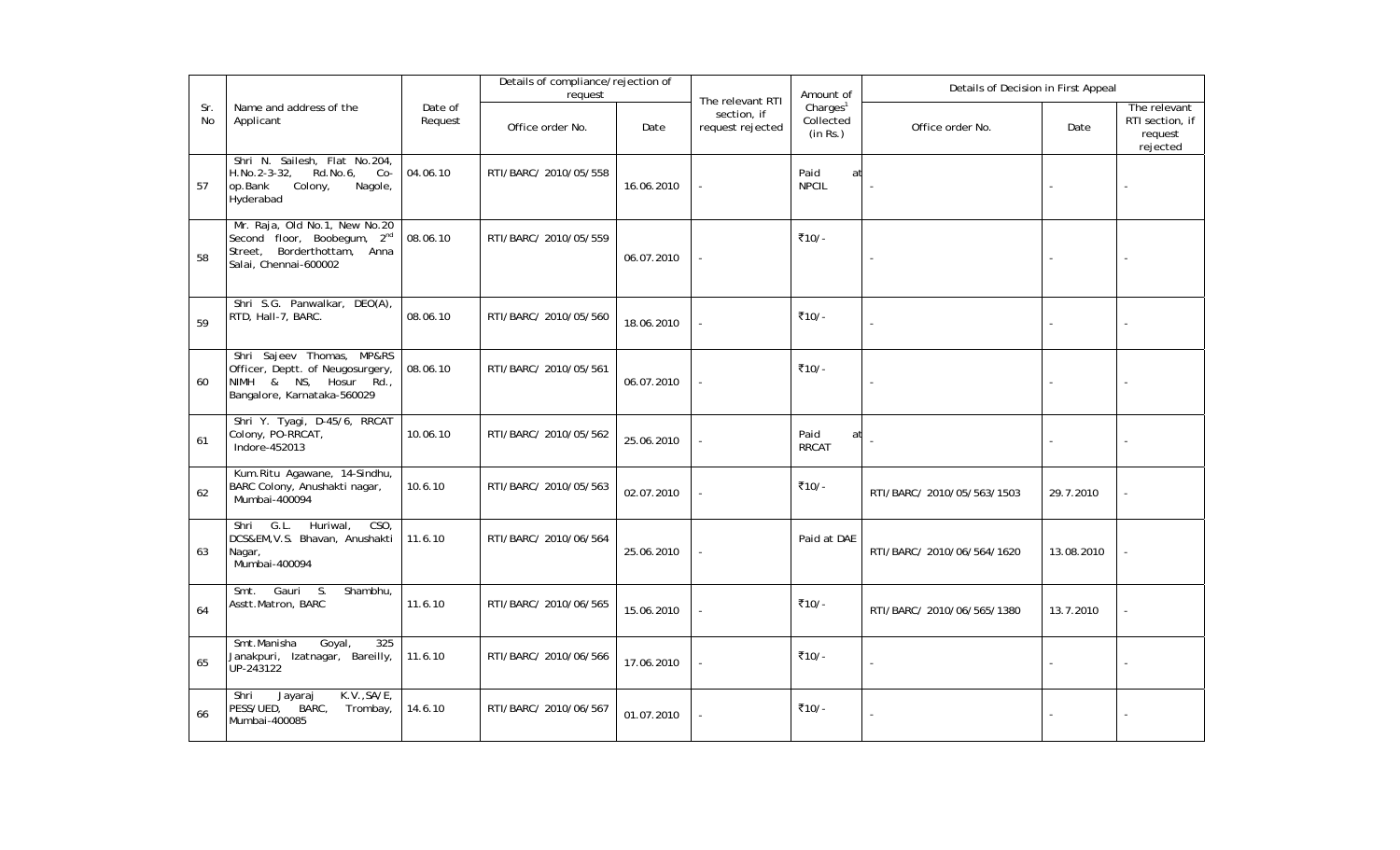|                  |                                                                                                                    |                    | Details of compliance/rejection of<br>request |                                         | Amount of<br>The relevant RTI   |                                               | Details of Decision in First Appeal |            |                                                        |
|------------------|--------------------------------------------------------------------------------------------------------------------|--------------------|-----------------------------------------------|-----------------------------------------|---------------------------------|-----------------------------------------------|-------------------------------------|------------|--------------------------------------------------------|
| Sr.<br><b>No</b> | Name and address of the<br>Applicant                                                                               | Date of<br>Request | Office order No.                              | Date                                    | section, if<br>request rejected | Charles <sup>1</sup><br>Collected<br>(in Rs.) | Office order No.                    | Date       | The relevant<br>RTI section, if<br>request<br>rejected |
| 67               | Shri Siddharth S. Kamble, A-<br>4/Hemant, New Mandala, BARC<br>Colony,<br>Mumbai-400094                            | 15.6.10            | RTI/BARC/ 2010/06/568                         | 07.07.2010                              |                                 | ₹10/-<br>₹10/- D.C.                           | RTI/BARC/ 2010/06/568/1722          | 25.08.2010 |                                                        |
| 68               | Wable<br>P.V.,<br>$B-8/58$<br>Shri<br>Kendriya Vihar, Moshi,<br>Pune-412 105                                       | 15.6.10            | RTI/BARC/ 2010/06/569                         | 07.07.2010                              |                                 | ₹10/-<br>₹30/-D.C.                            | RTI/BARC/ 2010/06/5691544           | 03.08.2010 |                                                        |
| 69               | Chetan<br>Kothari,<br>52,<br>Shri<br>Oceanic Apptt., Dr.R.P. Lane,<br>Off B.Desai Road,<br>Mumbai-400026           | 16.6.10            | RTI/BARC/ 2010/06/570                         | 05.08.2010<br>(Int.reply<br>on 15.7.10) |                                 | ₹10/-<br>(received on<br>7.7.2010             | $\overline{\phantom{a}}$            |            |                                                        |
| 70               | Shri M.S. Gandle,<br>DEO, PD,<br>BARC, Trombay, Mumbai-400085                                                      | 18.6.10            | RTI/BARC/ 2010/06/571                         | 28.06.2010                              |                                 | $10/-$                                        | RTI/BARC/ 2010/06/571/1592          | 10.08.2010 |                                                        |
| 71               | Shri Ashish Awasthi,<br>Type<br>3158E, Anupratap Colony, PO-<br>Bhabha<br>Nagar,<br>Via-Kota,<br>Rawatbhata-323307 | 21.06.10           | RTI/BARC/ 2010/06/572                         | 28.06.2010                              |                                 | ₹10/-                                         | RTI/BARC/ 2010/06/572/1504          | 29.07.2010 |                                                        |
| 72               | Shri Pawan Kumar Kothari, Dy.<br>Jailer, Distt. Jail, Haridwar,<br>Uttarakhand                                     | 21.06.10           | RTI/BARC/ 2010/06/573                         | 24.06.2010(<br>Trd.to PIO,<br>DAE)      |                                 | ₹50/-                                         | $\overline{a}$                      |            |                                                        |
| 73               | Shri Ravindra Jagtap, Sindhu-<br><b>BARC</b><br>Colony<br>14,<br>Anushaktinagar, New Mandala,<br>Mumbai - 94       | 21.06.10           | RTI/BARC/ 2010/06/574                         | 28.6.2010                               |                                 | ₹10/-                                         | RTI/BARC/ 2010/06/574/1569          | 05.08.2010 |                                                        |
| 74               | Shri Avdhesh K. Kaushik, Type-<br>3/54-D, Anupratap colony, Po-<br>Bhabha Nagar, Rawatbhata via<br>Kota            | 22.06.10           | RTI/BARC/ 2010/06/575                         | 01.07.2010                              |                                 | ₹10/-                                         |                                     |            |                                                        |
| 75               | Dr. S. N. Yadav, K-31/76, B. B.<br>Hariya, Bhairon<br>ath, Varanashi, UP                                           | 23.06.10           | RTI/BARC/ 2010/06/576                         | 20.07.2010                              |                                 | ₹10/-                                         | $\overline{a}$                      |            |                                                        |
| 76               | Dr. S. K. Charagi,<br>RH-20,<br>Madhuban, Deonar Farm Rd,<br>Deonar, Mumbai-88                                     | 22.06.10           | RTI/BARC/ 2010/06/577                         | 06.07.2010                              |                                 | ₹20/-                                         | $\sim$                              |            |                                                        |
| 77               | Shri Chawhan Sundeep Ompal,<br>D-6/Brahmaputra<br>A.Nagar,<br>Mumbai - 94                                          | 24.06.10           | RTI/BARC/ 2010/06/578                         | 14.07.2010                              |                                 | ₹10/-                                         |                                     |            |                                                        |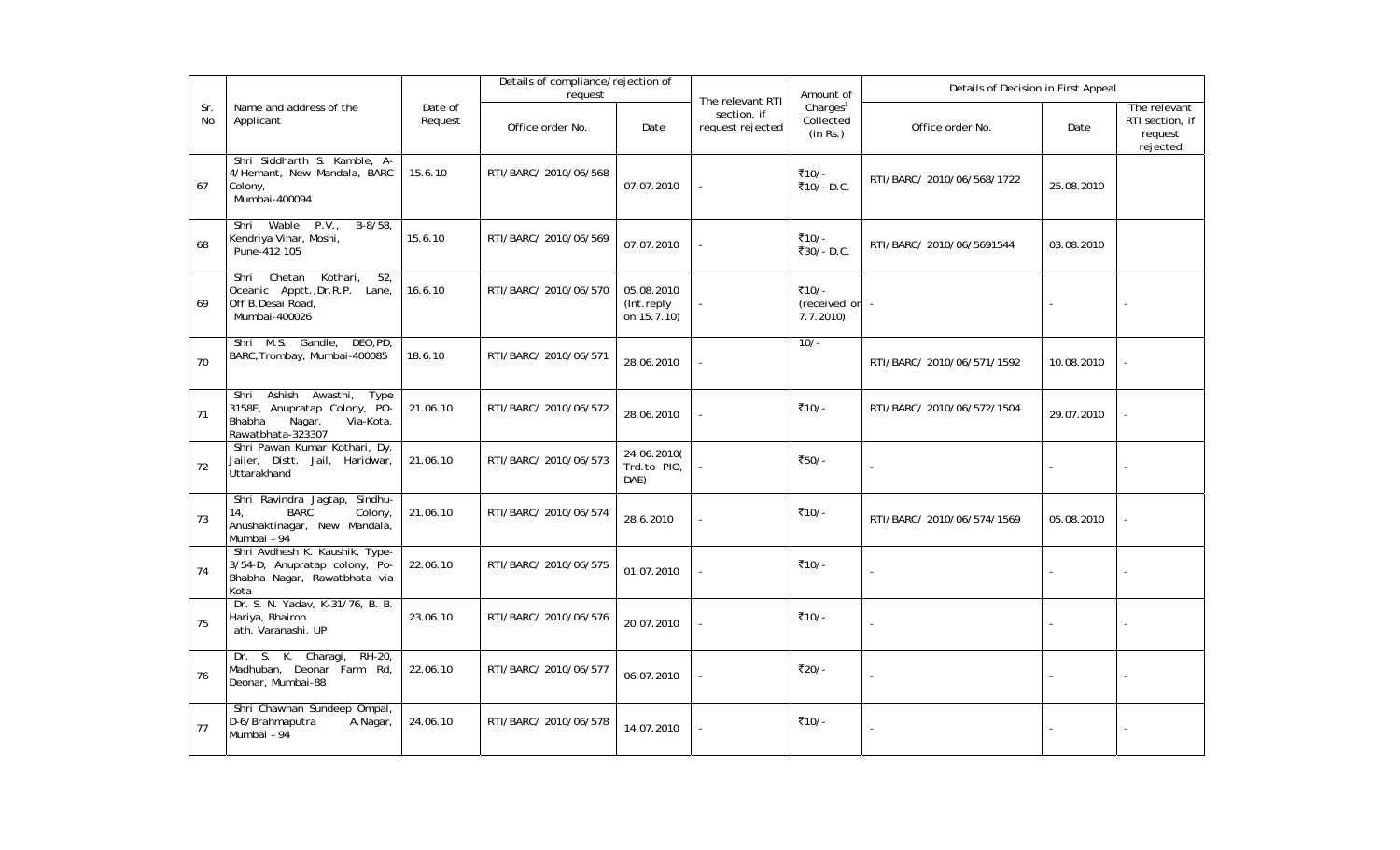|           |                                                                                                                                        |                    | Details of compliance/rejection of<br>request |                                                                                |                                                     | Amount of                                     | Details of Decision in First Appeal |            |                                                        |
|-----------|----------------------------------------------------------------------------------------------------------------------------------------|--------------------|-----------------------------------------------|--------------------------------------------------------------------------------|-----------------------------------------------------|-----------------------------------------------|-------------------------------------|------------|--------------------------------------------------------|
| Sr.<br>No | Name and address of the<br>Applicant                                                                                                   | Date of<br>Request | Office order No.                              | Date                                                                           | The relevant RTI<br>section, if<br>request rejected | Charles <sup>1</sup><br>Collected<br>(in Rs.) | Office order No.                    | Date       | The relevant<br>RTI section, if<br>request<br>rejected |
| 78        | Shri X Joseph Raja Manickam,<br>UDC, Admin Section, HWP,<br>Tuticorin                                                                  | 28.06.10           | RTI/BARC/ 2010/06/579                         | 20.07.2010                                                                     |                                                     | ₹10/-                                         |                                     |            |                                                        |
| 79        | Shri Devidas S. Pagar, C/o Dr.<br>M.S. Patil, A-5, Madhusudan,<br>Deonar Buag, Mumbai - 88                                             | 29.06.10           | RTI/BARC/ 2010/06/580                         | 01.07.2010                                                                     |                                                     | ₹10/-                                         |                                     |            |                                                        |
| 80        | R. K. Singh,<br>ASO.<br>Shri<br>Anushaktinagar, Mumbai -94                                                                             | 29.06.10           | RTI/BARC/ 2010/06/581                         | 27.07.2010                                                                     |                                                     | ₹10/-(Recd.<br>on<br>14.7.2010)               |                                     |            |                                                        |
| 81        | Shri Chetan Kothari, 52,<br>Oceanic Apartment, Mumbai -<br>26                                                                          | 01.07.10           | RTI/BARC/ 2010/07/582                         | 13.07.2010<br>(Trd<br>u/s<br>6(3)<br>to<br>PIO, BARC(T<br>)/BARCF,<br>Kalpkkam |                                                     | Paid at DAE                                   |                                     |            |                                                        |
| 82        | Ms. Rajeshwari D/o Puttegowda<br>M.S., Sreerangapattana Tal.,<br>Mandya Dist. Karnataka                                                | 06.07.10           | RTI/BARC/ 2010/07/583                         | 20.07.2010                                                                     |                                                     | ₹10/-                                         |                                     |            |                                                        |
| 83        | Shri Shiv Sharma, H. No. B-IX-<br>283, Behind Police Station,<br>Near Old Ram Leela Ground,<br>Barnala - 148101 Punjab                 | 06.07.10           | RTI/BARC/ 2010/07/584                         | 30.07.2010                                                                     |                                                     | ₹10/-<br>₹5/-(Recd.<br>on<br>29.7.2010)       | RTI/BARC/ 2010/07/584/1828          | 09.09.2010 |                                                        |
| 84        | Shri Shailesh Kumar, Rajasthan<br>Patrika, Industrial Town,<br>Rajajinagar, Bangalore - 560044                                         | 07.07.10           | RTI/BARC/ 2010/07/585                         | 05.08.2010                                                                     |                                                     | ₹10/-                                         |                                     |            |                                                        |
| 85        | Smt. Minaj Papa Sayyad,<br>Samrat Nagar, Near Arabi<br>Madarasa, Neral, Tal. Karjat,<br>Dist. raigad                                   | 07.07.10           | RTI/BARC/ 2010/07/586                         | 26.07.2010                                                                     |                                                     | ₹10/-<br>₹10/- D.C.                           |                                     |            |                                                        |
| 86        | Shri B. A. Soni,<br>Sr. Project Asstt., DECU/ISRO,<br>Space Applications Centre,<br>Dept. of Space, Ambawadi<br>Vistar P.O., Ahmedabad | 13.07.10           | RTI/BARC/ 2010/07/587                         | 19.07.2010                                                                     |                                                     | ₹10/-                                         |                                     |            |                                                        |
| 87        | Shri Sachin Bhanot, S/o shri B.<br>B. Bhanot, #59, Garden<br>Colony, Roop Nagar, Punjab                                                | 15.06.10           | RTI/BARC/ 2010/07/588                         | 15.07.2010                                                                     |                                                     | $\mathcal{L}$                                 | ä,                                  |            |                                                        |
| 88        | Shri Sumesh S. Nair,<br>75, Netravati, A Nagar, Mumbai -<br>94                                                                         | 14.07.10           | RTI/BARC/ 2010/07/589                         | 30.07.2010                                                                     |                                                     | ₹10/-                                         |                                     |            |                                                        |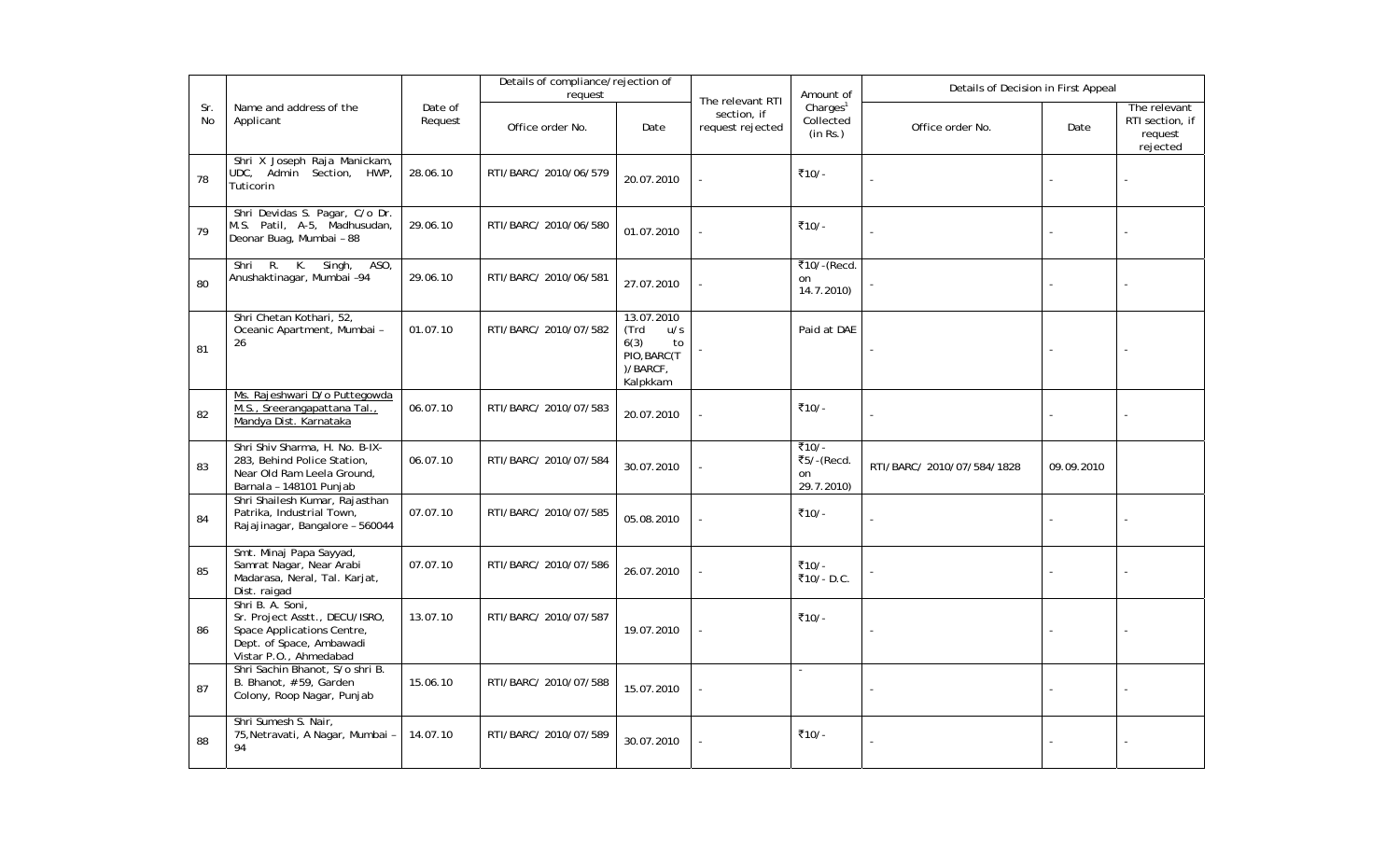|           |                                                                                                                                                            |                    | Details of compliance/rejection of<br>request |                                                 |                                                     | Amount of                                     | Details of Decision in First Appeal |            |                                                        |  |
|-----------|------------------------------------------------------------------------------------------------------------------------------------------------------------|--------------------|-----------------------------------------------|-------------------------------------------------|-----------------------------------------------------|-----------------------------------------------|-------------------------------------|------------|--------------------------------------------------------|--|
| Sr.<br>No | Name and address of the<br>Applicant                                                                                                                       | Date of<br>Request | Office order No.                              | Date                                            | The relevant RTI<br>section, if<br>request rejected | Charles <sup>1</sup><br>Collected<br>(in Rs.) | Office order No.                    | Date       | The relevant<br>RTI section, if<br>request<br>rejected |  |
| 89        | Shri S. K. Pokra, B-10158,<br>Heavy Water Colony, PO<br>Bhabhanagar, Rawatbhata, Pin-<br>323307                                                            | 15.07.10           | RTI/BARC/ 2010/07/590                         | 20.07.2010                                      |                                                     | Paid at<br><b>HWPK</b>                        |                                     |            |                                                        |  |
| 90        | Shri K. Srinivasan, New No. 8, II<br>Street Sundaram Colony<br>Tambaram Sanatorium Chennai<br>$-600047$                                                    | 15.07.10           | RTI/BARC/ 2010/07/591                         | 21.07.2010                                      |                                                     | Paid<br>at<br>CPAO,<br><b>New</b><br>Delhi    |                                     |            |                                                        |  |
| 91        | Smt. Gurmeet I. Kaur, Flat No.<br>303, Sun OM Bldg., Plot No. 10<br>& 11, Sector 1, Syndicate Bank<br>Officer's Orts, Sanpada Navi<br>Mumbai, Distt. Thane | 15.07.10           | RTI/BARC/ 2010/07/592                         | 13.08.2010                                      |                                                     | ₹ 10/-                                        |                                     |            |                                                        |  |
| 92        | Shri S. G. Panwalkar, 2/6,<br>Kanchanganga Society,<br>Jijamata Road, Thane(E) 400<br>603                                                                  | 16.07.10           | RTI/BARC/ 2010/07/593                         | 03.08.2010                                      |                                                     | Paid at DAE                                   |                                     |            |                                                        |  |
| 93        | Chairman/Secretary, Goregaon<br>Sindur CHS LTD., Plot No. 3,<br>Subhash Nagar, Pandurang<br>Wadi, Road No. 4, Goregaon (E)                                 | 16.07.10           | RTI/BARC/ 2010/07/594                         | 20.07.2010                                      | Not a Citizen-<br>Association/Soci<br>ety           | ₹10/-                                         |                                     |            |                                                        |  |
| 94        | Ms. Rajeshwari M.P., D/o<br>Puttegowda M.S., Maralagala<br>(v)&(p), Srirangapattana Taluk,<br>Mandya District, Karnataka                                   | 20.07.10           | RTI/BARC/ 2010/07/595                         | 28.07.2010                                      |                                                     | ₹ 10/-                                        |                                     |            |                                                        |  |
| 95        | Dr. S.K. Charagi, RH-20,<br>Madhuban, Deonar Farm Road,<br>Deonar, Mumbai - 88                                                                             | 21.07.10           | RTI/BARC/ 2010/07/596                         | 26.11.2010(<br>Int.reply<br>on19.8.10)          |                                                     | Paid at DAE                                   |                                     |            |                                                        |  |
| 96        | Shri Sushil Sharma, B-303,<br>Apeksha Apart. Sainagar P.O.<br>Vasai Road West                                                                              | 21.07.10           | RTI/BARC/ 2010/07/597                         | 19.08.2010                                      |                                                     | Paid at PMO                                   |                                     |            |                                                        |  |
| 97        | Shri D. K. Singh, Dept. of<br>Pediatrics, UP, RIMS & R Saifai,<br>Etawah, UP-206301                                                                        | 22.07.10           | RTI/BARC/ 2010/07/598                         | 05.08.2010                                      |                                                     | Paid at DAE                                   |                                     |            |                                                        |  |
| 98        | Shri E. Perisamy, Malaikottalam<br>Post, Kallakurichi Taluk,<br>Villupuram dist. 606 203                                                                   | 23.07.10           | RTI/BARC/ 2010/07/599                         | 29.07.2010(<br>Trd.to PIO,<br>BARC(F),<br>kALP. |                                                     | Paid<br>at<br><b>IGCAR</b>                    |                                     |            |                                                        |  |
| 99        | Shri T. L. Prasad, 402A<br>Daffodil, S.T. Road, Deonar,<br>Mumbai - 88                                                                                     | 23.07.10           | RTI/BARC/ 2010/07/600                         | 20.08.2010                                      |                                                     | ₹10/-                                         | RTI/BARC/ 2010/07/600/1985          | 07.10.2010 |                                                        |  |
| 100       | Shri Wable P. V., B-8/58,<br>Kendriya Vihar, Moshi, Pune -<br>412 105                                                                                      | 26.07.10           | RTI/BARC/ 2010/07/601                         | 10.08.2010                                      |                                                     | ₹10/-                                         |                                     |            |                                                        |  |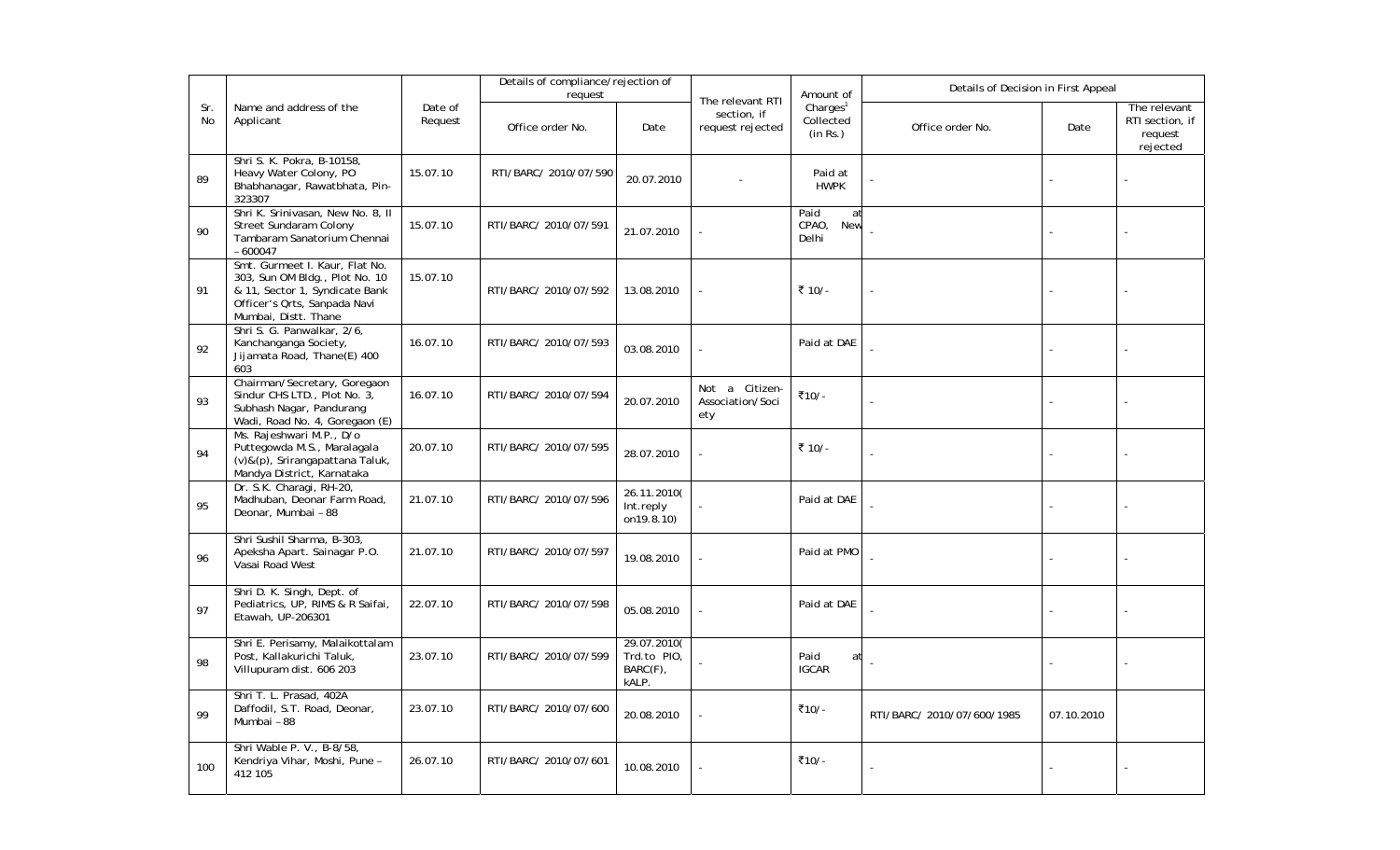|                  |                                                                                                                               |                    | Details of compliance/rejection of<br>request |                                                  |                                                     | Amount of                            | Details of Decision in First Appeal |            |                                                        |
|------------------|-------------------------------------------------------------------------------------------------------------------------------|--------------------|-----------------------------------------------|--------------------------------------------------|-----------------------------------------------------|--------------------------------------|-------------------------------------|------------|--------------------------------------------------------|
| Sr.<br><b>No</b> | Name and address of the<br>Applicant                                                                                          | Date of<br>Request | Office order No.                              | Date                                             | The relevant RTI<br>section, if<br>request rejected | Charges $1$<br>Collected<br>(in Rs.) | Office order No.                    | Date       | The relevant<br>RTI section, if<br>request<br>rejected |
| 101              | Shri Sushil Sharma, B-303,<br>Apeksha Apptt, Sainagar, P.O.<br>Vasai Road (W), Thane - 401<br>202                             | 22.07.10           | RTI/BARC/ 2010/07/602                         | 30.08.2010                                       |                                                     | Paid at DAE                          |                                     |            |                                                        |
| 102              | Shri Vaibhav B. Kulkarni, SSPD,<br><b>BARC</b>                                                                                | 28.07.10           | RTI/BARC/ 2010/07/603                         | 16.08.2010                                       |                                                     | ₹10/-                                |                                     |            |                                                        |
| 103              | Shri Arjunram, c/o A-5, 1st<br>Floor, Jagjivan Ram W.Rly<br>Campus, Maratha Mandir Rd,<br>Mumbai Central, Mumbai - 400<br>008 | 29.07.10           | RTI/BARC/ 2010/07/604                         | 03.08.2010                                       |                                                     | Paid at PO.<br>Dadar                 | ÷,                                  |            |                                                        |
| 104              | Smt. Shahenaz H. Shaikh, C/10<br>Hemavati, New Mandala, BARC<br>Colony, A. Nagar, Mumbai - 94                                 | 26.07.10           | RTI/BARC/ 2010/07/605                         | 16.08.2010                                       |                                                     | ₹10/-                                | ÷,                                  |            |                                                        |
| 105              | Shri Vipin K. Sankhwar, T-<br>2/57B, Anupratap colony,<br>Bhabhanagar, Rawatbhata, Via-<br>Kota (Raj)                         | 30.07.10           | RTI/BARC/ 2010/07/606                         | 27.08.2010                                       |                                                     | Paid<br>at<br><b>NPCIL</b>           | RTI/BARC/ 2010/07/606/2066          | 20.10.2010 |                                                        |
| 106              | Shri Afroz Alam Sahil, Tv9<br>media Maharashtra Pvt. Ltd.,<br>Andheri (E), Mumbai -93                                         | 03.08.10           | RTI/BARC/ 2010/08/607                         | 03.09.2010                                       |                                                     | ₹10/-                                |                                     |            |                                                        |
| 107              | Shri Nilesh V. Patel, Room No.<br>2, Gurunanak Wadi, Kurla (W)                                                                | 03.08.10           | RTI/BARC/ 2010/08/608                         | 26.08.2010                                       |                                                     | ₹10/-                                |                                     |            |                                                        |
| 108              | Shri V. G. Raghunatha Iyengar,<br>Sri Malola Paduka, Defence<br>Colony, Secundarabad - 500<br>094, AP                         | 03.08.10           | RTI/BARC/ 2010/08/609                         | 05.08.2010<br>Trd<br>u/s.<br>6(3) to PIO,<br>DAE |                                                     | ₹10/-                                | $\overline{a}$                      |            |                                                        |
| 109              | Shri Sandeep Chawhan,<br>Anushaktinagar, Mumbai - 94                                                                          | 04.08.10           | RTI/BARC/ 2010/08/610                         | 26.08.2010                                       |                                                     | ₹10/-                                | $\overline{a}$                      |            |                                                        |
| 110              | Shri Robert E. Lewis, Asst. Gen.<br>Manager, Abhyudaya Bank,<br>Nehru Nagar Branch, Kurla (E)                                 | 06.08.10           | RTI/BARC/ 2010/08/611                         | 10.08.2010                                       |                                                     | ₹10/-                                | RTI/BARC/ 2010/08/611/1850          | 14.09.2010 |                                                        |
| 111              | Shri Vikas B. Shivsaran, Mulund<br>(E)                                                                                        | 06.08.10           | RTI/BARC/ 2010/08/612                         | 13.08.2010                                       |                                                     | ₹10/-                                |                                     |            |                                                        |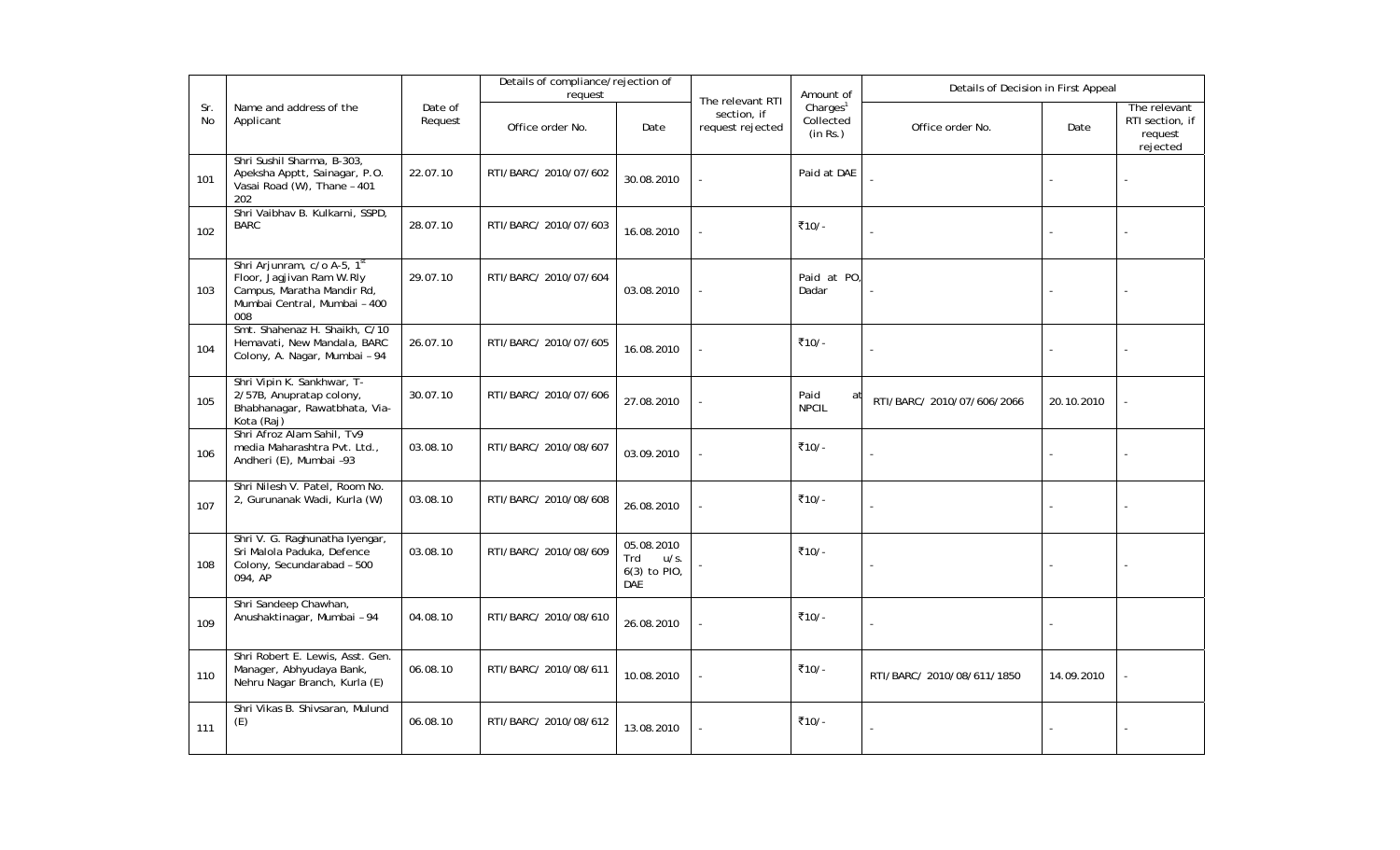|           |                                                                                                         |                    | Details of compliance/rejection of<br>request |                                          |                                                     | Amount of                                     | Details of Decision in First Appeal |        |                                                        |
|-----------|---------------------------------------------------------------------------------------------------------|--------------------|-----------------------------------------------|------------------------------------------|-----------------------------------------------------|-----------------------------------------------|-------------------------------------|--------|--------------------------------------------------------|
| Sr.<br>No | Name and address of the<br>Applicant                                                                    | Date of<br>Request | Office order No.                              | Date                                     | The relevant RTI<br>section, if<br>request rejected | Charles <sup>1</sup><br>Collected<br>(in Rs.) | Office order No.                    | Date   | The relevant<br>RTI section, if<br>request<br>rejected |
| 112       | Shri John J. Pappu, R. No. 43,<br>A-1 Bldg., Narmada, A.Nagar,<br>Mumbai-94                             | 10.08.10           | RTI/BARC/ 2010/08/613                         | 31.08.2010                               |                                                     | ₹10/-                                         |                                     |        |                                                        |
| 113       | Smt. Neelima S. Kadam, Comp.<br>no. 21/204, Steno, DAE                                                  | 10.08.10           | RTI/BARC/ 2010/08/614                         | 07.09.2010                               |                                                     | ₹10/-                                         |                                     |        |                                                        |
| 114       | Shri Wable P. V., B-8/58,<br>Kendriya Vihar, Moshi, Pune-<br>412 105                                    | 10.08.10           | RTI/BARC/ 2010/08/615                         | 31.08.2010                               |                                                     | ₹10/-                                         |                                     |        |                                                        |
| 115       | Shri Siddharth S. Kamble, A-4,<br>Hemant, New Mandala, BARC<br>Colony, Mumbai-94                        | 10.08.10           | RTI/BARC/ 2010/08/616                         | 06.09.2010                               |                                                     | ₹10/-                                         |                                     |        |                                                        |
| 116       | Smt. Lata V. Sawant, T/D,<br>Medical Division, BARC                                                     | 11.08.10           | RTI/BARC/ 2010/08/617                         | 13.08.2010                               | 8(1)(e)                                             | ₹10/-                                         | $\overline{a}$                      |        |                                                        |
| 117       | Shri Sanjay Bhavsar, TMS, BARC                                                                          | 11.08.10           | RTI/BARC/ 2010/08/618                         | 18.08.2010                               |                                                     | ₹10/-                                         |                                     |        |                                                        |
| 118       | Shri Subhasish Basak, Door No.<br>39-13-3019, Sri Sai Ganesh<br>Nilayam, Muralinagar,<br>vishakhapatnam | 11.08.10           | RTI/BARC/ 2010/08/619                         | 09.09.2010                               |                                                     | ₹10/-<br>₹24/-DC                              | $\overline{a}$                      | $\sim$ |                                                        |
| 119       | Dr. Sreeramappa, Type IV, g-II,<br>TAPS Colony, Po-TAPP, Tal.<br>Palghar                                | 16.08.10           | RTI/BARC/ 2010/08/620                         | 30.09.2010                               |                                                     | Paid at DAE                                   |                                     |        |                                                        |
| 120       | Shri Sreekumaran T.S., GSS NRA<br>56, Siva Lane, NCC Road,<br>Trivandrum                                | 16.08.10           | RTI/BARC/ 2010/08/621                         | 03.09.2010                               |                                                     | Paid at DAE                                   |                                     |        |                                                        |
| 121       | Shri Satish Kumar, 102/13,<br>BARC Staff Colony, Po-TAPP,<br>Boisar(W)                                  | 16.08.10           | RTI/BARC/ 2010/08/622                         | 24.08.2010                               |                                                     | ₹10/-<br>₹38/-DC                              |                                     |        |                                                        |
| 122       | Shri R. K. Jaiswal, 101/01,<br>BARC Staff Colony, PO-TAPP,<br>Boisar                                    | 16.08.10           | RTI/BARC/ 2010/08/623                         | 23.08.2010                               |                                                     | ₹10/-                                         |                                     |        |                                                        |
| 123       | Shri A.P.Shukla, 63/7, Type B,<br>BARC Colony, Po-TAPP,                                                 | 16.08.10           | RTI/BARC/ 2010/08/624                         | 18.08.2010(<br>(Trd.<br>to<br>PIOBARC(T) |                                                     | ₹10/-                                         |                                     |        |                                                        |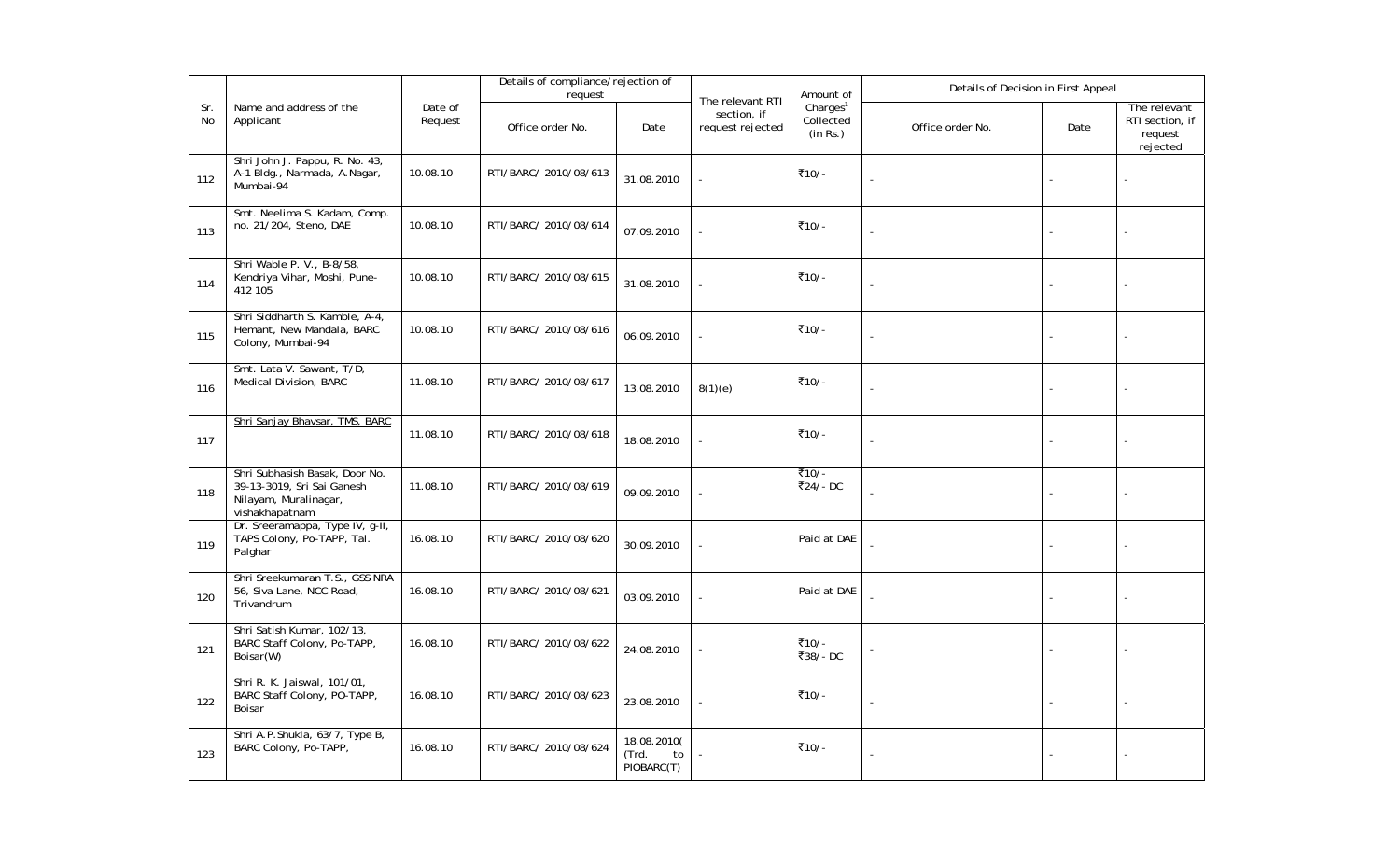|           |                                                                                                     |                    | Details of compliance/rejection of<br>request |                                         |                                                     | Amount of                                     | Details of Decision in First Appeal |            |                                                        |  |
|-----------|-----------------------------------------------------------------------------------------------------|--------------------|-----------------------------------------------|-----------------------------------------|-----------------------------------------------------|-----------------------------------------------|-------------------------------------|------------|--------------------------------------------------------|--|
| Sr.<br>No | Name and address of the<br>Applicant                                                                | Date of<br>Request | Office order No.                              | Date                                    | The relevant RTI<br>section, if<br>request rejected | Charles <sup>1</sup><br>Collected<br>(in Rs.) | Office order No.                    | Date       | The relevant<br>RTI section, if<br>request<br>rejected |  |
| 124       | Shri A.P.Shukla, 63/7, Type B,<br>BARC Colony, Po-TAPP,                                             | 16.08.10           | RTI/BARC/ 2010/08/625                         | 20.09.2010                              |                                                     | ₹10/-                                         |                                     |            |                                                        |  |
| 125       | Shri E. P. Vinod Kurup, 600,<br>Shiv Anil CHS LTD, 6 Union<br>Park, chembur, Mumbai-71              | 16.08.10           | RTI/BARC/ 2010/08/626                         | 20.08.2010                              |                                                     | ₹20/-                                         | RTI/BARC/ 2010/08/626/1863          | 16.09.2010 |                                                        |  |
| 126       | Shri Sabyasachi Choudhary,<br>Jharkhnad                                                             | 19.08.10           | RTI/BARC/ 2010/08/627                         | 23.08.2010                              | 8(1)(j)                                             | ₹10/-                                         |                                     |            |                                                        |  |
| 127       | Shri K.Arani, Tech/A, IC<br>NO.7290, KARP, BARCF,<br>Kalpakkam-603102                               | 25.8.10            | RTI/BARC/ 2010/08/628                         | 07.09.2010                              |                                                     | ₹10/-                                         |                                     |            |                                                        |  |
| 128       | Shri B.S. Rane, B-13, RH-<br>2, Sector-6, Vashi, Navi Mumbai-<br>400 703                            | 25.8.10            | RTI/BARC/ 2010/08/629                         | 31.08.2010<br>Trd. to PIO<br><b>DAE</b> |                                                     | ₹10/-                                         | L,                                  |            |                                                        |  |
| 129       | Shri Debashish Dutta, SO/D,<br>Van de Graff, BARC                                                   | 26.08.10           | RTI/BARC/ 2010/08/630                         | 23.09.2010                              |                                                     | ₹10/-<br>₹48/-DC<br>₹72/-DC<br>₹12/-DC        |                                     |            |                                                        |  |
| 130       | Shri Mukesh B. Choudhary, Flat<br>No. 2, Type B/101, BARC<br>Colony, Boisar, Post-TAPP              | 30.08.10           | RTI/BARC/ 2010/08/631                         | 29.09.2010                              |                                                     | ₹10/-                                         |                                     |            |                                                        |  |
| 131       | Shri Manoj Kumar, Type B-<br>105/11, BARC Colony, Tarapur                                           | 30.08.10           | RTI/BARC/ 2010/08/632                         | 29.09.2010                              |                                                     | ₹10/-                                         |                                     |            |                                                        |  |
| 132       | Shri B. S. Saraswat, HPU, RAPS<br>1 &2, Po- Anushakti, via-Kota<br>(Raj)                            | 01.09.10           | RTI/BARC/ 2010/09/633                         | 21.09.2010                              |                                                     | Paid<br>at<br><b>NPCIL</b>                    | RTI/BARC/ 2010/09/633/1988          | 07.10.2010 |                                                        |  |
| 133       | Shri A. N. Mastan Rao, Stn.<br>Officer, FSS, BARC                                                   | 01.09.10           | RTI/BARC/ 2010/09/634                         | 30.09.2010                              |                                                     | ₹10/-<br>₹90/-DC                              | RTI/BARC/ 2010/09/634/2163          | 08.11.2010 |                                                        |  |
| 134       | Shri Dan Singh, 98/3, Type B,<br><b>BARC Colony, Po-TAPP</b>                                        | 01.09.10           | RTI/BARC/ 2010/09/635                         | 29.09.2010                              |                                                     | ₹10/-                                         | RTI/BARC/ 2010/09/635/2311          | 01.12.2010 |                                                        |  |
| 135       | Shri Ashvini Ranjan, 31, 6 <sup>th</sup><br>Main, 3rd Block, Jayalakshmi<br>Puram, Mysore - 570 012 | 06.09.10           | RTI/BARC/ 2010/09/636                         | 06.10.2010                              |                                                     | ₹10/-                                         |                                     |            |                                                        |  |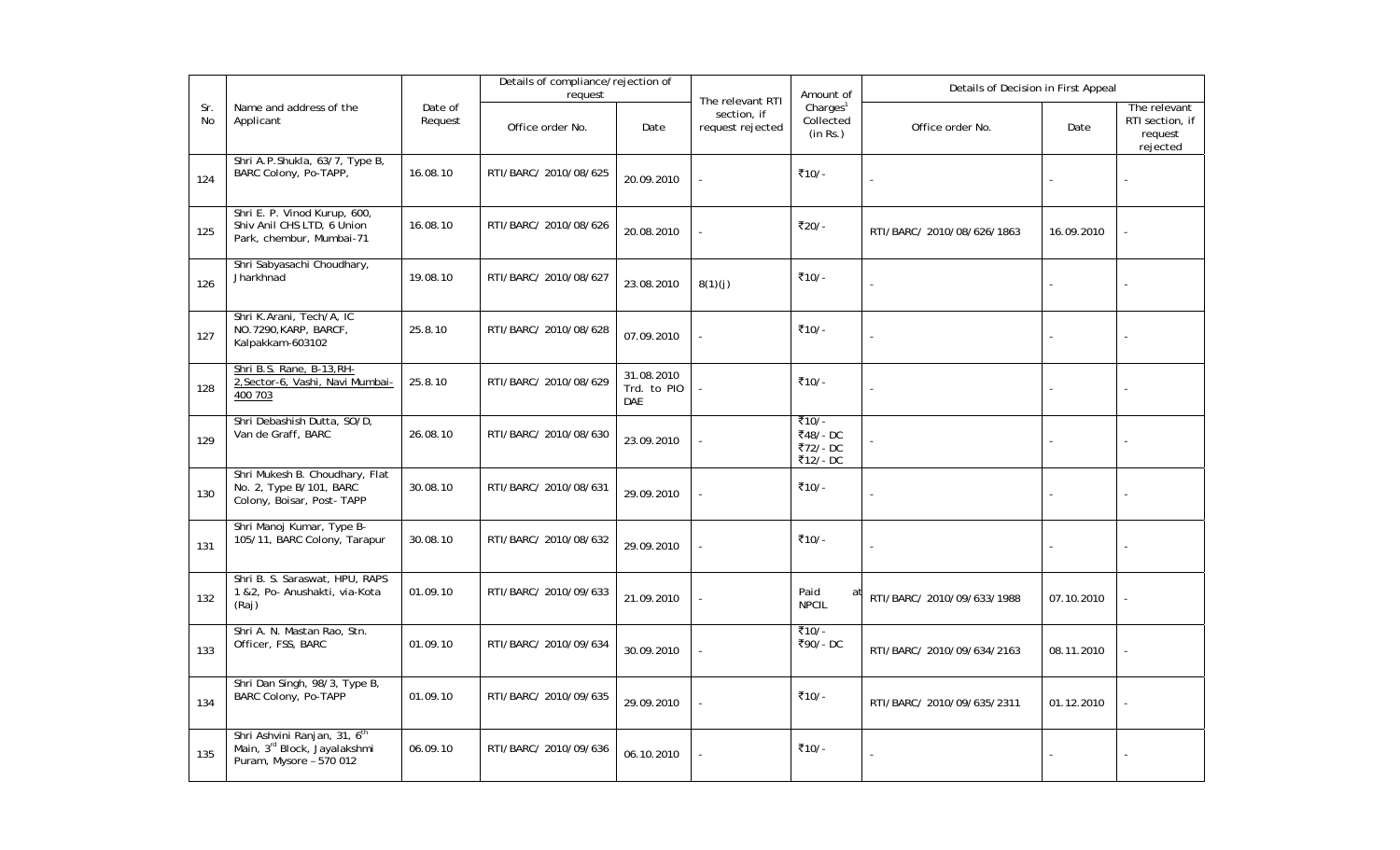|           |                                                                                                                                                         |                    | Details of compliance/rejection of<br>request |            |                                                     | Amount of                                     | Details of Decision in First Appeal |      |                                                        |
|-----------|---------------------------------------------------------------------------------------------------------------------------------------------------------|--------------------|-----------------------------------------------|------------|-----------------------------------------------------|-----------------------------------------------|-------------------------------------|------|--------------------------------------------------------|
| Sr.<br>No | Name and address of the<br>Applicant                                                                                                                    | Date of<br>Request | Office order No.                              | Date       | The relevant RTI<br>section, if<br>request rejected | Charles <sup>1</sup><br>Collected<br>(in Rs.) | Office order No.                    | Date | The relevant<br>RTI section, if<br>request<br>rejected |
| 136       | Smt. Sukanti Dash, Nilachakra<br>Nagar, PO- Titilagarh, Dist.<br>Bolangir Orissa - 767033                                                               | 08.09.10           | RTI/BARC/ 2010/09/637                         | 07.10.2010 |                                                     | Paid at DAE                                   |                                     |      |                                                        |
| 137       | Shri Yogacharya Anandji,<br>Ground Floor, Plot No.51,<br>Jaihind CHS Ltd. PO Box -1852,<br>11 <sup>th</sup> N-S Road, JVPD Scheme,<br>Mumbai - 400 049. | 08.09.10           | RTI/BARC/ 2010/09/638                         | 07.10.2010 |                                                     | ₹10/-                                         |                                     |      |                                                        |
| 138       | Shri Robert E. Lewis<br>Asstt.General Manager,<br>Abhyudaya Co-op.Bank Ltd.,<br>Nehru Nagar Br. Kurla (E),<br>Mumbai-24                                 | 09.09.10           | RTI/BARC/ 2010/09/639                         | 13.09.2010 | 8(1)(j)                                             | ₹10/-                                         | $\blacksquare$                      |      |                                                        |
| 139       | Smt.R.Vijayamathangee, 222/31<br>98, Sector-1, Antop Hill,<br>Mumbai-400037.                                                                            | 20.09.10           | RTI/BARC/ 2010/09/640                         | 12.10.2010 |                                                     | ₹10/- (Recd<br>on 11.10.10)                   |                                     |      |                                                        |
| 140       | Shri Rajendra<br>S.Sehrawat, Asstt.Foreman,<br>R&D, D-Block, LESD, RRCAT,<br>PO-CAT, Indore MP-452 013.                                                 | 21.09.10           | RTI/BARC/ 2010/09/641                         | 28.09.2010 |                                                     | Paid at DAE                                   |                                     |      |                                                        |
| 141       | Smt.Suman, C/o. Nek Singh,<br>Adv.&Notary, House No.57,<br>Sec.No.9, Court Rd.,<br>Nahumangarh Jn., Rajasthan-<br>335512                                | 21.9.10            | RTI/BARC/ 2010/09/642                         | 06.10.2010 |                                                     | ₹10/-                                         | ä,                                  |      |                                                        |
| 142       | Shri Prasad P. Ghatwai, A/3,<br>Indrapuri CHS, Jairaj Nagar,<br>Link Rd., Borivali(W), Mumbai-<br>400092                                                | 22.9.10            | RTI/BARC/ 2010/09/643                         | 15.10.2010 |                                                     | ₹10/-<br>₹22/-DC                              |                                     |      |                                                        |
| 143       | Shri Bhupendra Singh, B-35/4,<br>RRCAT Colony, Indore-452013                                                                                            | 22.09.10           | RTI/BARC/ 2010/09/644                         | 27.09.2010 |                                                     | ₹10/-                                         | L.                                  |      |                                                        |
| 144       | Shri W.W.Waishampayan, G-<br>2(Grd.Flr.), A Wing,<br>'Dwarakamai', Pannalal Ghosh<br>Marg, New Somvar Bazar,<br>Malad(w), Mumbai-400064                 | 24.09.10           | RTI/BARC/ 2010/09/645                         | 28.09.2010 |                                                     | Court<br>fee<br>stamp                         |                                     |      |                                                        |
| 145       | Smt.Madhuri R.Patel,<br>Pharmacist-D, Medical Divn.,<br><b>BARC</b>                                                                                     | 27.9.10            | RTI/BARC/ 2010/09/646                         | 30.09.2010 |                                                     | ₹10/-<br>₹140/-DC                             |                                     |      |                                                        |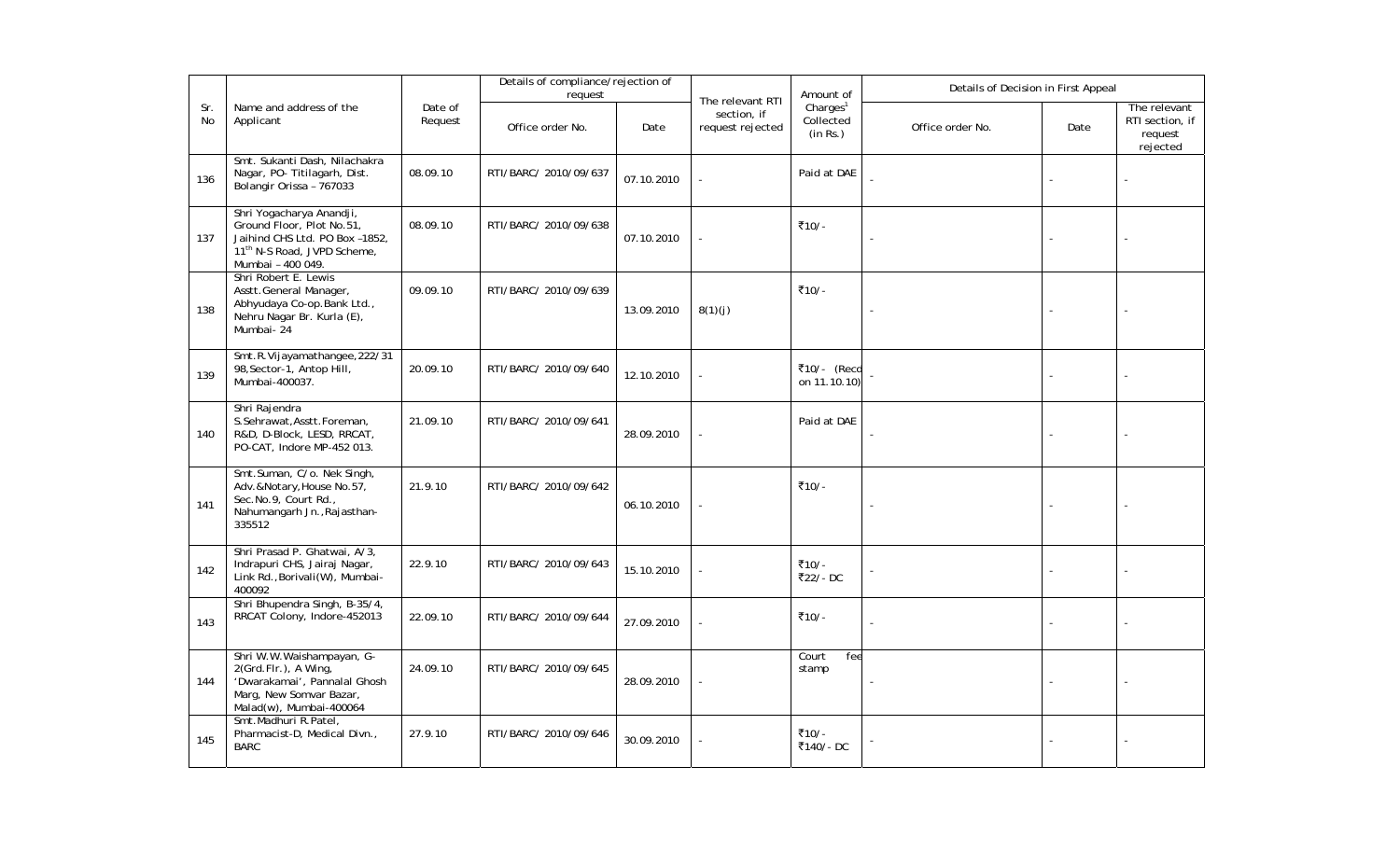|           |                                                                                                                          |                    | Details of compliance/rejection of<br>request |                                                |                                                     | Amount of                                     | Details of Decision in First Appeal |      |                                                        |
|-----------|--------------------------------------------------------------------------------------------------------------------------|--------------------|-----------------------------------------------|------------------------------------------------|-----------------------------------------------------|-----------------------------------------------|-------------------------------------|------|--------------------------------------------------------|
| Sr.<br>No | Name and address of the<br>Applicant                                                                                     | Date of<br>Request | Office order No.                              | Date                                           | The relevant RTI<br>section, if<br>request rejected | Charles <sup>1</sup><br>Collected<br>(in Rs.) | Office order No.                    | Date | The relevant<br>RTI section, if<br>request<br>rejected |
| 146       | Shri Gnana Pragasam,<br>T/F1, TLD, CC No. 4773, NFC,<br>ECIL PO, Hyderabad-500062                                        | 05.10.10           | RTI/BARC/ 2010/10/647                         | 03.11.2010                                     |                                                     | Paid at NFC<br>$50/-$ DC                      |                                     |      |                                                        |
| 147       | Shri Shivkumar Bishnoi,<br>S/o. Indraj Bisnoi,<br>H.No. 75/4, Vishnu Puri,<br>Dabwali Road, Sirsa,<br>Haryana - 125 055. | 05.10.10           | RTI/BARC/ 2010/10/648                         | 29.10.2010                                     |                                                     | ₹15/-                                         | L,                                  |      |                                                        |
| 148       | Shri Sushil Sharma,<br>B-303, Apeksha Apptts.,<br>Sainagar, PO Vasai Road (W),<br>Dist-Thane-401202                      | 06.10.10           | RTI/BARC/ 2010/10/649                         | 25.11.2010<br>(Int. reply<br>on<br>03.11.2010) |                                                     | ₹10/-                                         | J.                                  |      |                                                        |
| 149       | Shri Arun Singh,<br>44 A/1, Kalu Sarai (Sarvapriya<br>Vihar), Near Hauzkhas Fly over,<br>New Delhi - 110 016.            | 06.10.10           | RTI/BARC/ 2010/10/650                         | 26.10.2010                                     |                                                     | ₹10/-                                         | $\sim$                              |      |                                                        |
| 150       | Shri Purnajit Ghosh, Overnite<br>Courier Express, 7A, Tiljala<br>Road,<br>Kolkata - 700046                               | 07.10.10           | RTI/BARC/ 2010/10/651                         | 27.10.2010                                     |                                                     | ₹10/-<br>₹20/-DC                              | ÷,                                  |      |                                                        |
| 151       | Shri Sushil Sharma,<br>B-303, Apeksha Apptts.,<br>Sainagar, PO Vasai Road (W),<br>Dist-Thane-401202                      | 08.10.10           | RTI/BARC/ 2010/10/652                         | 11.11.2010<br>(Int. reply<br>on<br>03.11.2010  |                                                     | Paid at PMO                                   |                                     |      |                                                        |
| 152       | Shri Bhupendra Singh Rana,<br>Medical Physicist,<br>940/1, Sector 41/A,<br>Chandigarh-160 036.                           | 11.10.10           | RTI/BARC/ 2010/10/653                         | 29.10.2010                                     |                                                     | Paid at PO.<br>Chandigrah                     |                                     |      |                                                        |
| 153       | Shri Prathapan T.,<br>SA/F, PP, FRD,<br>BARC, Trombay.                                                                   | 13.10.10           | RTI/BARC/ 2010/10/654                         | 03.11.2010                                     |                                                     | ₹10/-                                         | Ĭ.                                  |      |                                                        |
| 154       | Shri Sourabh Gupta,<br>Flat No.98/15, BARC Colony,<br>Tarapur,<br>Post - TAPP, Pin - 401 504.                            | 13.10.10           | RTI/BARC/ 2010/10/655                         | 18.10.2010                                     |                                                     | Paid at DAE                                   |                                     |      |                                                        |
| 155       | Kum. Namrata Gupta,<br>Flat No.91/15, BARC Colony,<br>Tarapur,<br>Post - TAPP, Pin - 401 504.                            | 13.10.10           | RTI/BARC/ 2010/10/656                         | 18.10.2010                                     |                                                     | Paid at DAE                                   |                                     |      |                                                        |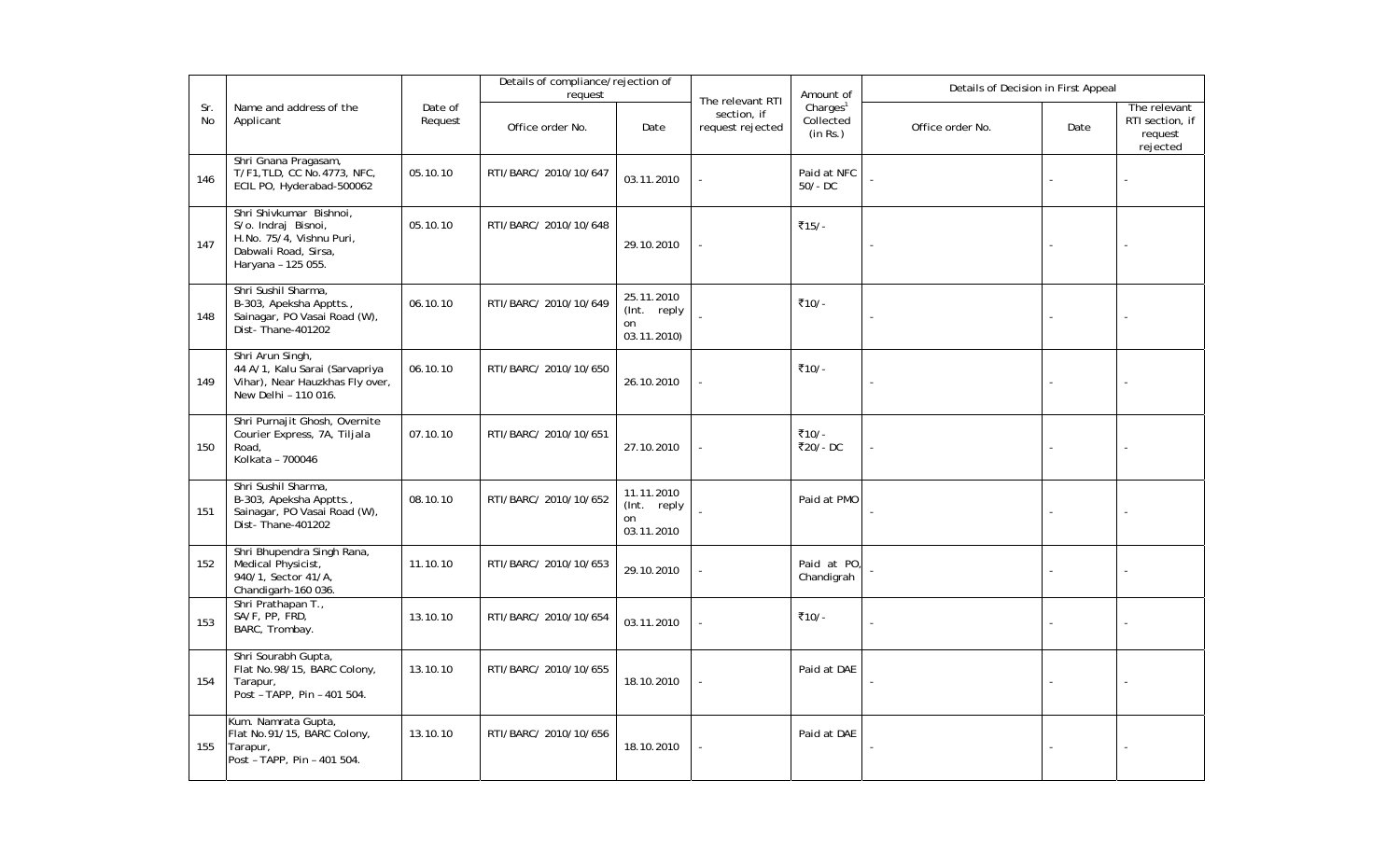|                  |                                                                                                                             |                    | Details of compliance/rejection of<br>request |                                       |                                                     | Amount of                                     | Details of Decision in First Appeal                                                 |            |                                                        |  |
|------------------|-----------------------------------------------------------------------------------------------------------------------------|--------------------|-----------------------------------------------|---------------------------------------|-----------------------------------------------------|-----------------------------------------------|-------------------------------------------------------------------------------------|------------|--------------------------------------------------------|--|
| Sr.<br><b>No</b> | Name and address of the<br>Applicant                                                                                        | Date of<br>Request | Office order No.                              | Date                                  | The relevant RTI<br>section, if<br>request rejected | Charles <sup>1</sup><br>Collected<br>(in Rs.) | Office order No.                                                                    | Date       | The relevant<br>RTI section, if<br>request<br>rejected |  |
| 156              | Shri G.B. Ghodke,<br>T/D (ES), REPF,<br>BRIT/BARC,<br>Vashi Complex,<br>Navi Mumbai - 400 705.                              | 15.10.10           | RTI/BARC/ 2010/10/657                         | 12.11.2010                            |                                                     | Paid at BRIT                                  |                                                                                     |            |                                                        |  |
| 157              | Shri Rajesh D. Kale,<br>B/6, Udaymitra CHS Ltd.,<br>Shivsrusti, Kurla (E),<br>Mumbai - 400 028.                             | 18.10.10           | RTI/BARC/ 2010/10/658                         | 10.11.2010                            |                                                     | ₹10/-                                         | $\sim$                                                                              |            |                                                        |  |
| 158              | Shri Pranay Krishna,<br>Advocate,<br>Standing Counsel,<br>Mutthiganj, Allahabad, U.P.                                       | 15.10.10           | RTI/BARC/ 2010/10/659                         | 27.10.2010                            |                                                     | ₹10/-                                         |                                                                                     |            |                                                        |  |
| 159              | Shri P.Y. Bhosale,<br>SA/F, ROD/P-4,<br>BARC,<br>Mumbai - 400 085.                                                          | 19.10.10           | RTI/BARC/ 2010/10/660                         | 03.11.2010                            |                                                     | ₹10/-<br>₹12/-DC                              |                                                                                     |            |                                                        |  |
| 160              | Shri Mrinal Sinha,<br>1A, Officer's Colony,<br>Mansa - 151501<br>Punjab                                                     | 20.10.10           | RTI/BARC/ 2010/10/661                         | 04.11.2010                            |                                                     | ÷.                                            | ÷,                                                                                  |            |                                                        |  |
| 161              | Shri B.K. Gaikwad, Bearer,<br>A&CED Canteen, BARC                                                                           | 22.10.10           | RTI/BARC/ 2010/10/662                         | 11.11.2010                            |                                                     | ₹10/-<br>₹18/-DC                              |                                                                                     |            |                                                        |  |
| 162              | Kum. Reshma Sheikh, 1-E-25,<br>Mahaveer Nagar-III, Kota,<br>Rajasthan-324005                                                | 25.10.10           | RTI/BARC/ 2010/10/663                         | 03.11.2010<br>(Trd. to PIO<br>NPCIL)  |                                                     | ₹10/                                          | ÷,                                                                                  |            |                                                        |  |
| 163              | Shri M. Mundra, Prop., Jugal<br>Udgog, B.K.Chhabra Ind.Estate,<br>CSM Marg, Vakola Bridge,<br>Santacruz(E), Mumbai-400055   | 26.10.10           | RTI/BARC/ 2010/10/664                         | 11.11.2010                            |                                                     | ₹10/-                                         | ÷,                                                                                  |            |                                                        |  |
| 164              | Shri Haresh V.Mehta,<br>M.P.Charity & Sarvodaya<br>Hosp. Trust, Rifle Range, L.B.S.<br>Marg, Ghatkopa(W), Mumbai-<br>400086 | 26.10.10           | RTI/BARC/ 2010/10/665                         | 28.10.2010<br>(Trd. to PIO<br>DCS&EM) |                                                     |                                               | $\overline{\phantom{a}}$                                                            |            |                                                        |  |
| 165              | Dr.Sreeramappa, Type-IV, Gr.II,<br>TAPS Colony, PO-TAPP,<br>Via.Boisar, Tal.Palghar,<br>Distt. Thane-401504                 | 26.10.10           | RTI/BARC/ 2010/10/666                         | 27.10.2010<br>(Trd. to PIO<br>DAE)    |                                                     | Paid at DAE                                   | RTI/BARC/ 2010/10/666(Appeal<br>to AA, DAE on 25.11.2010<br>received on 22.02.2011) | 22.03.2011 |                                                        |  |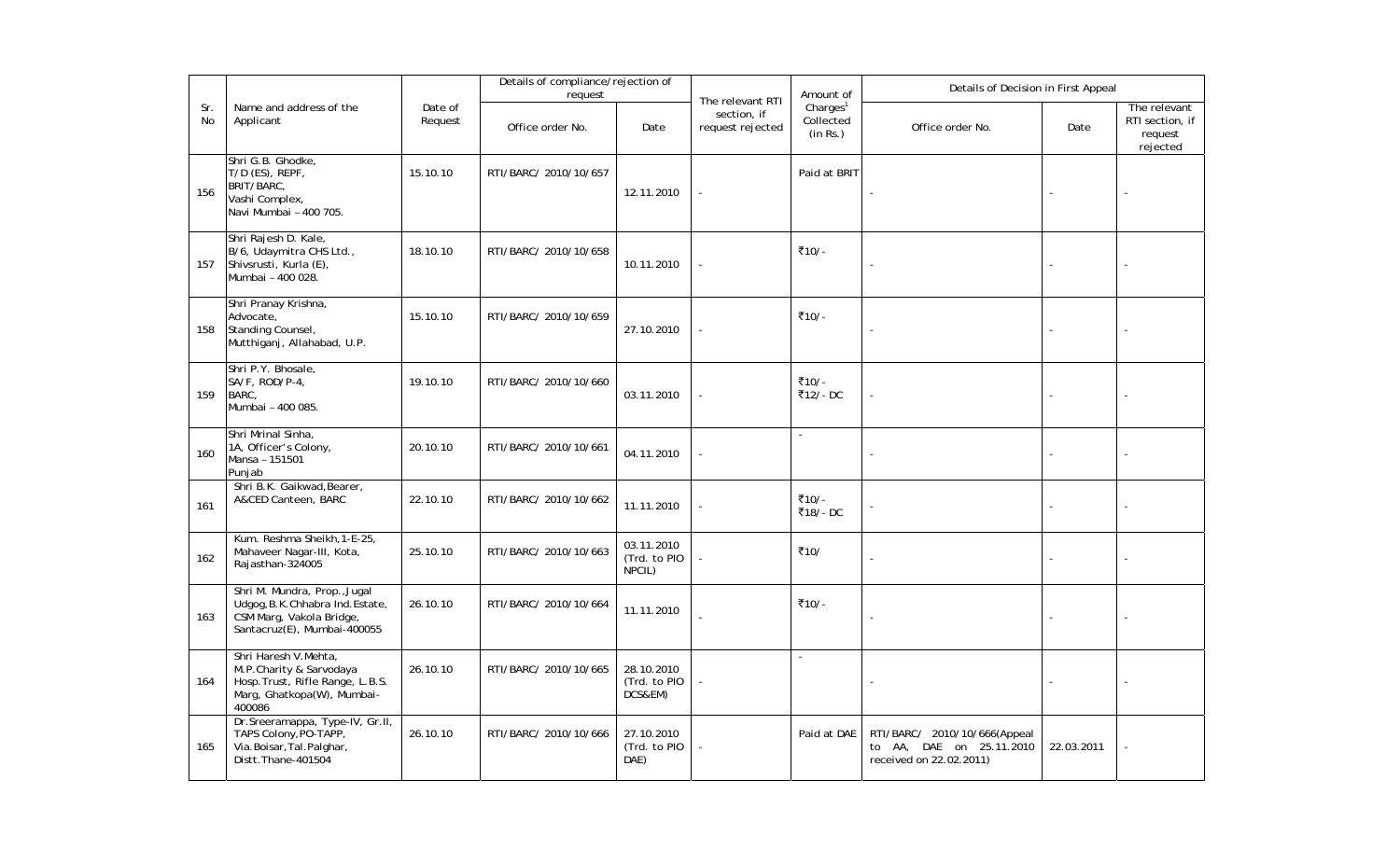|           |                                                                                                                                                |                    | Details of compliance/rejection of<br>request |                                   |                                                     | Amount of                                     | Details of Decision in First Appeal |            |                                                        |  |
|-----------|------------------------------------------------------------------------------------------------------------------------------------------------|--------------------|-----------------------------------------------|-----------------------------------|-----------------------------------------------------|-----------------------------------------------|-------------------------------------|------------|--------------------------------------------------------|--|
| Sr.<br>No | Name and address of the<br>Applicant                                                                                                           | Date of<br>Request | Office order No.                              | Date                              | The relevant RTI<br>section, if<br>request rejected | Charles <sup>1</sup><br>Collected<br>(in Rs.) | Office order No.                    | Date       | The relevant<br>RTI section, if<br>request<br>rejected |  |
| 166       | Dr.M.M. Mittal, B-2/4, Model<br>Colony, Delhi-110009                                                                                           | 29.10.10           | RTI/BARC/ 2010/10/667                         | 26.11.2010                        |                                                     | ₹10/-                                         | RTI/BARC/ 2010/10/667/2419          | 20.12.2010 |                                                        |  |
| 167       | Dr.Sreeramappa, Type-IV, Gr.II,<br>TAPS Colony, PO-TAPP, Via-<br>Boisar, Tal-Palghar,<br>Distt. Thane-401 504                                  | 02.11.10           | RTI/BARC/ 2010/11/668                         | 29.11.2010                        |                                                     | Paid at DoPT                                  |                                     |            |                                                        |  |
| 168       | Shri N.S. Gaikwad,<br>Ravindra Nagar, Kurla Camp,<br>Near Dhalichand Kalani School,<br>Room No.<br>B-69, Ulhasnagar,<br>Pin - 421 005.         | 04.11.10           | RTI/BARC/ 2010/11/669                         | 01.02.2011                        |                                                     | ₹10/-<br>(fee<br>recd.<br>on<br>31.01.2011)   |                                     |            |                                                        |  |
| 169       | Shri D.S. Veer Ranji,<br>Flot No. A-102, Sun Plaza, CHS,<br>Plot No. 152, Sector-21, Nerul<br>(E), Navi Mumbai - 400 706.                      | 09.11.10           | RTI/BARC/ 2010/11/670                         | 02.12.2010                        |                                                     | ₹10/-                                         |                                     |            |                                                        |  |
| 170       | Shri Dilip K. Gayen,<br>18/4/A, Bhattanagar,<br>PO: Bhattanagar, Liluah,<br>Howarh - 711 203, WB.                                              | 10.11.10           | RTI/BARC/ 2010/11/671                         | 26.11.2010                        |                                                     | ₹20/-                                         | $\sim$                              |            |                                                        |  |
| 171       | Shri Shambhu Sharma, Qtr. No.<br>113, Sector-1, R.K. Puram, New<br>Delhi - 110 022.                                                            | 11.11.10           | RTI/BARC/ 2010/11/672                         | 03.12.2010                        |                                                     | Paid at DAE                                   |                                     |            |                                                        |  |
| 172       | Shri Kharak S.Mehra, Vill.<br>Bachhi, Dharma, PO-Haldichour,<br>Distt.Nainital-262402                                                          | 12.11.10           | RTI/BARC/ 2010/11/673                         | 26.11.2010                        |                                                     | ₹10/-                                         | $\overline{a}$                      |            |                                                        |  |
| 173       | Mrs.Sadhana A.Poyekar, A-19,<br>Maharashtra CHS, Ambekar<br>Nagar, Parel Vill., Near Halfkin<br>Inst.Mumbai-400012                             | 16.11.10           | RTI/BARC/ 2010/11/674                         | 08.12.2010                        | 8(1)(j)                                             | ₹10/-                                         |                                     |            |                                                        |  |
| 174       | Shri Hiren K.Bose, Chitralekha,<br>Editor, English Publications, 22,<br>Andheri Ind. Estate, Off Veera<br>Desai Rd., Andheri,<br>Mumbai-400053 | 16.11.10           | RTI/BARC/ 2010/11/675                         | 26.11.2010<br>Trd. to PIO<br>DAE) | ÷,                                                  | ₹10/-                                         |                                     |            |                                                        |  |
| 175       | Smt. Shweta Sahasrabudhe, 6,<br>Poornima, Mahatma Phule Rd.,<br>Mulund(W), Mumbai-400081                                                       | 22.11.10           | RTI/BARC/ 2010/11/676                         | 14.12.2010                        |                                                     | ₹10/-                                         |                                     |            |                                                        |  |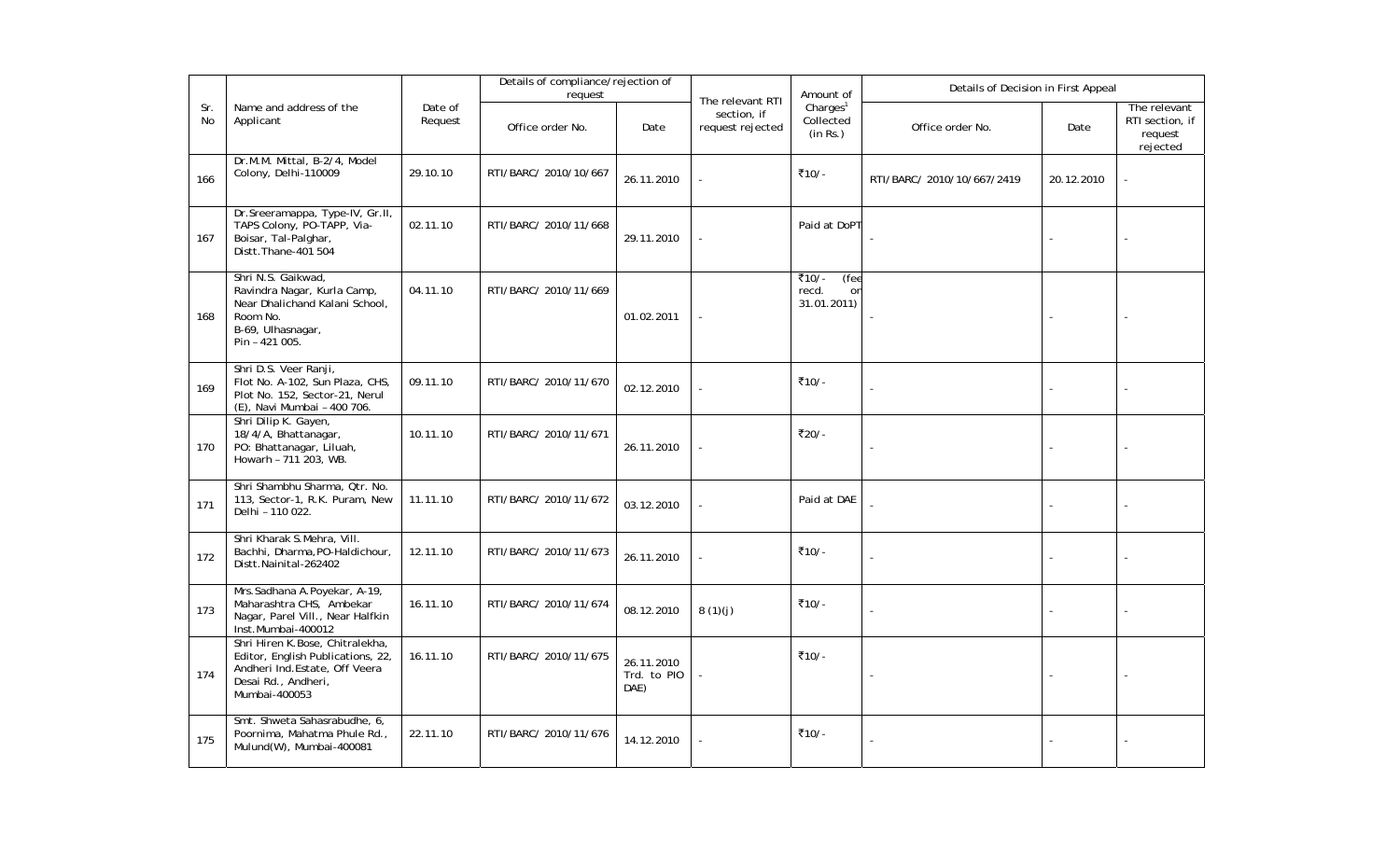|           |                                                                                                                                             |                    | Details of compliance/rejection of<br>request |                                                          |                                                     | Amount of                                     | Details of Decision in First Appeal |            |                                                        |
|-----------|---------------------------------------------------------------------------------------------------------------------------------------------|--------------------|-----------------------------------------------|----------------------------------------------------------|-----------------------------------------------------|-----------------------------------------------|-------------------------------------|------------|--------------------------------------------------------|
| Sr.<br>No | Name and address of the<br>Applicant                                                                                                        | Date of<br>Request | Office order No.                              | Date                                                     | The relevant RTI<br>section, if<br>request rejected | Charles <sup>1</sup><br>Collected<br>(in Rs.) | Office order No.                    | Date       | The relevant<br>RTI section, if<br>request<br>rejected |
| 176       | Shri Anant P. Shukla, Type B,<br>BARC Colony, Tarapur, PO-<br>TAPP, Distt. Thane-401504                                                     | 23.11.10           | RTI/BARC/ 2010/11/677                         | 01.12.2010                                               |                                                     | ₹10/-                                         |                                     |            |                                                        |
| 177       | Shri Srirang Suttraway, RRSD,<br>BARC, Trombay,<br>Mumbai-400085.                                                                           | 24.11.10           | RTI/BARC/ 2010/11/678                         | 14.12.2010                                               |                                                     | ₹10/-<br>₹370/-DC                             |                                     |            |                                                        |
| 178       | Shri Ashok Kumar P,<br>Technician/G,<br>CC No.18/402, USF,<br>RMP, BARC (Bldn.12),<br>Yelwal Post,<br>Mysore - 571 130.                     | 26.11.10           | RTI/BARC/ 2010/11/679                         | 21.12.2010                                               |                                                     | ₹10/-                                         |                                     |            |                                                        |
| 179       | Shri M.K. Chugh,<br>Secretary, Jaipur,<br>Golden Hospital Emp. Union, 2<br>Institutional Area,<br>Sector -3, Rohini,<br>New Delhi -110 085. | 30.11.10           | RTI/BARC/ 2010/11/680                         | 30.12.2010                                               | Not Citizen/<br>Association                         | ₹10/-                                         |                                     |            |                                                        |
| 180       | Dr. A. Sankaranarayanan,<br>1-Anand Bhavan,<br>Bhulabai Desai Road,<br>Beach Candy,<br>Mumbai - 400 026.                                    | 01.12.10           | RTI/BARC/ 2010/12/681                         | 14.12.2010                                               |                                                     | ₹10/-                                         | $\sim$                              |            |                                                        |
| 181       | Shri D. Dutta,<br>SO/D, LEHIPA Proj.<br>P.G., BARC, Trombay,<br>Mumbai - 400 085.                                                           | 02.12.10           | RTI/BARC/ 2010/12/682                         | 03.02.2011<br>(Clarificatio<br>n recd. on<br>10.01.2011) |                                                     | ₹10/-                                         | RTI/BARC/ 2010/12/682/468           | 28.02.2011 |                                                        |
| 182       | Shri Sachin Jadhoo,<br>Institute of Chemical<br>Technology, Mumbai                                                                          | 06.12.10           | RTI/BARC/ 2010/12/683                         | No fee -<br>File closed                                  |                                                     | $\sim$                                        | $\sim$                              |            |                                                        |
| 183       | Shri C. U. Jayakumar,<br>No. 35-52 <sup>nd</sup> Avenue, DAE<br>Township, Kalpakkam-603102,<br>Kancheepuram Dist,<br>Tamil Nadu             | 07.12.10           | RTI/BARC/ 2010/12/684                         | 16.12.2010                                               |                                                     | ₹10/-                                         | ÷,                                  |            |                                                        |
| 184       | Shri C. U. Jayakumar,<br>No. 35-52 <sup>nd</sup> Avenue, DAE<br>Township, Kalpakkam-603102,<br>Kancheepuram Dist,<br>Tamil Nadu             | 07.12.10           | RTI/BARC/ 2010/12/685                         | 10.12.2010(<br>Trd.to PIO,<br>DAE.                       |                                                     | ₹10/-                                         |                                     |            |                                                        |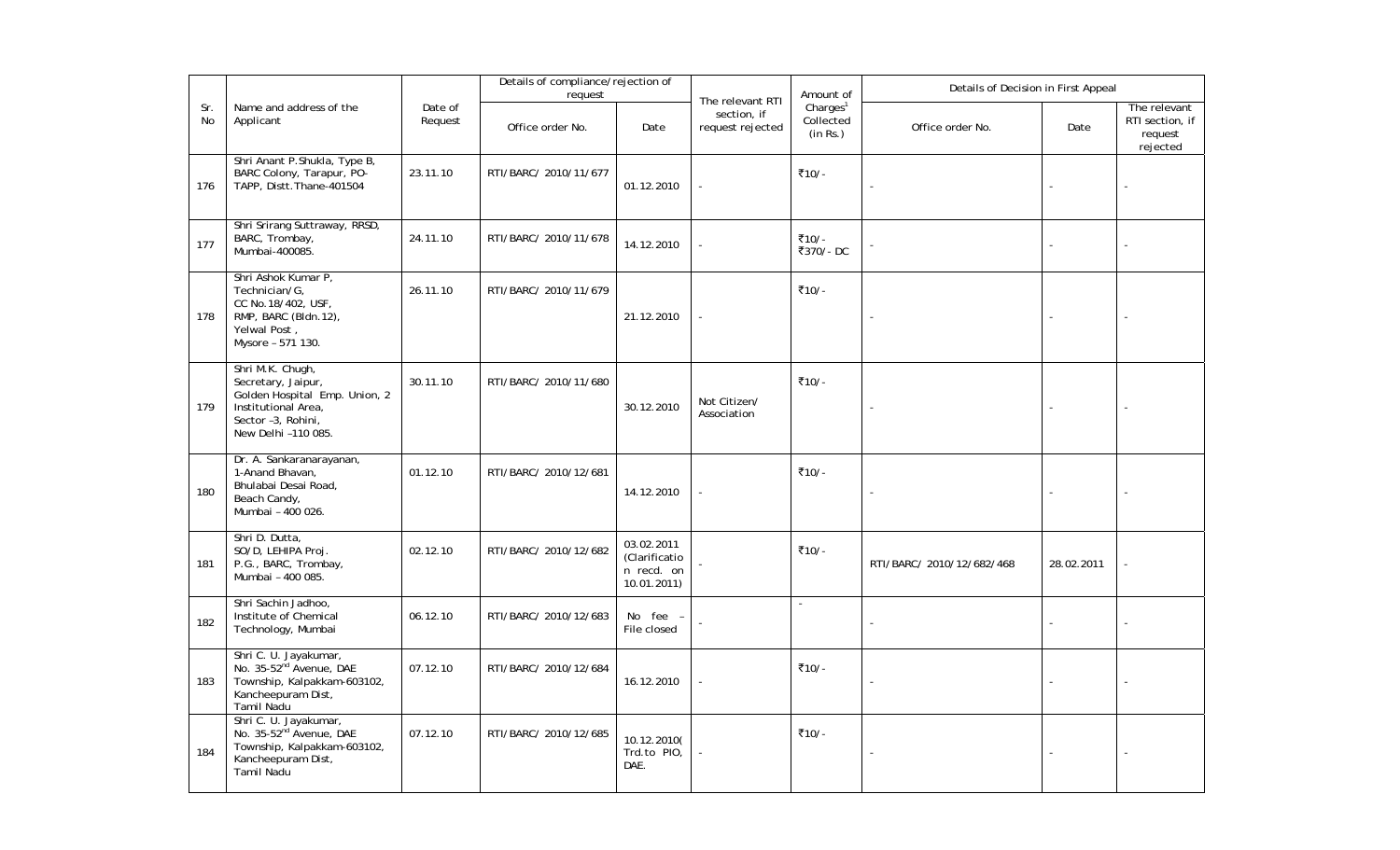|           |                                                                                                                                                                                 |                    | Details of compliance/rejection of<br>request |                                                                |                                                     | Amount of                                     | Details of Decision in First Appeal |            |                                                        |
|-----------|---------------------------------------------------------------------------------------------------------------------------------------------------------------------------------|--------------------|-----------------------------------------------|----------------------------------------------------------------|-----------------------------------------------------|-----------------------------------------------|-------------------------------------|------------|--------------------------------------------------------|
| Sr.<br>No | Name and address of the<br>Applicant                                                                                                                                            | Date of<br>Request | Office order No.                              | Date                                                           | The relevant RTI<br>section, if<br>request rejected | Charles <sup>1</sup><br>Collected<br>(in Rs.) | Office order No.                    | Date       | The relevant<br>RTI section, if<br>request<br>rejected |
| 185       | Smt. Beena B. Mathew, A-12,<br>Chembur Nirmala Niwas CHS,<br>Sunderbaugh, Sion-Trombay Rd,<br>Near Deonar Depot,<br>Mumbai - 400 088.                                           | 07.12.10           | RTI/BARC/ 2010/12/686                         | 04.01.2011                                                     |                                                     |                                               |                                     |            |                                                        |
| 186       | Smt. Vaddi Satyavathi,<br>C/o. Yedlapalli, Mavullu,<br>Thelukulavari Kollam, Atthili<br>(PO & Mandal) West Godavari<br>Dt, AP                                                   | 07.12.10           | RTI/BARC/ 2010/12/687                         | 27.12.2010                                                     |                                                     | $\sim$                                        | RTI/BARC/ 2010/12/687/182           | 27.01.2011 |                                                        |
| 187       | Shri M. K. Binekar,<br>Flat no. 08, First Floor, OM<br>Gurukripa CHS, Near Meenatai<br>Thakare Garden, MIDC Road,<br>Karjat Rd, Kulgaon,<br>Badlapur(E)-421503,<br>Dist. Thane. | 09.12.10           | RTI/BARC/ 2010/12/688                         | 14.12.2010                                                     |                                                     | $\sim$                                        |                                     |            |                                                        |
| 188       | Shri D. Dutta,<br>SO/D, LEHIPA Proj.<br>P.G., BARC, Trombay,<br>Mumbai - 400 085.                                                                                               | 09.12.10           | RTI/BARC/ 2010/12/689                         | 23.12.2010                                                     | 8(1)(J)                                             | ₹10/-                                         | RTI/BARC/ 2010/12/689/46            | 07.01.2011 |                                                        |
| 189       | Kum. Kavya,<br>#34, $1^{st}$ main,<br>Muneshwara Nagara, Opp. to<br>Kadrenally Petrol bunk,<br>Bangalore- 61.                                                                   | 09.12.10           | RTI/BARC/ 2010/12/690                         | 23.12.2010(<br>Q. Nos. 2 to<br>$6 - trd.to$<br>PIO,<br>DC&SEM) |                                                     | ₹10/-                                         |                                     |            |                                                        |
| 190       | Shri Ganesh D. Darekar,<br>Flat No. A/20, Patliputra Bldg,<br>Anushaktinagar,<br>Mumbai - 400 094                                                                               | 10.12.10           | RTI/BARC/ 2010/12/691                         | 31.12.2010                                                     |                                                     | ₹10/-                                         |                                     |            |                                                        |
| 191       | Smt. Binni Joshi<br>C/o. Shri M.D. Pant,<br>Ex-Principal, Village/PO Bhatar<br>via Didihat, Dist. Pithoragarh,<br>Uttarakhand-262 881                                           | 13.12.10           | RTI/BARC/ 2010/12/692                         | 12.01.2011                                                     |                                                     | Paid at DAE                                   |                                     |            |                                                        |
| 192       | Shri Manjit Singh,<br>Social Worker, D-12A, D-Block,<br>Tilak Vihar, New Delhi                                                                                                  | 13.12.10           | RTI/BARC/ 2010/12/693                         | 04.01.2011                                                     |                                                     | Paid at MHA                                   |                                     |            |                                                        |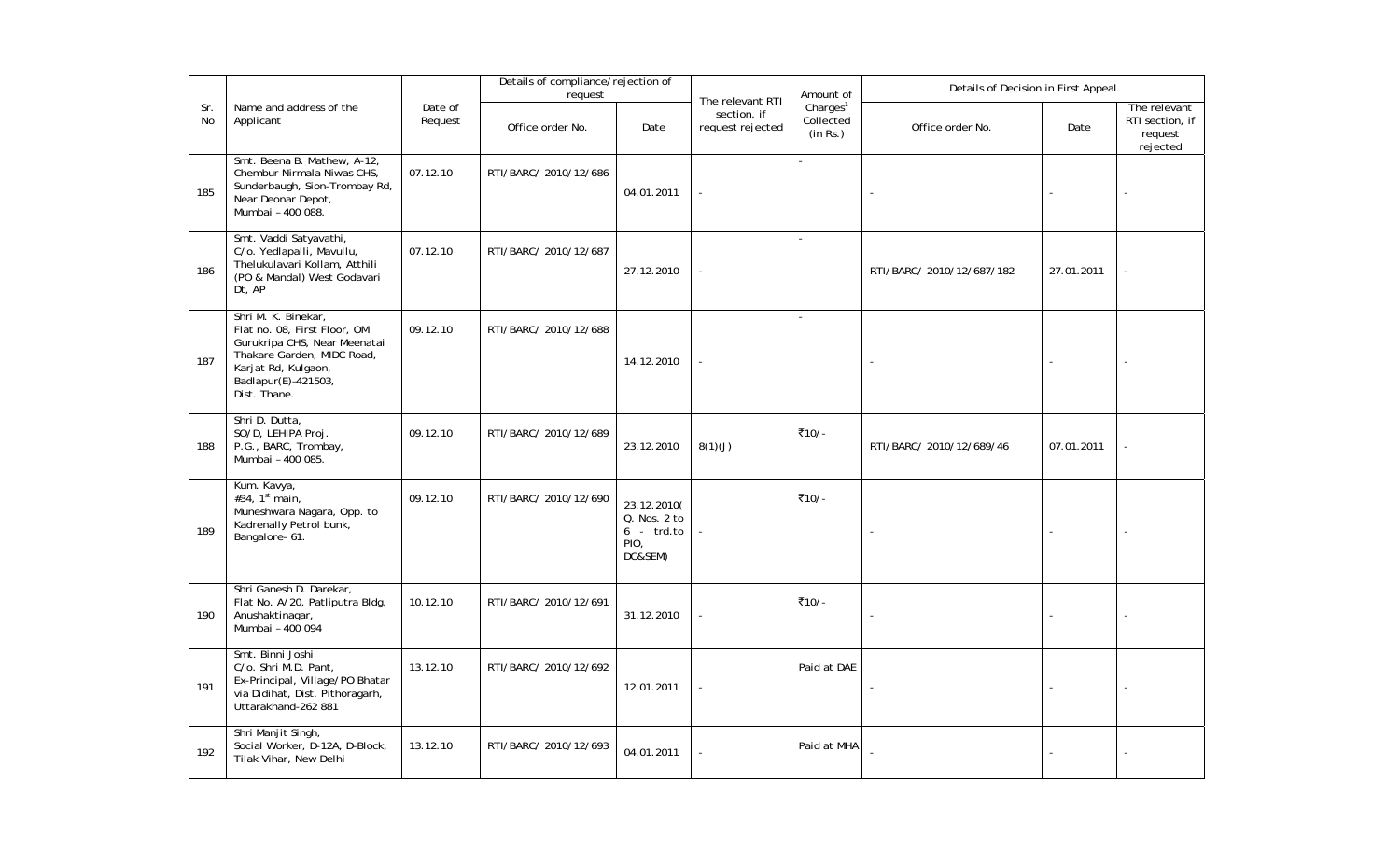|                  |                                                                                                                        |                    | Details of compliance/rejection of<br>request |                                        |                                                     | Amount of                                     | Details of Decision in First Appeal                        |            |                                                        |  |
|------------------|------------------------------------------------------------------------------------------------------------------------|--------------------|-----------------------------------------------|----------------------------------------|-----------------------------------------------------|-----------------------------------------------|------------------------------------------------------------|------------|--------------------------------------------------------|--|
| Sr.<br><b>No</b> | Name and address of the<br>Applicant                                                                                   | Date of<br>Request | Office order No.                              | Date                                   | The relevant RTI<br>section, if<br>request rejected | Charles <sup>1</sup><br>Collected<br>(in Rs.) | Office order No.                                           | Date       | The relevant<br>RTI section, if<br>request<br>rejected |  |
| 193              | Shri Awez Hussain,<br>F/Sector, I/Lane, Room No. 9 &<br>10, Cheeta Camp,<br>Mumbai - 400 088.                          | 14.12.10           | RTI/BARC/ 2010/12/694                         | 16.12.2010(<br>Trd. to PIO.<br>DC&SEM  |                                                     | ₹10/-                                         | $\overline{\phantom{a}}$                                   |            |                                                        |  |
| 194              | Shri K. Balaji Rao,<br>Room No. A-1-4, 1 <sup>st</sup> Floor, CC,<br>BARC, Mumbai - 400 085.                           | 15.12.10           | RTI/BARC/ 2010/12/695                         | 24.12.2010                             |                                                     | ₹10/-                                         |                                                            |            |                                                        |  |
| 195              | Shri R. P. Mandewal 10/198,<br>New BPT Colony, Nadkarni<br>Park, Wadala (E),<br>Mumbai - 400 037.                      | 15.12.10           | RTI/BARC/ 2010/12/696                         | 10.01.2011                             |                                                     | ₹10/-                                         | $\blacksquare$                                             |            |                                                        |  |
| 196              | Shri Devidas P. Chikane<br>Bldg -1, Room 17, Ganesh Appt,<br>Chitranjandas Road, Dombivali<br>(E), Thane - 421 201     | 20.12.10           | RTI/BARC/ 2010/12/697                         | 30.12.2010                             |                                                     | ₹10/-                                         | RTI/BARC/ 2010/12/697/183                                  | 27.01.2011 |                                                        |  |
| 197              | Shri Shailesh Sorte Type<br>B/11013, BARC Colony, PO-<br>TAPP, Via Boisar, Dist-Thane,<br>Tal: Palghar - 401504        | 21.12.10           | RTI/BARC/ 2010/12/698                         | 22.12.2010(<br>Trd. to PIO,<br>BARC(T) |                                                     | Paid at DAE                                   |                                                            |            |                                                        |  |
| 198              | Shri M. Yashodha Door No. 2-<br>13-9, Fish Market Street, A/c<br>Garden, Rajahmundry - 533 101                         | 21.12.10           | RTI/BARC/ 2010/12/699                         | 24.12.2010                             |                                                     | ₹10/-                                         |                                                            |            |                                                        |  |
| 199              | Shri C. U. Jayakumar No. 35-<br>52 <sup>nd</sup> Avenue DAE Township,<br>Kalpakkam -603 102,<br>Kancheepuram Dist.     | 20.12.10           | RTI/BARC/ 2010/12/700                         | 30.12.2010                             |                                                     | Paid at DAE                                   |                                                            |            |                                                        |  |
| 200              | Shri Y. Tyagi<br>D-4516, RRCAT Colony, PO<br>RRCAT, Indore - 452 013.                                                  | 21.12.10           | RTI/BARC/ 2010/12/701                         | 12.01.2011                             |                                                     | Paid<br>at<br><b>RRCAT</b>                    | Appeal dated 20.03.11 recd on<br>30.03.11 is under process |            |                                                        |  |
| 201              | Shri F.M. Ninawe, BARC State<br>Colony, Type B-94/12, PO-<br>TAPP, Via-Boisar, Tal. Palghar,<br>Dist. Thane - 401 504. | 22.12.10           | RTI/BARC/ 2010/12/702                         | 24.12.2010(<br>Trd. to PIO,<br>BARC(T) |                                                     | Paid at DAE                                   | ÷,                                                         |            |                                                        |  |
| 202              | Shri Subhash Kandpal c/o. Shri<br>R.C.Jaira, E-247, Gali No. 4,<br>West Vinod Nagar, Mandavali,<br>New Delhi-110092    | 24.12.10           | RTI/BARC/ 2010/12/703                         | 30.12.2010                             |                                                     | Paid at MoEF                                  |                                                            |            |                                                        |  |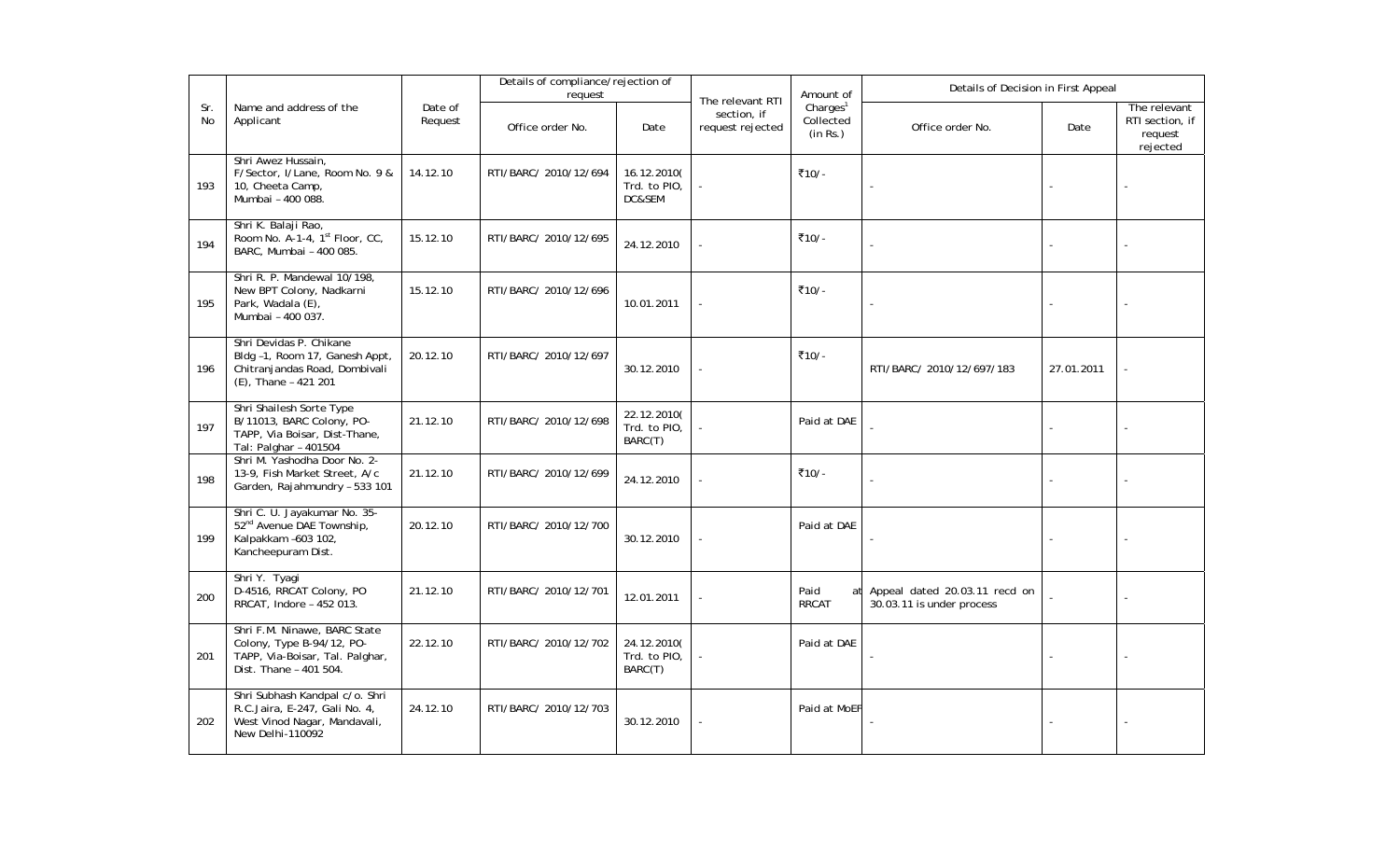|           |                                                                                                                                                                 |                    | Details of compliance/rejection of<br>request |                                                    |                                                     | Amount of                                     | Details of Decision in First Appeal |            |                                                        |  |
|-----------|-----------------------------------------------------------------------------------------------------------------------------------------------------------------|--------------------|-----------------------------------------------|----------------------------------------------------|-----------------------------------------------------|-----------------------------------------------|-------------------------------------|------------|--------------------------------------------------------|--|
| Sr.<br>No | Name and address of the<br>Applicant                                                                                                                            | Date of<br>Request | Office order No.                              | Date                                               | The relevant RTI<br>section, if<br>request rejected | Charles <sup>1</sup><br>Collected<br>(in Rs.) | Office order No.                    | Date       | The relevant<br>RTI section, if<br>request<br>rejected |  |
| 203       | M/s. Medispec India Ltd., L-<br>223/224, Linkway Estate, New<br>Link Road, Malad (W), Mumbai -<br>400 064.                                                      | 30.12.10           | RTI/BARC/ 2010/12/704                         | 30.12.2010(<br>Trd.<br>to<br>PIO, DPS              |                                                     | ₹10/-                                         |                                     |            |                                                        |  |
| 204       | Shri Ashok S. Mungekar ESD(V),<br>ESG, BARC Hosp., A'nagar,<br>Mumbai - 94                                                                                      | 04.01.11           | RTI/BARC/ 2010/01/705                         | 25.01.2011                                         |                                                     | ₹10/-                                         |                                     |            |                                                        |  |
| 205       | Smt. Suruchi Sharma,<br>Vatsalya, 19, Cantonment<br>Colony, Dr. Ambedkar Ngr,<br>MHOW (M.P)-453 441                                                             | 10.01.11           | RTI/BARC/ 2010/01/706                         | 15.03.2011                                         |                                                     | ₹10/-                                         | L.                                  |            |                                                        |  |
| 206       | Shri T. Ratnavali, C/o. T. David<br>(Retd. HM), 1-1138, Pedavegi<br>Mandal, Janampet PO,<br>Eluru - 534 475, AP                                                 | 10.01.11           | RTI/BARC/ 2010/01/707                         | 01.02.2011                                         |                                                     | BPL - No fee                                  | RTI/BARC/ 2010/01/707/644           | 22.03.2011 |                                                        |  |
| 207       | Shri S. Pugazhendi, SA/B, IC<br>No. 6025, RPoD, RpG, IGCAR,<br>Kalpakkam - 603 102                                                                              | 13.01.11           | RTI/BARC/ 2010/01/708                         | 15.03.2011<br>(Interim<br>reply<br>on<br>08.02.11) |                                                     | Paid<br>at<br><b>IGCAR</b>                    |                                     |            |                                                        |  |
| 208       | Shri Arun Koli & Shri P. Keni,<br>Turbhe Macchimar vividh<br>karyakari sahakari Soc. Ltd.,<br>(TMVKSSL), Near Ram Mandir,<br>Trombay, Koliwada, Mumbai -<br>88. | 13.01.11           | RTI/BARC/ 2010/01/709                         | 20.01.2011                                         | Jt.<br>application<br>Society<br>on<br>letterhead.  | Paid<br>at<br>DCS&EM                          |                                     |            |                                                        |  |
| 209       | Shri Santosh Kumar, Sankara<br>Vilasam, Neeravils, Perinadu<br>PO, Kollam,<br>Kerala - 691 601.                                                                 | 13.01.11           | RTI/BARC/ 2010/01/710                         | 08.02.2011                                         |                                                     | ₹10/- recd<br>on 02.02.11                     |                                     |            |                                                        |  |
| 210       | Shri Bhupendra Singh, C-26/4,<br>RRCAT Col., Indore - 452 013.                                                                                                  | 13.01.11           | RTI/BARC/ 2010/01/711                         | 18.01.2011                                         |                                                     | ₹10/-                                         |                                     |            |                                                        |  |
| 211       | Shri Samir M. Gavkar,<br>NG/106/011 (Empl. No. 21268),<br>Transport Sect., BARC,<br>Trombay, Mumbai - 400 085.                                                  | 14.01.11           | RTI/BARC/ 2010/01/712                         | 11.02.2011                                         |                                                     | ₹10/-                                         |                                     |            |                                                        |  |
| 212       | Shri Devidas P. Chikane,<br>Bldg.No.1, Room No.17,<br>Ganesh Apptts., Chittaranjandas<br>Rd., Dombivali(E), Thane-421<br>201.                                   | 17.01.11           | RTI/BARC/ 2010/01/713                         | 25.01.2011                                         |                                                     | ₹10/-                                         | ÷,                                  |            |                                                        |  |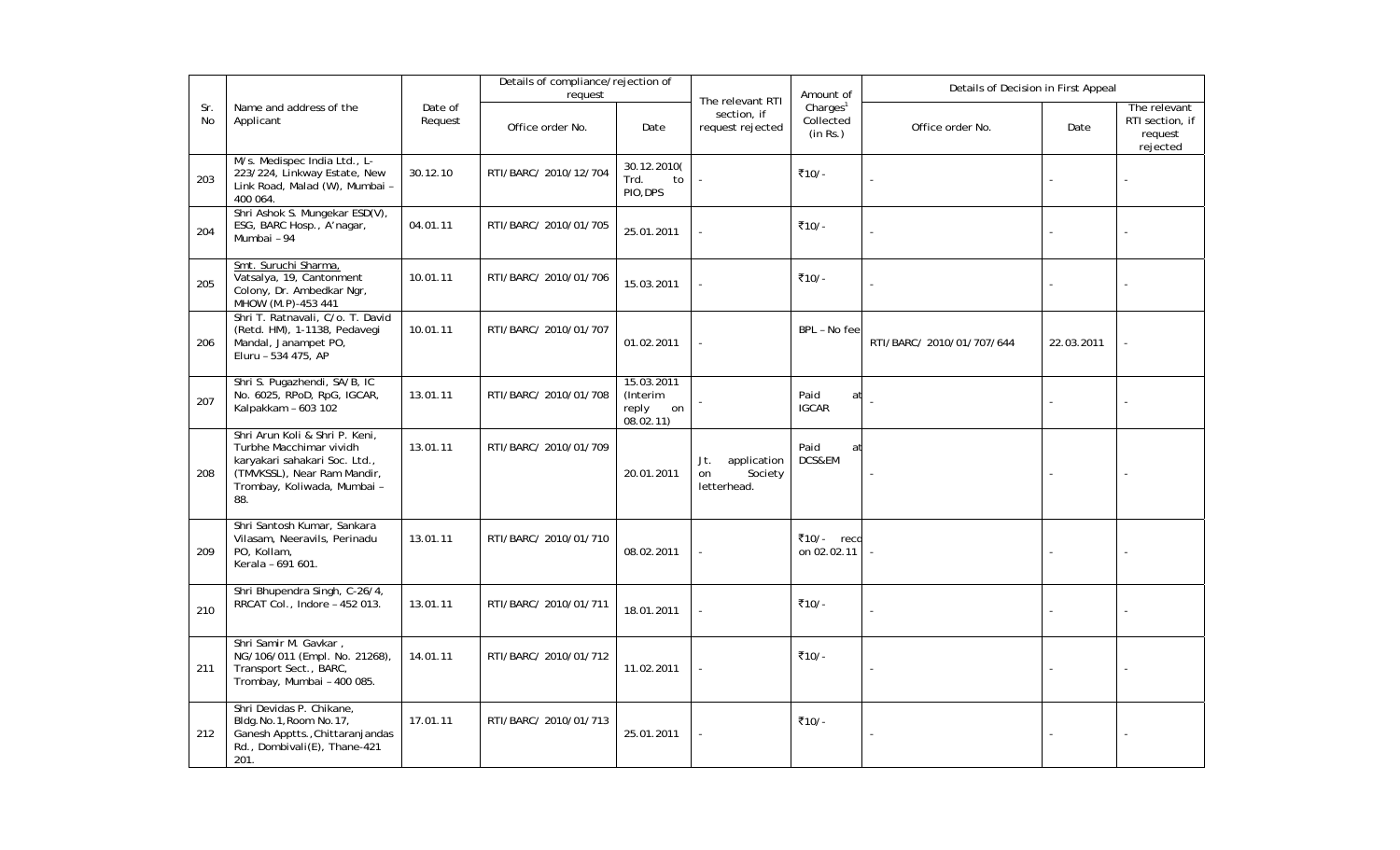|           |                                                                                                                                       | Details of compliance/rejection of<br>request |                                                  |                                           |                                                     | Amount of                                     | Details of Decision in First Appeal |      |                                                        |  |
|-----------|---------------------------------------------------------------------------------------------------------------------------------------|-----------------------------------------------|--------------------------------------------------|-------------------------------------------|-----------------------------------------------------|-----------------------------------------------|-------------------------------------|------|--------------------------------------------------------|--|
| Sr.<br>No | Name and address of the<br>Applicant                                                                                                  | Date of<br>Request                            | Office order No.                                 | Date                                      | The relevant RTI<br>section, if<br>request rejected | Charles <sup>1</sup><br>Collected<br>(in Rs.) | Office order No.                    | Date | The relevant<br>RTI section, if<br>request<br>rejected |  |
| 213       | Dr.Satish Mishra, 104-<br>Akashganga, Anushakti Nagar,<br>Mumbai-400094.                                                              | 19.01.11                                      | RTI/BARC/ 2010/01/714                            | 08.02.2011                                |                                                     | ₹10/-                                         |                                     |      |                                                        |  |
| 214       | Shri Madhale R.D., Sunil Kirana<br>Stores, Opp. Bharat Nagar<br>Transit Camp, Mankhurd,<br>Mumbai-74                                  | 24.1.11                                       | RTI/BARC/ 2010/01/715<br>(2 nos. of application) | 03.02.2011-<br>08.02.2011                 |                                                     | ₹20⁄-                                         | ÷,                                  |      |                                                        |  |
| 215       | Smt.Purnima S.Joshi, C/o.Shri<br>Ghanashyam Khulbe, Plot No.2,<br>Acharya Wadi, Vadavali Vill.<br>Chembur, Mumbai-400074.             | 24.01.11.                                     | RTI/BARC/ 2010/01/716                            | 02.02.2011                                |                                                     | ₹10/-                                         |                                     |      |                                                        |  |
| 216       | Smt.Satyawati, 2, Golf Links<br>Sadan, Golf Links, New Delhi -<br>110003                                                              | 24.1.11                                       | RTI/BARC/ 2010/01/717                            | 07.02.2011                                |                                                     | Paid at DoPT                                  |                                     |      |                                                        |  |
| 217       | Shri Y. Raghavndra, H.No.38,<br>Near R.R.High School,<br>Muniswara Layout, Dodda<br>Bomma Sandra, Vidyaranya<br>pura(post), Bangalore | 24.1.11                                       | RTI/BARC/ 2010/01/718                            | 31.01.2011(<br>Trd. to PIO,<br><b>RMP</b> |                                                     | ₹10/-                                         |                                     |      |                                                        |  |
| 218       | Dr.S.K.H. Auluck, 14-F,<br>Malayagiri, Anushakti Nagar,<br>Mumbai-400094                                                              | 21.1.11                                       | RTI/BARC/ 2010/01/719                            | 23.02.2011                                | 8(1)(a)                                             | ₹10/-                                         | ÷,                                  |      |                                                        |  |
| 219       | Kum. Rashmi Sharma, EF-625,<br>Sarojini Nagar, New Delhi-<br>1100023                                                                  | 25.1.11                                       | RTI/BARC/ 2010/01/720                            | 10.02.2011                                |                                                     | ₹10/-                                         |                                     |      |                                                        |  |
| 220       | Shri Raja J. Khan, C/o<br>vijaylaxmi Hotel, R. No. 9,<br>Prayag Ngr Soc., L. U. Gadkari<br>Road, Chembur, Mumbai - 74.                | 27.1.11                                       | RTI/BARC/ 2010/01/721                            | 15.02.2011                                |                                                     | ₹10/-<br>fee<br>recd<br>on<br>15.2.11         |                                     |      |                                                        |  |
| 221       | Shri Prabhakar H. Koli, Tarang<br>Nivas, Nr. Darya Daulat,<br>Trombay, Koliwada, Mumbai -<br>88.                                      | 27.1.11                                       | RTI/BARC/ 2010/01/722                            | 18.02.2011                                |                                                     | ₹10/-                                         |                                     |      |                                                        |  |
| 222       | Shri Satyajeet Sangavkar, 003,<br>Yesh. Ambar CHS, Sec-10, Plot<br>155-156, New panvel, Raigad<br>Dt.                                 | 28.1.11                                       | RTI/BARC/ 2010/01/723                            | 18.02.2011                                |                                                     | ₹10/-<br>₹110/-D.C.                           |                                     |      |                                                        |  |
| 223       | Shri Gurav Mangesh K. PL-17,<br>Mauli Krupa, Sagar Housing<br>Soc., Old MIDC Post Office, At<br>Kadoli, Dist. Satara -415 004.        | 31.01.11                                      | RTI/BARC/ 2010/01/724                            | 22.02.2011                                |                                                     | Paid at AEES                                  |                                     |      |                                                        |  |
| 224       | Shri P. K. Jain, President,<br>BARCOAT, 14/2, Temp. Col.,<br>BARC, Tarapur, PO-TAPP, Dist-<br>Thane - 401504.                         | 01.02.11                                      | RTI/BARC/ 2010/02/725                            | 04.02.2011                                | Association                                         | ₹10/-                                         |                                     |      |                                                        |  |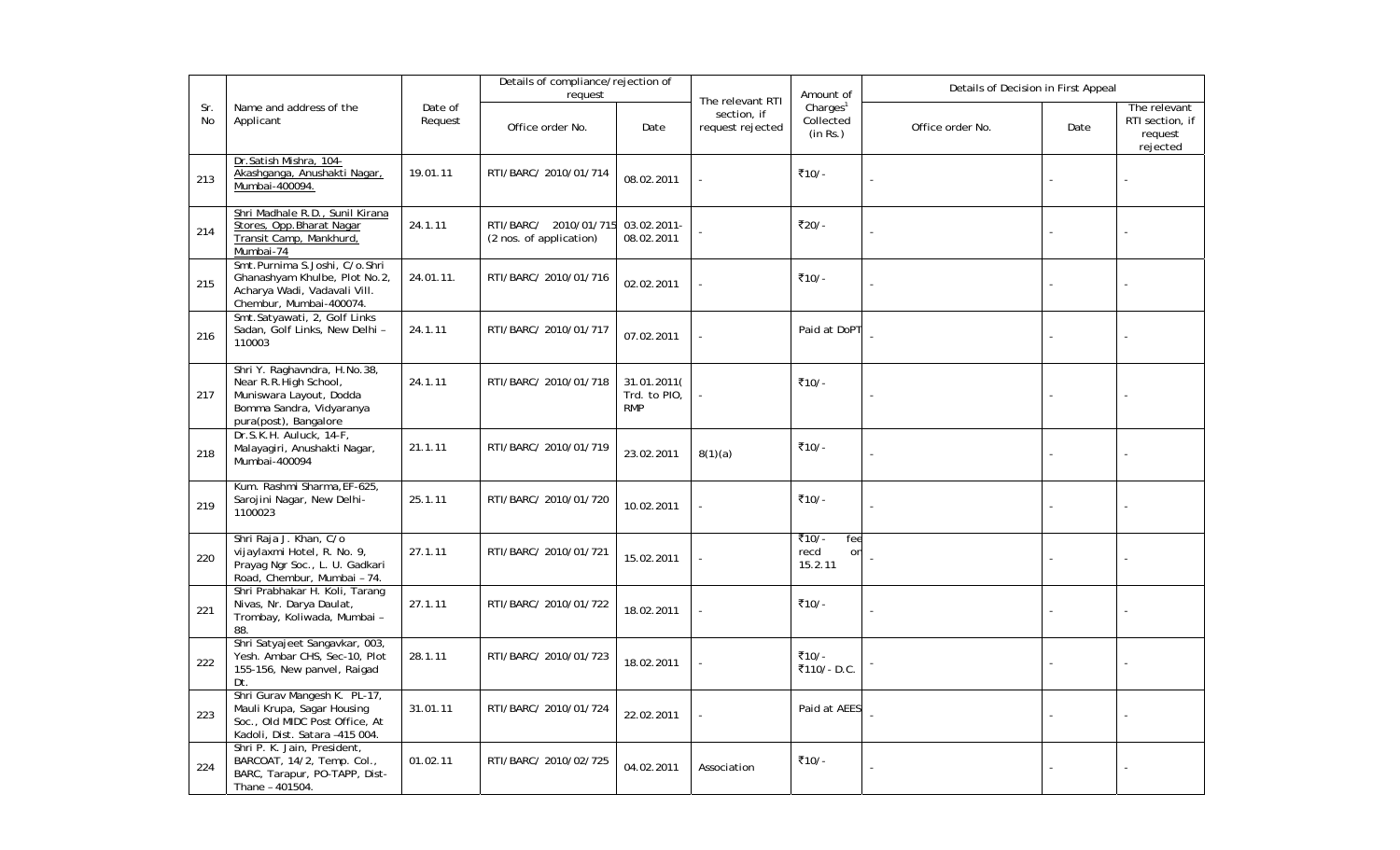|                  |                                                                                                                                                                                               |                    | Details of compliance/rejection of<br>request |            |                                                            |                                               | Details of Decision in First Appeal<br>Amount of           |           |                                                        |  |
|------------------|-----------------------------------------------------------------------------------------------------------------------------------------------------------------------------------------------|--------------------|-----------------------------------------------|------------|------------------------------------------------------------|-----------------------------------------------|------------------------------------------------------------|-----------|--------------------------------------------------------|--|
| Sr.<br><b>No</b> | Name and address of the<br>Applicant                                                                                                                                                          | Date of<br>Request | Office order No.                              | Date       | The relevant RTI<br>section, if<br>request rejected        | Charles <sup>1</sup><br>Collected<br>(in Rs.) | Office order No.                                           | Date      | The relevant<br>RTI section, if<br>request<br>rejected |  |
| 225              | Shri Y. Tyagi, D-45/6, RRCAT<br>colony, PO-RRCAT, Indore - 452<br>013                                                                                                                         | 02.02.11           | RTI/BARC/ 2010/02/726                         | 28.02.2011 |                                                            | Paid<br>at<br><b>RRCAT</b>                    |                                                            |           |                                                        |  |
| 226              | Shri Debashish Dutta, SO/D,<br>LEHIPA Proj/PG, Van-de-graff<br>Bldg, BARC, Trombay, Mumbai                                                                                                    | 03.02.11           | RTI/BARC/ 2010/02/727                         | 22.02.2011 |                                                            | ₹10/-                                         | RTI/BARC/ 2010/02/727/569                                  | 11.3.2011 |                                                        |  |
| 227              | Shri Nitin M. Gandhi, RB&HSD,<br>BARC, Trombay, Mumbai -85.                                                                                                                                   | 03.02.11           | RTI/BARC/ 2010/02/728                         | 18.02.2011 |                                                            | ₹10/-<br>₹304/- D.C.                          |                                                            |           |                                                        |  |
| 228              | Shri J.Jagan, H/B, EC No.5903,<br>Plant-BARC-TS, NFC(60), ECIL<br>PO,<br>Hyderabad-500062                                                                                                     | 04.02.11           | RTI/BARC/ 2010/02/729                         | 08.02.2011 |                                                            | ₹10/-                                         | Appeal dated 18.03.11 recd on<br>28.03.11 is under process |           |                                                        |  |
| 229              | Shri B.S. Saraswat, HPU, RAPS<br>1&2, PO-Anushakti, Via Kota,<br>Rajasthan-323303                                                                                                             | 04.02.11           | RTI/BARC/ 2010/02/730                         | 02.03.2011 |                                                            | Paid<br>at<br><b>NPCIL</b>                    | Appeal dated 14.03.11 recd on<br>29.03.11 is under process |           |                                                        |  |
| 230              | Shri B.S. Saraswat, HPU, RAPS<br>1&2, PO-Anushakti, Via Kota,<br>Rajasthan-323303                                                                                                             | 04.02.11           | RTI/BARC/ 2010/02/731                         | 14.02.2011 | <b>BARC</b><br>Cr.Soc.-<br>coming<br>Not<br>under RTI Act. | Paid<br>at<br><b>NPCIL</b>                    |                                                            |           |                                                        |  |
| 231              | Shri Dilip Y.Lad, Spl. Recovery<br>Officer, C-op. Soc., Maharashtra<br>State, C/o. Vishal Janseva Co-<br>op.Cr.Soc., Shop No.3, Gold-<br>Mist, Thakur Complex,<br>Kandivali(E), Mumbai-400101 | 07.02.11           | RTI/BARC/ 2010/02/732                         | 23.03.2011 | 8(1)(J)                                                    | ₹10/-<br>fee<br>recd<br>on<br>21.03.11        |                                                            |           |                                                        |  |
| 232              | Shri P.Rajendra Prasad,<br>Foreman(A), EC No.3935, Plant<br>QCT, NFC, ECIL (PO),<br>Hyderabad-500062                                                                                          | 08.02.11           | RTI/BARC/ 2010/02/733                         | 14.02.2011 |                                                            | Paid at DAE                                   |                                                            |           |                                                        |  |
| 233              | Shri Bhupendra Singh Rawat, C-<br>26/4, RRCAT Golony,<br>Indore-452 013                                                                                                                       | 08.02.11           | RTI/BARC/ 2010/02/734                         | 09.03.2011 | Interpretation-<br>Not<br>coming<br>under definition.      | ₹10/-                                         |                                                            |           |                                                        |  |
| 234              | Shri Sanjay Sonwal,<br>Kapasan, Chitorhgad,<br>Dist-Rajasthan-312 202.                                                                                                                        | 08.02.11           | RTI/BARC/ 2010/02/735                         | 02.03.2011 |                                                            | ₹10/-<br>₹10/- - DC                           |                                                            |           |                                                        |  |
| 235              | Shei Jeevanlal Harijan,<br>Udaypur Road,<br>Bapunagar, Kapasan,<br>Chittorhgad,<br>Dist-Rajasthan-312202.                                                                                     | 08.02.11           | RTI/BARC/ 2010/02/736                         | 02.03.2011 |                                                            | ₹10/-<br>₹10/- - D.C.                         |                                                            |           |                                                        |  |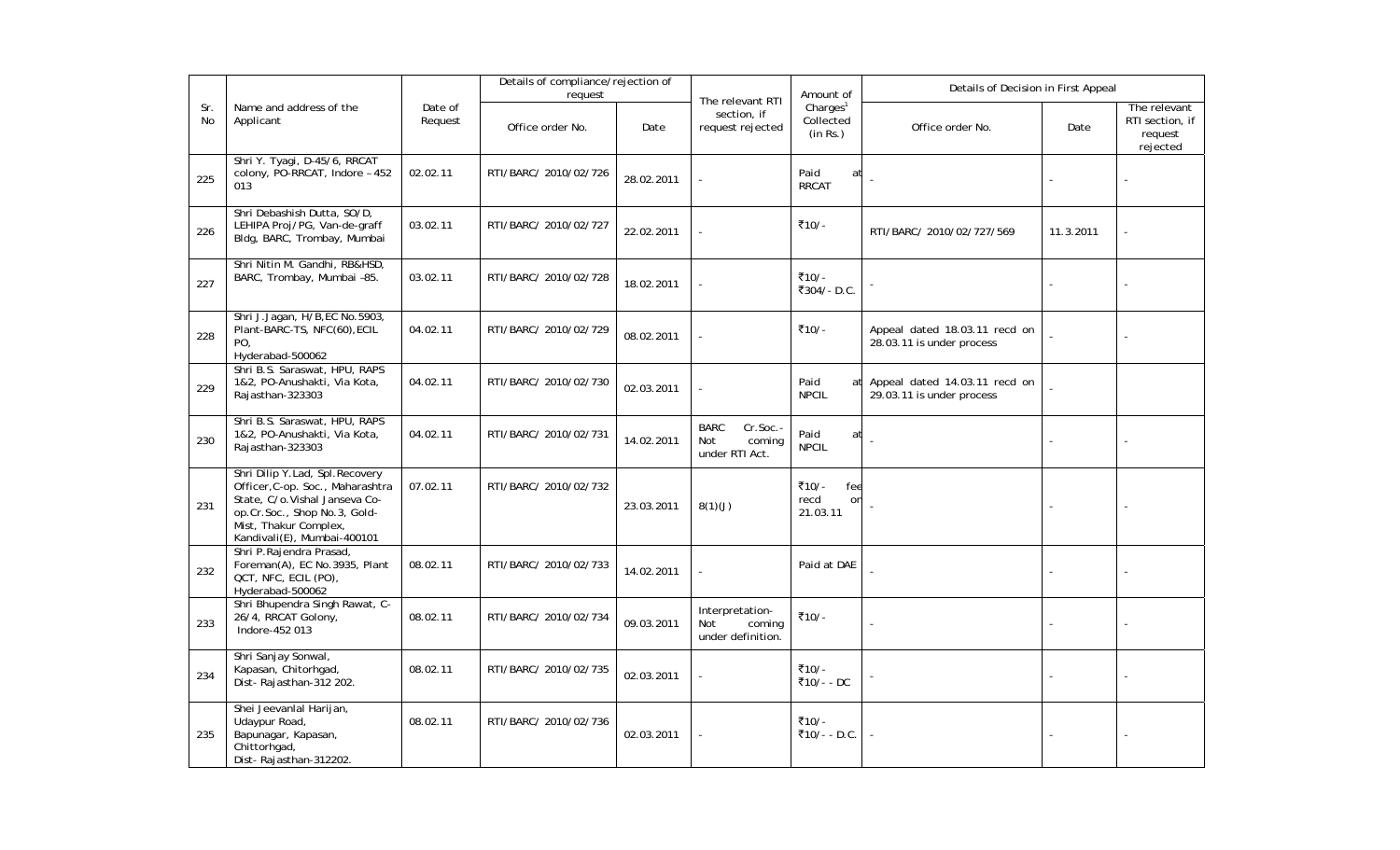|           |                                                                                                              |                    | Details of compliance/rejection of<br>request |                                                       |                                                     | Amount of                                     | Details of Decision in First Appeal |            |                                                        |  |
|-----------|--------------------------------------------------------------------------------------------------------------|--------------------|-----------------------------------------------|-------------------------------------------------------|-----------------------------------------------------|-----------------------------------------------|-------------------------------------|------------|--------------------------------------------------------|--|
| Sr.<br>No | Name and address of the<br>Applicant                                                                         | Date of<br>Request | Office order No.                              | Date                                                  | The relevant RTI<br>section, if<br>request rejected | Charles <sup>1</sup><br>Collected<br>(in Rs.) | Office order No.                    | Date       | The relevant<br>RTI section, if<br>request<br>rejected |  |
| 236       | Shri Praveen G. Patil,<br>Tarabai Niwas,<br>Payalipada, Trombay,<br>Mumbai - 400 088.                        | 08.02.11           | RTI/BARC/ 2010/02/737                         | 16.03.2011(<br>Trd.<br>to<br>PIOS, BARC<br>Facilities |                                                     | ₹10/-<br>fee<br>recd<br>on<br>01.03.11        |                                     |            |                                                        |  |
| 237       | Shri Rupesh H.Pimpale,<br>A-301, Gangotri CHS Ltd.,<br>Sect.12, Khanda Col., New<br>Panvel(w)-410 206.       | 09.02.11           | RTI/BARC/ 2010/02/738                         | 11.02.2011(<br>Trd. to PIO,<br>BARC(T)                |                                                     |                                               |                                     |            |                                                        |  |
| 238       | Shri Madhale R.D., Sunil Kirana<br>Stores, Opp. Bharat Nagar<br>Transit Camp., Mankhurd(w),<br>Mumbai-400043 | 10.02.11           | RTI/BARC/ 2010/02/739                         | 18.02.2011                                            |                                                     | ₹10/-                                         |                                     |            |                                                        |  |
| 239       | Shri K. Arani, Tech./A, IC<br>No.7290, KARP, BARCF,<br>Kalpakkam-603 102                                     | 11.02.11           | RTI/BARC/ 2010/02/740                         | 17.02.2011                                            | 8(1)(J)                                             | ₹10/-                                         | RTI/BARC/ 2010/02/740/549           | 09.03.2011 |                                                        |  |
| 240       | Shri D. Dutta, SO/D, LEHIPA<br>Proj./PG, Van-de-graff, BARC,<br>Trombay, Mumbai-85                           | 11.02.11           | RTI/BARC/ 2010/02/741                         | 09.03.2011                                            |                                                     | ₹10/-                                         | RTI/BARC/ 2010/02/741/684           | 28.03.2011 |                                                        |  |
| 241       | Dr.M.P.S. Ramani, 21, Paradise<br>Bldg.No.1, 289(E), Flank Rd,<br>Sion, Mumbai-400022                        | 11.2.11            | RTI/BARC/ 2010/02/742                         | 28.02.2011                                            |                                                     | ₹10/-                                         |                                     |            |                                                        |  |
| 242       | Mrs.Sadhana A.Poyekar, Flat<br>No.A-19, Maharashtra CHS,<br>Parel Vill. Mumbai-400012                        | 112.11             | RTI/BARC/ 2010/02/743                         | 09.03.2011                                            |                                                     | ₹10/-                                         | $\overline{\phantom{a}}$            |            |                                                        |  |
| 243       | Shri D. Karmakar, SA/B,<br>DCSEM/DAE, 1/AF, Bidhan Ngr,<br>Kolkatta - 70064                                  | 14.2.11            | RTI/BARC/ 2010/02/744                         | 28.02.2011                                            |                                                     | ₹10/-                                         |                                     |            |                                                        |  |
| 244       | Smt. Archana V. Bhavtankar,<br>Opp. KOEL, Bhoite Ngr, Manaji<br>Bhag, Kirkee,<br>Pune - 411 003.             | 15.2.11            | RTI/BARC/ 2010/02/745                         | 08.04.2011                                            |                                                     | ₹10/-<br>fee<br>recd<br>on<br>17.03.11        |                                     |            |                                                        |  |
| 245       | Shri Ashok S. Mungekar,<br>ESD(V)/ESG, BARC Hospital,<br>Anushaktinagar, Mumbai - 94.                        | 15.2.11            | RTI/BARC/ 2010/02/746                         | 11.03.2011                                            |                                                     | ₹10/-                                         |                                     |            |                                                        |  |
| 246       | Shri M. C. Goel, 33, Venkatgiri,<br>A'nagar, Mumbai - 400 094.                                               | 18.2.11            | RTI/BARC/ 2010/02/747                         | 18.03.2011                                            |                                                     | ₹10/-                                         | ÷,                                  |            |                                                        |  |
| 247       | Shri M. C. Goel, Secretaru,<br>BARCOA, 1-346-S, Mod Labs,<br>BARC, Trombay, Mumbai -<br>400085.              | 18.2.11            | RTI/BARC/ 2010/02/748                         | 21.02.2011                                            | Association                                         | ₹10⁄-                                         |                                     |            |                                                        |  |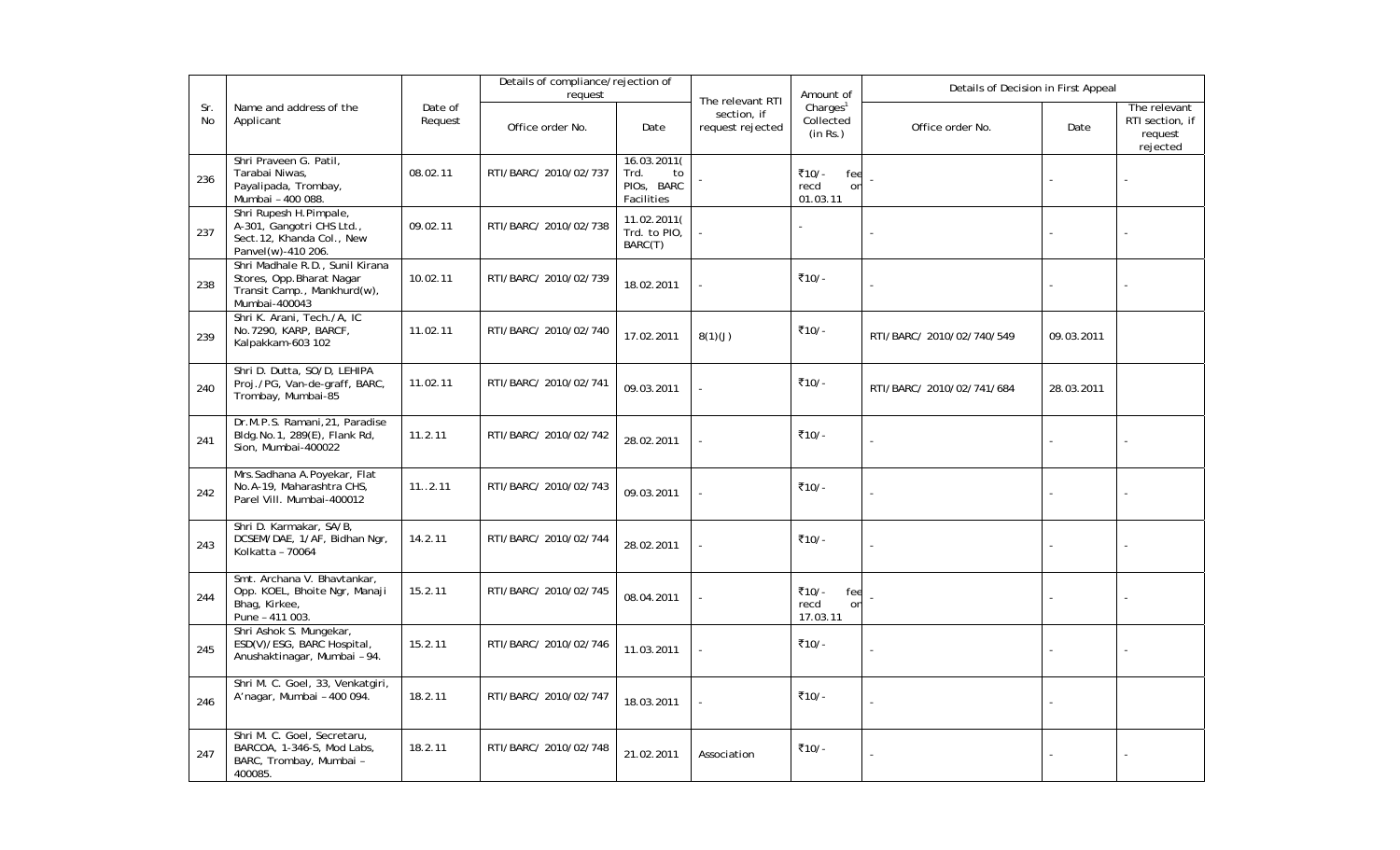|           |                                                                                                                   |                    | Details of compliance/rejection of<br>request |                                        |                                                          | Amount of                                     | Details of Decision in First Appeal       |            |                                                        |
|-----------|-------------------------------------------------------------------------------------------------------------------|--------------------|-----------------------------------------------|----------------------------------------|----------------------------------------------------------|-----------------------------------------------|-------------------------------------------|------------|--------------------------------------------------------|
| Sr.<br>No | Name and address of the<br>Applicant                                                                              | Date of<br>Request | Office order No.                              | Date                                   | The relevant RTI<br>section, if<br>request rejected      | Charles <sup>1</sup><br>Collected<br>(in Rs.) | Office order No.                          | Date       | The relevant<br>RTI section, if<br>request<br>rejected |
| 248       | Shri Sanjay P. Pardhi, Tech.F1,<br>CDM, BARC, Trombay,<br>Mumbai-400085                                           | 18.02.11           | RTI/BARC/ 2010/02/749                         | 17.03.2011                             |                                                          | ₹10/-<br>₹30/-D.C.                            |                                           |            |                                                        |
| 249       | Shri V.B.Chandran, Steno.Gr.I,<br>Em.No.9107, Dhruva,<br>BARC, Trombay, Mumbai-400085                             | 22.02.11           | RTI/BARC/ 2010/02/750                         | 16.03.2011                             |                                                          | ₹10/-<br>₹20/- - D.C.                         | Appeal dated 30.03.11 is under<br>process |            |                                                        |
| 250       | Shri D.G. Juwatkar,<br>RRMD/CIRUS, BARC, Trombay,<br>Mumabai-400085.                                              | 23.02.11           | RTI/BARC/ 2010/02/751                         | 07.03.2011                             | <b>BARC</b><br>Cr.Soc.<br>coming<br>not<br>under RTI Act | ₹10/-                                         | RTI/BARC/ 2010/02/751/720                 | 31.03.2011 |                                                        |
| 251       | Shri K.K. Verma, RTD/Hall-7,<br>BARC, Trombay,<br>Mumbai-400085                                                   | 28.02.11           | RTI/BARC/ 2010/02/752                         | 28.03.2011                             |                                                          | ₹10/-                                         |                                           |            |                                                        |
| 252       | Shri Raja Jumma Khan,<br>Vijayalaxmi Hotel, R.No.9,<br>Prayag Nagar Soc., L.U. Gadkari<br>Rd., Chembur, Mumbai-74 | 28.02.11           | RTI/BARC/ 2010/02/753                         | 16.03.2011                             |                                                          | ₹10/-                                         |                                           |            |                                                        |
| 253       | Shri G.Q. Sofi, HVD-1,<br>NRL, BARC, /SGR, APsD, Srinagar                                                         | 28.02.11           | RTI/BARC/ 2010/02/754                         | 17.03.2011                             |                                                          | ₹10/-                                         |                                           |            |                                                        |
| 254       | Shri Mohan Lal, T/C, WMF,<br>BARC, Tarapur                                                                        | 01.03.11           | RTI/BARC/ 2010/02/755                         | 07.03.2011(<br>Trd. to PIO,<br>BARC(T) |                                                          | ₹10/-                                         |                                           |            |                                                        |
| 255       | Shri R. K. Gupta, 701,<br>Sterling Apt., LJG Marg,<br>Deonar, Mumbai - 88                                         | 04.3.11            | RTI/BARC/ 2010/02/756                         | 24.03.2011                             |                                                          | ₹10/-                                         |                                           |            |                                                        |
| 256       | Shri M. R. Mir, Security Guard,<br>Srinagar.                                                                      | 04.3.11            | RTI/BARC/ 2010/02/757                         | 17.03.2011                             |                                                          | ₹10/-                                         |                                           |            |                                                        |
| 257       | Shri G. P. Singh, Sr. Security<br>Guard, Security Section<br>(PRAFPUL, S Site)                                    | 04.3.11            | RTI/BARC/ 2010/02/758                         | 29.03.2011                             |                                                          | ₹10/-                                         |                                           |            |                                                        |
| 258       | Shri N. M. Gandhi, RB&HSD,<br><b>BMG, BARC</b>                                                                    | 10.3.11            | RTI/BARC/ 2010/02/759                         | 28.03.2011                             |                                                          | ₹10/-<br>₹12/- D.C.                           |                                           |            |                                                        |
| 259       | Shri D. G. Juwatkar,<br>CIRUS/RRMD, BARC, Trombay,<br>Mumbai                                                      | 11.3.11            | RTI/BARC/ 2010/02/760                         | 30.03.2011                             |                                                          | ₹10/-                                         |                                           |            |                                                        |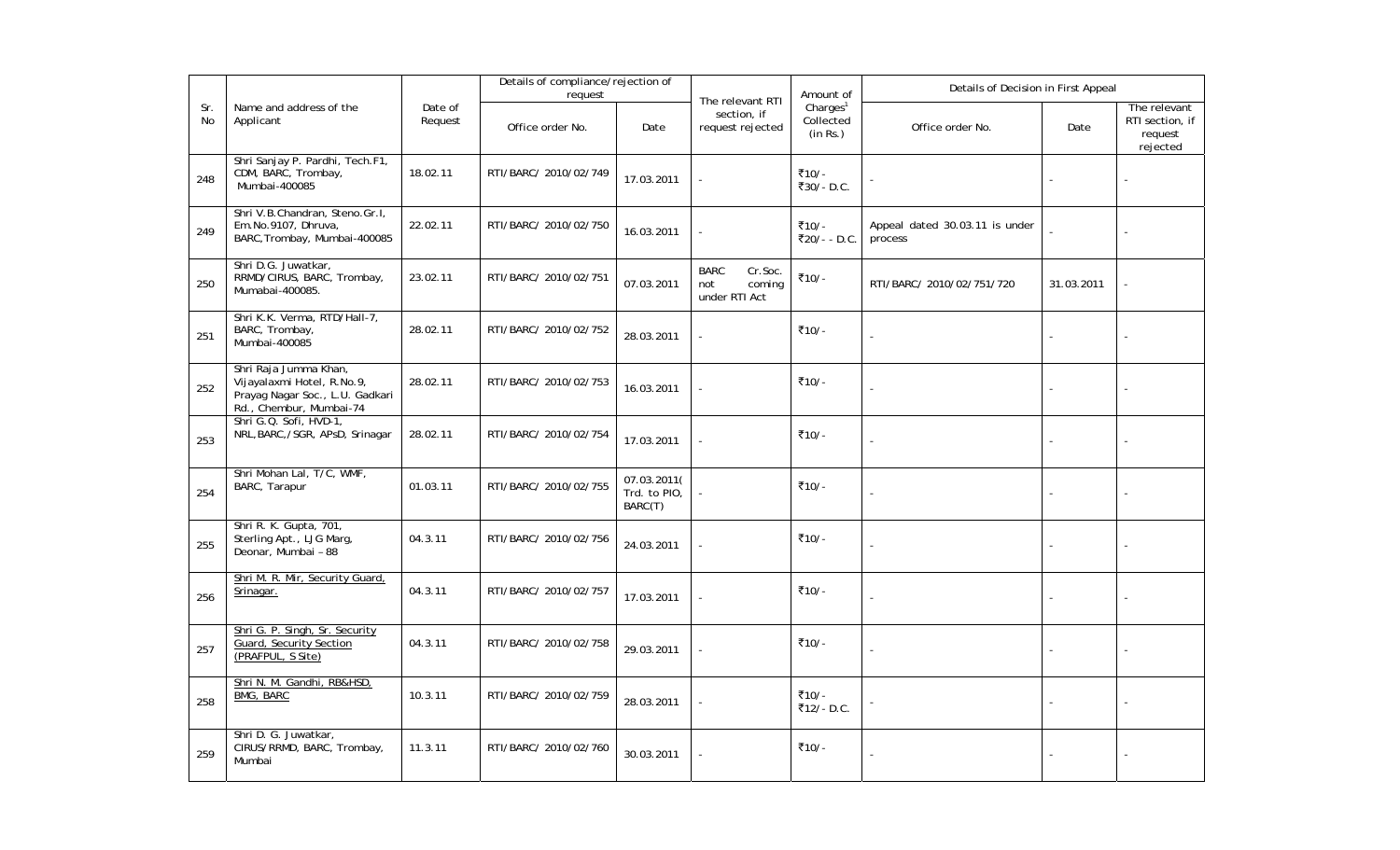|           |                                                                                                                    |                    | Details of compliance/rejection of<br>request |                  |                                                     | Amount of                                     | Details of Decision in First Appeal |      |                                                        |
|-----------|--------------------------------------------------------------------------------------------------------------------|--------------------|-----------------------------------------------|------------------|-----------------------------------------------------|-----------------------------------------------|-------------------------------------|------|--------------------------------------------------------|
| Sr.<br>No | Name and address of the<br>Applicant                                                                               | Date of<br>Request | Office order No.                              | Date             | The relevant RTI<br>section, if<br>request rejected | Charles <sup>1</sup><br>Collected<br>(in Rs.) | Office order No.                    | Date | The relevant<br>RTI section, if<br>request<br>rejected |
| 260       | Shri. Sudarshan Nair , Sahyadri<br>C/17, A Nagar, Mumbai-400094                                                    | 15.03.11           | RTI/BARC/ 2010/03/761                         | 31.03.2011       |                                                     | ₹10/-<br>₹20/-D.C.                            |                                     |      |                                                        |
| 261       | Shri Yagyaprakash Mishra, N-4<br>old Mandala, BARC<br>Col., Trombay, Mumbai-400088                                 | 15.03.11           | RTI/BARC/ 2010/03/762                         | 31.03.2011       |                                                     | ₹10/-<br>₹20/-D.C.                            |                                     |      |                                                        |
| 262       | Smt. Swati V. Kokale,<br>R.M. 33, Shivdas Chapsi Rd.<br>Dongari, Mumbai-09                                         | 15.03.11           | RTI/BARC/ 2010/03/763                         | Under<br>process |                                                     | ₹10/-<br>fee<br>recd<br>on<br>28.3.11         |                                     |      |                                                        |
| 263       | Shri. Vikas K. Telang, SolF, RED<br>BARC.<br>C/508/536, ENo.14606                                                  | 15.03.11           | RTI/BARC/<br>2010/03/764<br>(1)               | Under<br>process |                                                     | ₹10/-                                         | $\overline{a}$                      |      |                                                        |
| 264       | Shri Vikas K. Telang SolF, RED<br>BARC.<br>C/508/536, ENo.14606                                                    | 15.03.11           | RTI/BARC/<br>2010/03/764<br>(2)               | Under<br>process |                                                     | ₹10/-                                         |                                     |      |                                                        |
| 265       | Shri. Vikas K. Telang SolF, RED<br>BARC.<br>C/508/536, ENo.14606                                                   | 15.03.11           | RTI/BARC/ 2010/03/764<br>(3)                  | Under<br>process |                                                     | ₹10/-                                         | $\overline{a}$                      |      |                                                        |
| 266       | Shri. Vikas K. Telang SolF, RED<br>BARC.<br>C/508/536, ENo.14606                                                   | 15.03.11           | RTI/BARC/ 2010/03/764<br>(4)                  | Under<br>process |                                                     | ₹10/-                                         |                                     |      |                                                        |
| 267       | Shri. Vikas K. Telang SolF, RED<br>BARC.<br>C/508/536, E No.14606                                                  | 15.03.11           | RTI/BARC/ 2010/03/764<br>(5)                  | Under<br>process |                                                     | ₹10/-                                         |                                     |      |                                                        |
| 268       | Shri. Vikas K. Telang SolF, RED<br>BARC.<br>C/508/536, E No.14606                                                  | 15.03.11           | RTI/BARC/<br>2010/03/764<br>(6)               | Under<br>process |                                                     | ₹10/-                                         | ÷,                                  |      | $\sim$ $\sim$                                          |
| 269       | Shri. Vikas K. Telang SolF, RED<br>BARC.<br>C/508/536, E No.14606                                                  | 15.03.11           | RTI/BARC/ 2010/03/764<br>(7)                  | Under<br>process |                                                     | ₹10/-                                         |                                     |      |                                                        |
| 270       | Shri. Vikas K. Telang SolF, RED<br>BARC.<br>C/508/536, E No.14606                                                  | 15.03.11           | RTI/BARC/<br>2010/03/764<br>(8)               | Under<br>process |                                                     | ₹10/-                                         |                                     |      |                                                        |
| 271       | Shri. Bharat K. Harijan, T-11,<br>29-G, Anukiran Colony,<br>Rawatbhata, Bhabhanagar,<br>Chitorhgarh.<br>PIN-323307 | 16.03.11           | RTI/BARC/ 2010/03/765                         | Under<br>process |                                                     | ₹10/-                                         | $\overline{\phantom{a}}$            |      |                                                        |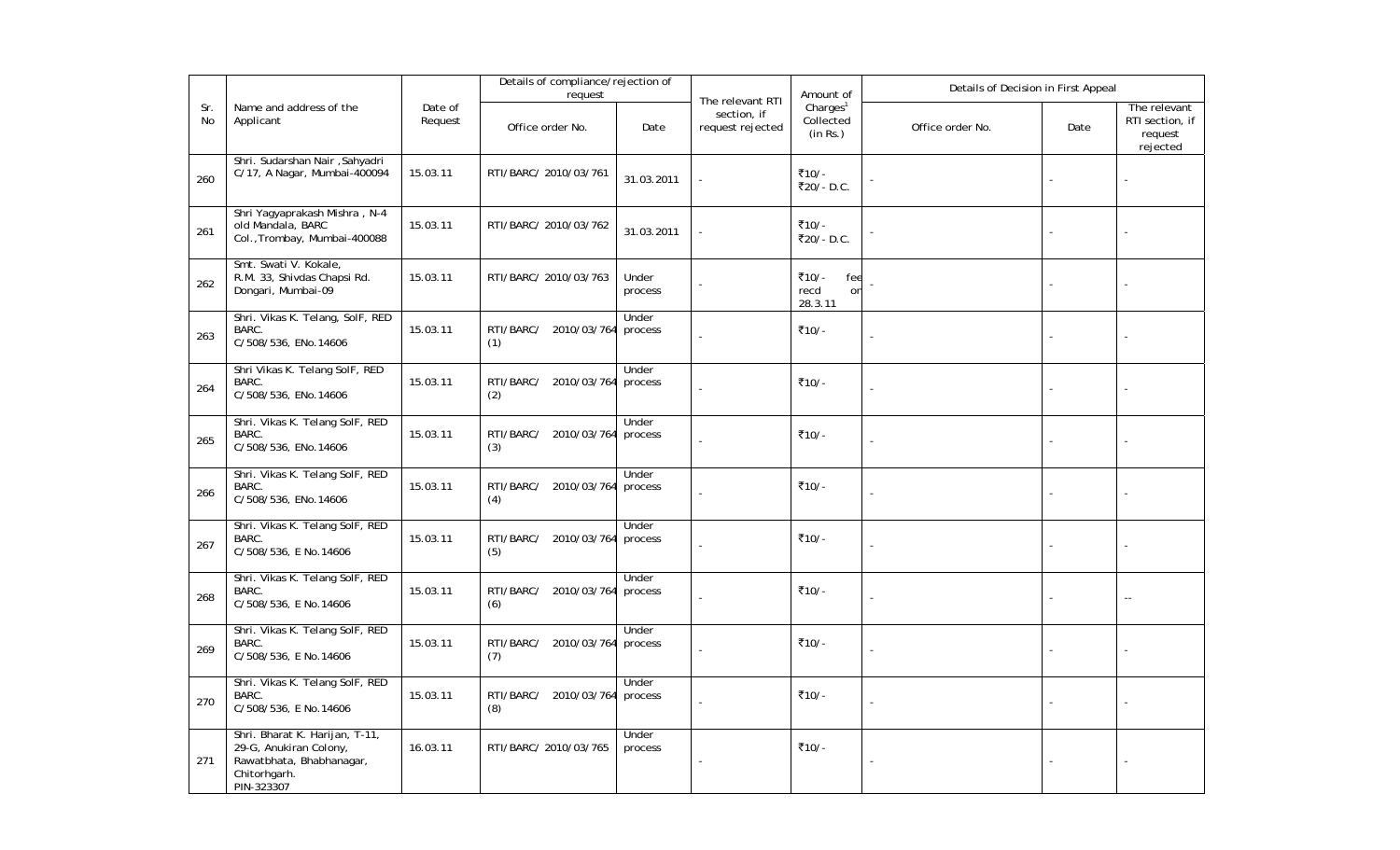|           |                                                                                                                                                      |                    | Details of compliance/rejection of<br>request |                  |                                                     | Amount of                                     | Details of Decision in First Appeal |      |                                                        |
|-----------|------------------------------------------------------------------------------------------------------------------------------------------------------|--------------------|-----------------------------------------------|------------------|-----------------------------------------------------|-----------------------------------------------|-------------------------------------|------|--------------------------------------------------------|
| Sr.<br>No | Name and address of the<br>Applicant                                                                                                                 | Date of<br>Request | Office order No.                              | Date             | The relevant RTI<br>section, if<br>request rejected | Charles <sup>1</sup><br>Collected<br>(in Rs.) | Office order No.                    | Date | The relevant<br>RTI section, if<br>request<br>rejected |
| 272       | Shri S. K. H. Auluck,<br>14, Malayagiri, A-nagar,<br>Mumbai - 94.                                                                                    | 17.3.11            | RTI/BARC/ 2010/03/766                         | Under<br>process |                                                     | Paid at DoPT                                  |                                     |      |                                                        |
| 273       | Shri Anshul Agarwal, Flat No.<br>13, Doctor's Hostel No. 1,<br>BMHRC Campus, Bhopal -<br>462038                                                      | 18.3.11            | RTI/BARC/ 2010/03/767                         | Under<br>process |                                                     | ₹10/-                                         |                                     |      |                                                        |
| 274       | Smt. Neha Varun Gupta, 12-B,<br>Dhawalgiri, A-nagar, Mumbai -<br>94.                                                                                 | 21.3.11            | RTI/BARC/ 2010/03/768<br>(1)                  | Under<br>process |                                                     | ₹10/-                                         |                                     |      |                                                        |
| 275       | Smt. Neha Varun Gupta, 12-B,<br>Dhawalgiri, A-nagar, Mumbai -<br>94.                                                                                 | 21.3.11            | RTI/BARC/<br>2010/03/768 process<br>(2)       | Under            |                                                     | ₹10/-                                         |                                     |      |                                                        |
| 276       | Smt. Neha Varun Gupta, 12-B,<br>Dhawalgiri, A-nagar, Mumbai -<br>94.                                                                                 | 21.3.11            | RTI/BARC/<br>2010/03/768<br>(3)               | Under<br>process |                                                     | ₹10/-                                         | ÷,                                  |      |                                                        |
| 277       | Smt. Neha Varun Gupta, 12-B,<br>Dhawalgiri, A-nagar, Mumbai -<br>94.                                                                                 | 21.3.11            | RTI/BARC/ 2010/03/768<br>(4)                  | Under<br>process |                                                     | ₹10/-                                         |                                     |      |                                                        |
| 278       | Shri Amit. K Chouksey, H. No.<br>69, Ground Floor, 6 <sup>th</sup> main, 18 <sup>th</sup><br>A-cross, NS Palya, BTM 2 stage,<br>Bangalore - 560 076. | 21.3.11            | RTI/BARC/ 2010/03/769                         | Under<br>process |                                                     | ₹10/-                                         |                                     |      |                                                        |
| 279       | Shri Manoj Krishna Tarale,<br>Sukhwani Residency, Ganesh<br>Nagar, Dapodi, Pune -411 012.                                                            | 23.3.11            | RTI/BARC/ 2010/03/770                         | Under<br>process |                                                     | ₹10/-                                         |                                     |      |                                                        |
| 280       | Shri D. K. Ram, Qtr. No. B-<br>36/5, RRCAT Col., Indore (MP),<br>Pin - 452 013.                                                                      | 23.3.11            | RTI/BARC/ 2010/03/771                         | Under<br>process |                                                     | ₹10/-                                         |                                     |      |                                                        |
| 281       | Shri Srinivasa B. R., #27,<br>Railway Qtrs, Vontikoppal Rly.<br>Colony (VRC), Yadavagiri,<br>Mysore- 570 020, Karnataka                              | 23.3.11            | RTI/BARC/ 2010/03/772                         | Under<br>process |                                                     | ₹10/-                                         |                                     |      |                                                        |
| 282       | Shri Satyajeet Sagavkar, 003,<br>Yash-Amber CHS, Plot 155-156,<br>Sector 10, New Panvel, Tal -<br>Panvel, Dist. Raigad.                              | 23.3.11            | RTI/BARC/ 2010/03/773                         | Under<br>process |                                                     | ₹10/-                                         |                                     |      |                                                        |
| 283       | Shri Akash Saraf, CDM, BARC,<br>Trombay, Mumbai - 400 085.                                                                                           | 24.3.11            | RTI/BARC/ 2010/03/774                         | Under<br>process |                                                     | ₹10/-                                         |                                     |      |                                                        |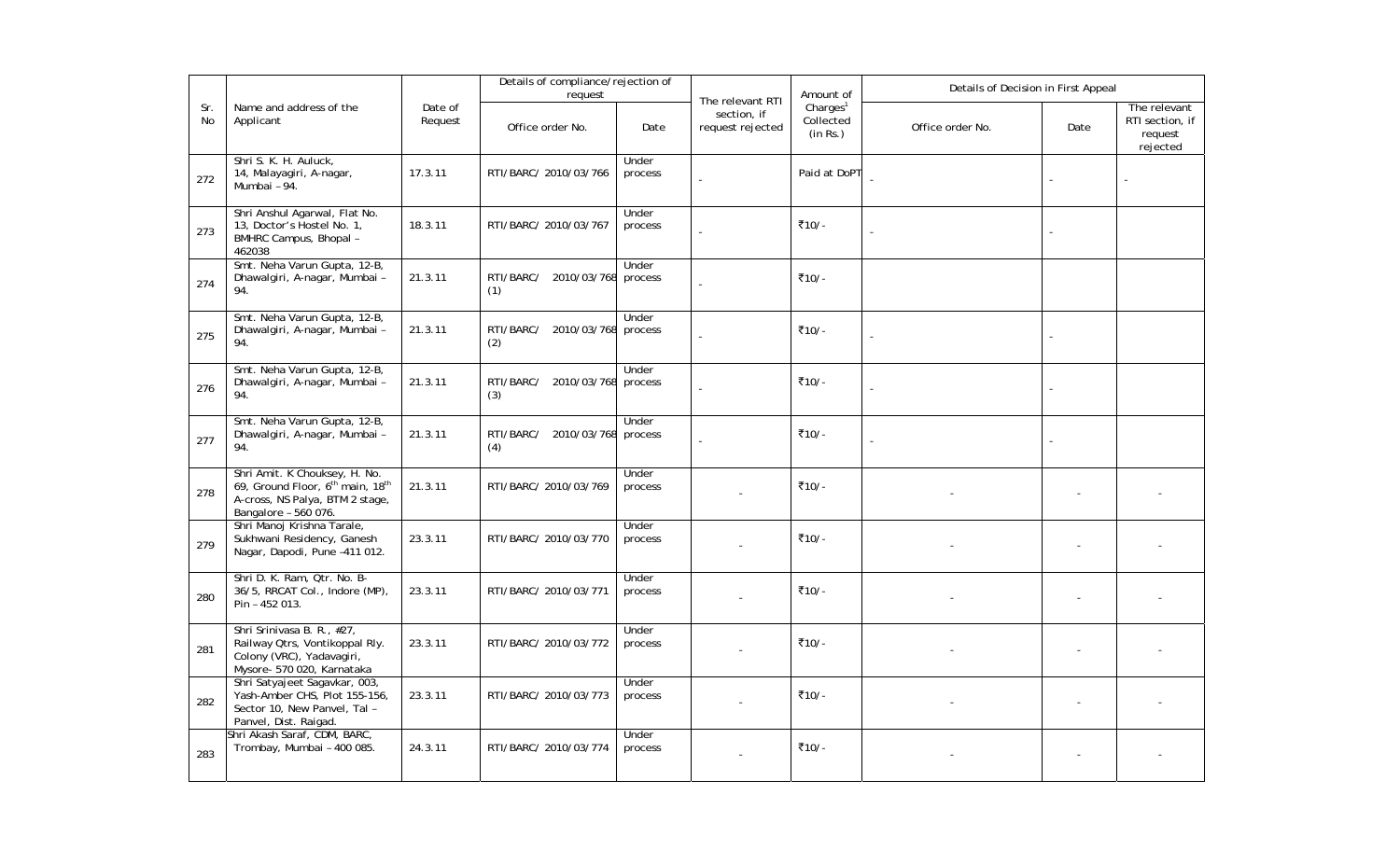|                  |                                                                                                     |                    | Details of compliance/rejection of<br>request |                  | The relevant RTI                | Amount of                                     | Details of Decision in First Appeal |      |                                                        |
|------------------|-----------------------------------------------------------------------------------------------------|--------------------|-----------------------------------------------|------------------|---------------------------------|-----------------------------------------------|-------------------------------------|------|--------------------------------------------------------|
| Sr.<br><b>No</b> | Name and address of the<br>Applicant                                                                | Date of<br>Request | Office order No.                              | Date             | section, if<br>request rejected | Charles <sup>1</sup><br>Collected<br>(in Rs.) | Office order No.                    | Date | The relevant<br>RTI section, if<br>request<br>rejected |
| 284              | Smt. Neha Varun Gupta, 12-B,<br>Dhawalgiri, A-nagar, Mumbai -<br>94.                                | 28.3.11            | RTI/BARC/ 2010/03/775                         | Under<br>process |                                 | ₹10/-                                         |                                     |      |                                                        |
| 285              | Shri J.R.S. Reddy, C-5-1/6, D.<br>No. 224, HWPM Colony,<br>Aswapuram - 507 116.                     | 29.3.11            | RTI/BARC/ 2010/03/776                         | Under<br>process |                                 | Paid at DAE                                   |                                     |      |                                                        |
| 286              | Shri A. I. Kirmani, House No.<br>12, Room No. 1, Adhchini<br>Village,<br>New Delhi - 17.            | 29.3.11            | RTI/BARC/ 2010/03/777                         | Under<br>process |                                 | ₹10/-                                         |                                     |      |                                                        |
| 287              | Kum. Abhilasha Khare, House<br>No. 12, Room No. 1, Adhchini<br>Village,<br>New Delhi - 17.          | 29.3.11            | RTI/BARC/ 2010/03/778                         | Under<br>process |                                 | ₹10/-                                         |                                     |      |                                                        |
| 288              | Shri Ramesh Verma, 10, Bindal<br>Dharamshala Market, Bazat<br>Vakilan, Hisar - 125 001,<br>Hariyana | 29.3.11            | RTI/BARC/ 2010/03/779                         | Under<br>process |                                 | Paid at PO,<br>Hisar                          |                                     |      |                                                        |
| 289              | Shri Sunil Kumar Sahoo, SO/C,<br>TPD, 3-110-H, Mod Lab, BARC                                        | 30.3.11            | RTI/BARC/ 2010/03/780                         | Under<br>process |                                 | Paid at DCSE                                  |                                     |      |                                                        |

<sup>&</sup>lt;sup>1</sup> Charges includes all kind of fees and charges collected.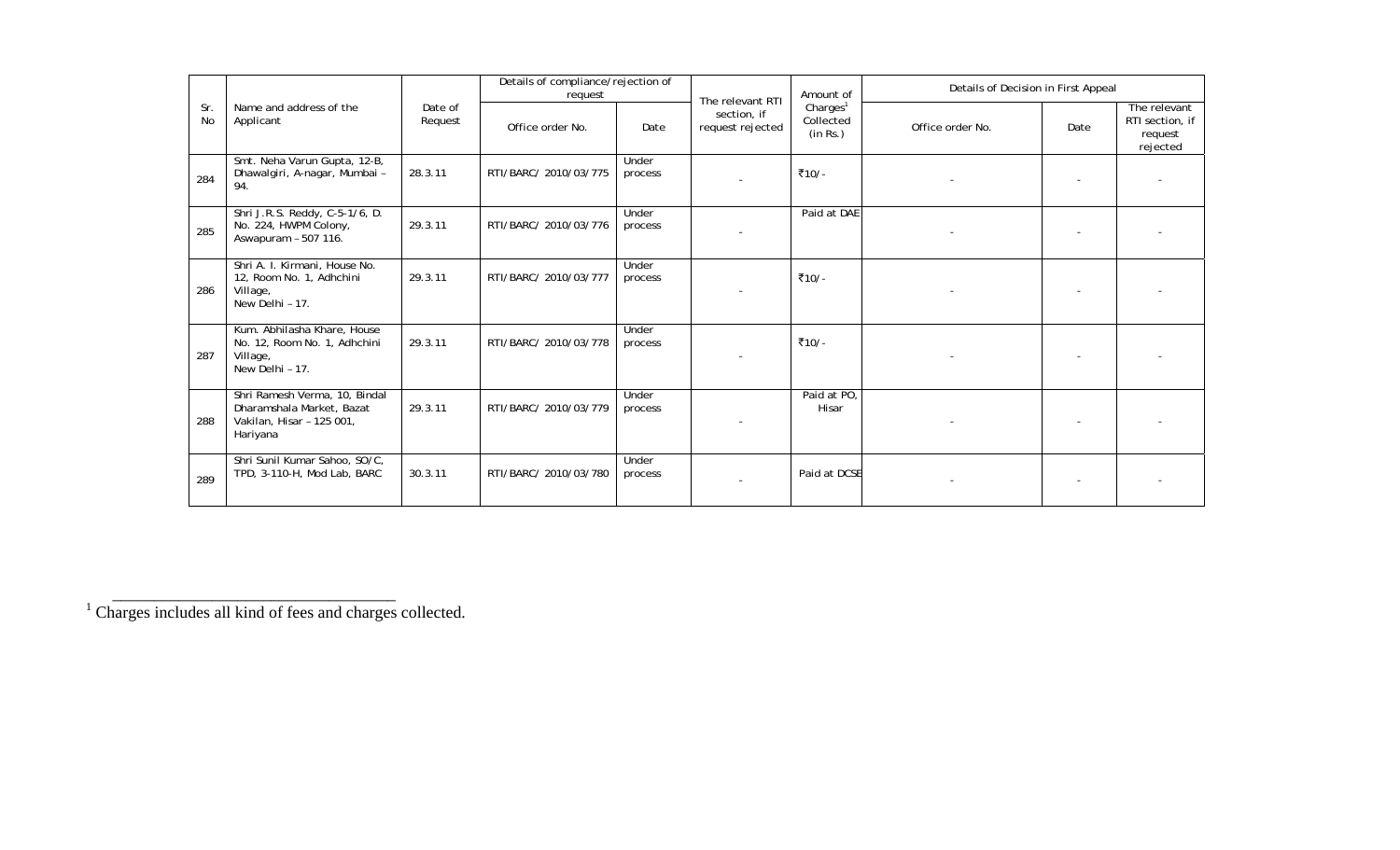# Ministry of **Face 2018** --- Department of ATOMIC ENERGY

## ANNUAL RETURN TO CENTRAL INFORMATION COMMISSION (Under Section 25 of the Right to Information Act)

Year 2009-10 (April 1, 2009 - March 31, 2010) As on Mar 31, 2010

| S.<br>No. | Public<br>Authority<br>under the<br>Ministry | No. of<br>requests<br>Received |                        |     |                                                                                                   |     | Decisions where applications for Information rejected |     |     |     |     |     |                |     |      |      |       | Number of cases<br>where disciplinary<br>Action was taken<br>against any officer<br>in respect of<br>administration of | Amount of<br>Charges<br>Collected<br>charges collected |
|-----------|----------------------------------------------|--------------------------------|------------------------|-----|---------------------------------------------------------------------------------------------------|-----|-------------------------------------------------------|-----|-----|-----|-----|-----|----------------|-----|------|------|-------|------------------------------------------------------------------------------------------------------------------------|--------------------------------------------------------|
|           | 2                                            | 3                              |                        |     |                                                                                                   |     |                                                       |     |     |     |     |     |                |     |      |      |       | this Act                                                                                                               |                                                        |
|           |                                              |                                | No. of decisions<br>4a |     | No. of times various<br>provisions were invoked<br>4 <sub>b</sub><br>Sec $8(1)$<br>Other Sections |     |                                                       |     |     |     |     |     |                |     |      |      |       |                                                                                                                        |                                                        |
|           |                                              |                                |                        |     |                                                                                                   |     |                                                       |     |     |     |     |     |                |     |      |      |       |                                                                                                                        | 6                                                      |
|           |                                              |                                |                        | (a) | (b)                                                                                               | (c) | (d)                                                   | (e) | (f) | (g) | (h) | (i) | (j)            | (9) | (11) | (24) | Other |                                                                                                                        |                                                        |
|           | <b>BARC</b>                                  | 180                            | 8                      |     |                                                                                                   |     |                                                       | 2   |     |     |     |     | $\overline{3}$ |     |      |      | 3     | $\overline{\phantom{m}}$                                                                                               | $Rs.2446/$ -*                                          |

**\***Charges include application fee and stationery charges wherever applicable.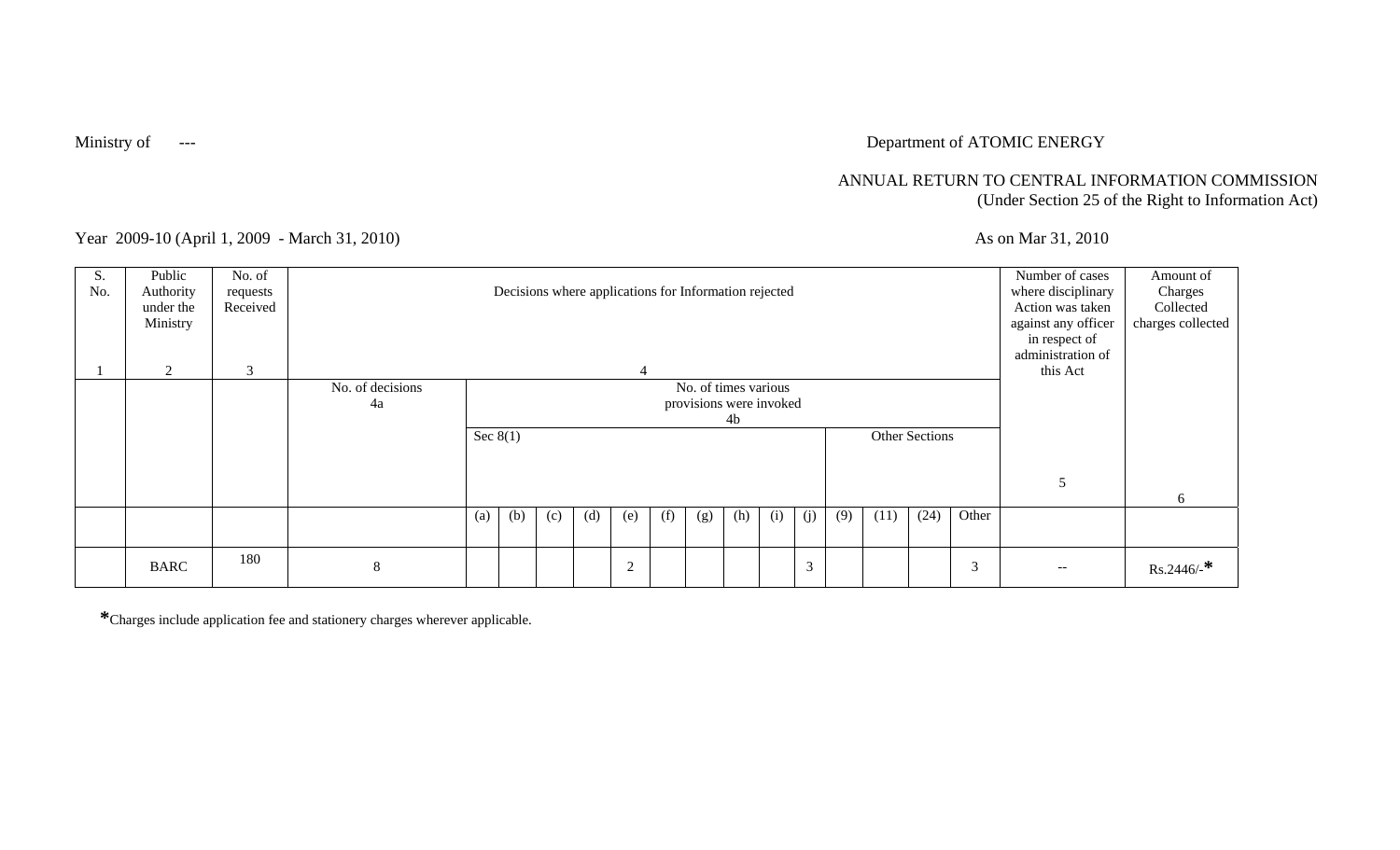Form-1A **First Appellate Authority** (name, designation and address) Name of the Public Authority **: BHABHA ATOMIC RESEARCH CENTRE, TROMBAY, MUMBAI**  Shri N. D. Sharma,

Controller,

VI floor, Central Complex,

BARC, Trombay,

Mumai – 400 085

|                  |                                                                                       |            |                   | <b>CPIO's Disposal</b>                      |            |                               | Decision in First Appeal   |                                                     |                                                                                                          |            | Decision of Second Appeal              |                              |                                                                    |
|------------------|---------------------------------------------------------------------------------------|------------|-------------------|---------------------------------------------|------------|-------------------------------|----------------------------|-----------------------------------------------------|----------------------------------------------------------------------------------------------------------|------------|----------------------------------------|------------------------------|--------------------------------------------------------------------|
| Sr.<br>No        | Name and Address of<br>Appellant                                                      | CPIO       | Date of<br>Appeal | Order No.                                   | Date       | Order No.                     | Date of<br><b>Decision</b> | Section<br>of RTI<br>Act, if<br>request<br>rejected | Order No.                                                                                                | Date       | RTI section,<br>if request<br>rejected | Penalty<br>amount<br>ordered | Details of<br>disciplinary Action<br>ordered during the<br>quarter |
| 1 <sub>1</sub>   | Shri M.N. Srikanta<br>Sharma, RMP, Mysore                                             | D. N. Nair | 21.04.2008        | RTI/BARC/008/03/<br>198                     | 24.03.2008 | RTI/BARC/008/03/<br>198       | 12.05.2008                 |                                                     | 2 <sup>nd</sup> Appeal filed<br>CIC hearing on<br>26.04.2010.                                            | 26.04.2010 | $\sim$                                 |                              |                                                                    |
| 2.               | Shri Sudhir P. Kulkarni.<br>Dadar (W), Mumbai-28                                      | D. N. Nair | 22.10.2008        | RTI/BARC/008/07/<br>243                     | 19.09.2008 | RTI/BARC/008/07/<br>243       | 02.12.2008                 |                                                     | 2 <sup>nd</sup> Appeal filed<br>CIC hearing on<br>26.04.2010.                                            | 26.04.2010 | $\sim$                                 |                              |                                                                    |
| 3                | Shri Devendra Singh<br>Mahar, Campus<br>Kashipur, Uttarakhand -<br>244713             | D. N. Nair | 03.09.2008        | RTI/BARC/008/08/<br>260                     | 21.08.2008 | RTI/BARC/008/08/<br>260       | 19.09.2008                 |                                                     | 2 <sup>nd</sup> Appeal filed<br>CIC hearing on<br>11.12.2009 again<br>VC on<br>20.07.2010<br>(Cancelled) | Cancelled  |                                        |                              |                                                                    |
| $\overline{4}$ . | Shri S. Mohan, ASO, BARC<br>NG/107/1634                                               | D. N. Nair | 30.01.2009        | RTI/BARC/009/01/<br>303                     | 23.01.2009 | RTI/BARC/009/01/<br>303       | 18.02.2009                 |                                                     | 2 <sup>nd</sup> Appeal filed<br>. CIC hearing on<br>05.05.2010.                                          | 05.05.2010 |                                        |                              |                                                                    |
| 5.               | Dr. A.<br>Sankaranarayanan,<br>SO/F, Analytical<br>Chemistry Division,<br><b>BARC</b> | D. N. Nair |                   | RTI/BARC/009/04/<br>342                     | 28.04.2009 | $\sim$                        |                            |                                                     | 2 <sup>nd</sup> Appeal filed<br>CIC hearing or<br>09.09.2010.                                            | 09.09.2010 |                                        |                              |                                                                    |
| 6.               | Shri S. Satyanarayana,<br>NFC, Hyderabad                                              | D. N. Nair | 15.06.2009        | RTI/BARC/009/04/<br>344/965/OPA-39516       | 29.04.2009 | RTI/BARC/2009/04/<br>344/1429 | 01.07.2009                 |                                                     | 2 <sup>nd</sup> Appeal filed<br>on -. CIC hearing<br>on 21.07.2010.                                      | 21.07.2010 |                                        |                              |                                                                    |
| 7.               | Shri S. Satyanarayana,<br>NFC, Hyderabad                                              | D. N. Nair | 15.06.2009        | RTI/BARC/009/04/<br>345/966/OPA-39517       | 29.04.2009 | RTI/BARC/2009/04/<br>345/1430 | 01.07.2009                 |                                                     | 2 <sup>nd</sup> Appeal filed<br>on -. CIC hearing<br>on 21.07.2010.                                      | 21.07.2010 | $\sim$                                 |                              |                                                                    |
| 8.               | Shri Debashish Dutta,<br>CO/C, G/601/405, Vande<br>Graff Bldg., NPD, BARC             | P. Prabhu  | 27.05.2009        | RTI/BARC/2009/05/<br>352/1146/OPA-<br>47275 | 22.05.2009 | RTI/BARC/2009/05/<br>352/1292 | 16.06.2009                 |                                                     | 2 <sup>nd</sup> Appeal filed<br>on -. CIC hearing<br>on 09.06.2010.                                      | 09.06.2010 |                                        |                              |                                                                    |
| 9.               | Shri G. Mathew, T'man/H,<br>NFC.<br>Utility Section,<br>Hyderabad                     | S. G. Rao  | 29.09.2009        | RTI/BARC/2009/08/<br>407/1752               | 28.08.2009 | RTI/BARC/2009/08/<br>407/2082 | 19.10.2009                 |                                                     | 2 <sup>nd</sup> Appeal filed<br>on -. CIC hearing<br>on 06.10.2010.                                      | 06.10.2010 |                                        |                              |                                                                    |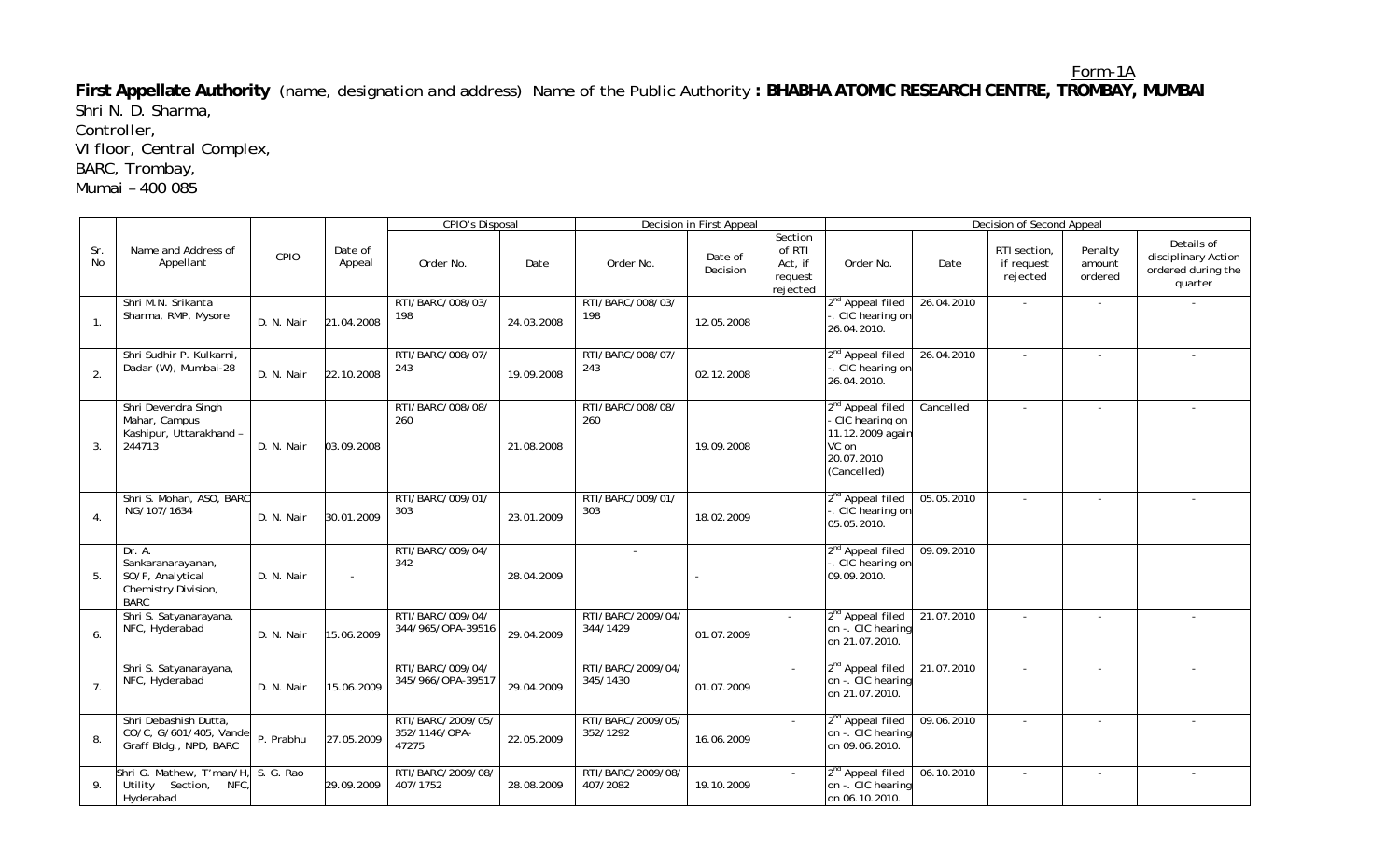|           |                                                                                          |           |                   | <b>CPIO's Disposal</b>        |            |                                        | Decision in First Appeal |                                                     |                                                                     |            | Decision of Second Appeal              |                              |                                                                    |
|-----------|------------------------------------------------------------------------------------------|-----------|-------------------|-------------------------------|------------|----------------------------------------|--------------------------|-----------------------------------------------------|---------------------------------------------------------------------|------------|----------------------------------------|------------------------------|--------------------------------------------------------------------|
| Sr.<br>No | Name and Address of<br>Appellant                                                         | CPIO      | Date of<br>Appeal | Order No.                     | Date       | Order No.                              | Date of<br>Decision      | Section<br>of RTI<br>Act, if<br>request<br>rejected | Order No.                                                           | Date       | RTI section,<br>if request<br>rejected | Penalty<br>amount<br>ordered | Details of<br>disciplinary Action<br>ordered during the<br>quarter |
| 10.       | Shri C. B. Pachauri, 11,<br>Bodla<br>Vinay<br>Nagar,<br>Road, Shahganj, Agra -<br>282010 | S. G. Rao | 27.10.2009        | RTI/BARC/2009/08/<br>409/1908 | 18.09.2009 | RTI/BARC/2009/08/<br>409//2321         | 27.11.2009               |                                                     | 2 <sup>nd</sup> Appeal filed<br>on -. CIC hearing<br>on 15.10.2010. | 15.10.2010 | $\sim$                                 | $\sim$                       |                                                                    |
| 11.       | Shri Shashi Kant, SO/G, S. G. Rao<br><b>BETDD, BARC</b>                                  |           | 05.01.2010        | RTI/BARC/2009/12/<br>455/2485 | 16.12.2009 | RTI/BARC/2009/12/<br>455/194/ OPA-8456 | 21.01.2010               | Section<br>8(1)(e)                                  | 2 <sup>nd</sup> Appeal filed<br>on -. CIC hearing<br>on 24.11.2010. | 24.11.2010 | $\sim$                                 |                              |                                                                    |
| 12.       | Shri Gnana Pragasam,<br>Technician F, TLD Unit,<br>NFC, Hyderabad                        | S. G. Rao | 07.04.2010        | RTI/BARC/2010/02/<br>487/414  | 03.03.2010 | RTI/BARC/2010/02/<br>487/729           | 19.04.2010               |                                                     |                                                                     |            |                                        |                              |                                                                    |
| 13.       | Shri Akash M. Saraf<br>SO/C, CDM, BARC                                                   | S. G. Rao | $\omega$          | RTI/BARC/2010/03/<br>507/     | 23.04.2010 |                                        |                          |                                                     | Complaint to<br>CIC - VC on<br>05.10.2010                           | 05.10.2010 |                                        |                              |                                                                    |
| 14.       | Ms. Lata Rani,<br>Ghaziabad (UP)                                                         | S. G. Rao | 02.07.2011        | RTI/BARC/<br>2010/04/511      | 25.05.2010 | RTI/BARC/<br>2010/04/511/1372          | 12.07.2010               |                                                     |                                                                     |            |                                        |                              |                                                                    |
| 15.       | Shri P. Sridhar Babu, HBR S. G. Rao<br>Layout Extn., Banglore -<br>560043                |           | Nil               | RTI/BARC/<br>2010/04/524      | 26.05.2010 | RTI/BARC/<br>2010/04/524/1457          | 23.07.2010               |                                                     |                                                                     |            |                                        |                              |                                                                    |
| 16.       | Shri Santosh Kumar<br>Mishra, 1010,<br>Akashganga, A.Nagar,<br>Mumbai - 94               | S. G. Rao | 18.05.2010        | RTI/BARC/<br>2010/04/528      | 07.05.2010 | RTI/BARC/<br>2010/04/528/1077          | 01.06.2010               |                                                     |                                                                     |            |                                        |                              |                                                                    |
| 17.       | Mr. Chetan Kothari, 52,<br>Oceanic Apartment,<br>Mumbai - 400 026                        | S. G. Rao | 15.06.2010        | RTI/BARC/<br>2010/04/531      | 26.05.2010 | RTI/BARC/<br>2010/04/531/1339          | 08.07.2010               |                                                     |                                                                     |            |                                        |                              |                                                                    |
| 18.       | Shri G. Srinivasan, 55,<br>Alakananda, A. Nagar,<br>Mumbai-94                            | S. G. Rao | 29.06.2010        | RTI/BARC/<br>2010/05/532      | 28.05.2010 | RTI/BARC/<br>2010/05/532/1400          | 16.07.2010               |                                                     |                                                                     |            |                                        |                              |                                                                    |
| 19.       | Shri Santosh Kumar<br>Mishra, 1010,<br>Akashganga, A.Nagar,<br>Mumbai - 94               | S. G. Rao | 03.06.2010        | RTI/BARC/<br>2010/04/533      | 25.05.2010 | RTI/BARC/<br>2010/04/533/1160          | 10.06.2010               |                                                     | CIC hearing on<br>16.03.2011                                        | 16.03.2011 | $\sim$                                 | $\sim$                       |                                                                    |
| 20.       | Smt. Suruchi Sharma,<br>MHOW (M.P)                                                       | S. G. Rao | 15.06.2010        | RTI/BARC/<br>2010/05/535      | 24.05.2010 | RTI/BARC/<br>2010/05/535/1338          | 08.07.2010               |                                                     | $\blacksquare$                                                      |            |                                        |                              |                                                                    |
| 21.       | Shri Raghvendra S/o<br>Nanjegowda, Hasan(D),<br>Karnataka                                | S. G. Rao | 28.06.2010        | RTI/BARC/<br>2010/05/541      | 09.06.2010 | RTI/BARC/<br>2010/05/541/1354          | 09.07.2010               |                                                     | $\sim$                                                              |            |                                        |                              |                                                                    |
| 22.       | Shri P.K. Kulshreshtha, D- S. G. Rao<br>40/2, RRCAT Colony, PO-<br>CAT, Indore           |           | 14.06.2010        | RTI/BARC/<br>2010/05/546      | 28.05.2010 | RTI/BARC/<br>2010/05/546/1389          | 14.07.2010               |                                                     |                                                                     |            |                                        |                              |                                                                    |
| 23.       | Shri Gurvinder S.<br>Chadha, 3-222, Govind<br>Pura Haldwani - 263139<br>Uttarakhand      | S. G. Rao | 20.06.2010        | RTI/BARC/<br>2010/05/548      | 26.05.2010 | RTI/BARC/<br>2010/05/548/1441          | 21.07.2010               |                                                     | $\sim$                                                              |            | $\sim$                                 | $\sim$                       |                                                                    |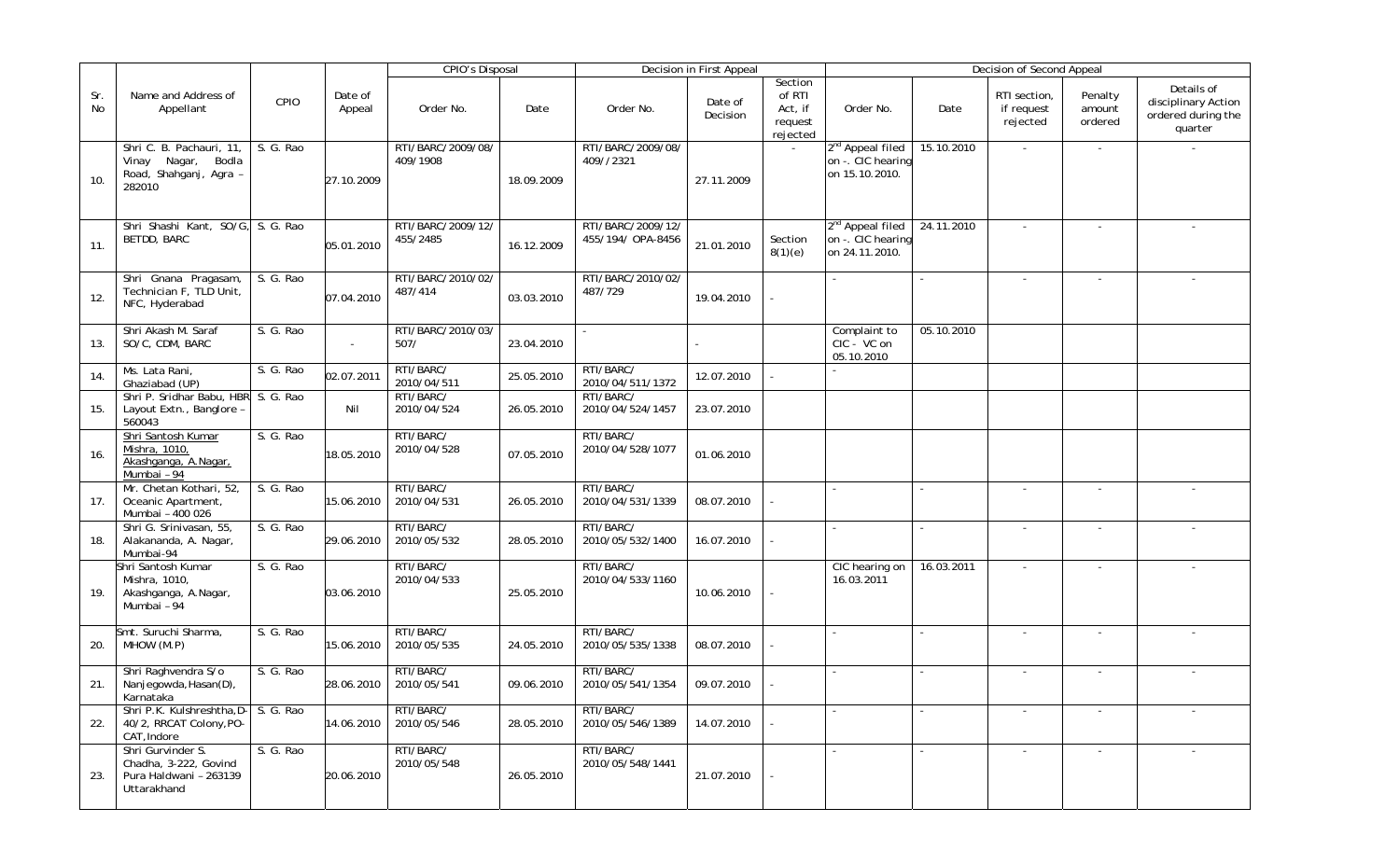|           |                                                                                                                                                   |           |                   | <b>CPIO's Disposal</b>   |            |                               | Decision in First Appeal |                                                     |                          |        | Decision of Second Appeal              |                              |                                                                    |
|-----------|---------------------------------------------------------------------------------------------------------------------------------------------------|-----------|-------------------|--------------------------|------------|-------------------------------|--------------------------|-----------------------------------------------------|--------------------------|--------|----------------------------------------|------------------------------|--------------------------------------------------------------------|
| Sr.<br>No | Name and Address of<br>Appellant                                                                                                                  | CPIO      | Date of<br>Appeal | Order No.                | Date       | Order No.                     | Date of<br>Decision      | Section<br>of RTI<br>Act, if<br>request<br>rejected | Order No.                | Date   | RTI section,<br>if request<br>rejected | Penalty<br>amount<br>ordered | Details of<br>disciplinary Action<br>ordered during the<br>quarter |
| 24.       | Smt. Neelima Kadam,<br>Steno, DAE.                                                                                                                | S. G. Rao | 23.07.2010        | RTI/BARC/<br>2010/06/554 | 24.06.2010 | RTI/BARC/<br>2010/06/554      | 03.08.2010               |                                                     | $\overline{\phantom{a}}$ |        | $\sim$                                 | $\sim$                       |                                                                    |
| 25.       | Shri Raghvendra<br>s/o. Nanjegowda,<br>Sreekara Nilaya,<br>Sreenivasapura (V)& (P),<br>Channarayapattana(T),<br>Hassan (D),<br>Karnataka - 573116 | S. G. Rao | 28.06.2010        | RTI/BARC/<br>2010/05/555 | 08.06.2010 | RTI/BARC/<br>2010/05/555/1399 | 16.07.2010               |                                                     |                          |        | $\overline{\phantom{a}}$               |                              |                                                                    |
| 26.       | Kum.Ritu Agawane, 14-<br>Sindhu, BARC Colony,<br>Anushakti nagar,<br>Mumbai-400094                                                                | S. G. Rao | 20.07.2010        | RTI/BARC/<br>2010/05/563 | 02.07.2010 | RTI/BARC/<br>2010/05/563/1503 | 29.07.2010               |                                                     |                          |        |                                        |                              |                                                                    |
| 27.       | Shri G.L. Huriwal, CSO,<br>DCS&EM, V.S. Bhavan,<br>Anushakti Nagar,<br>Mumbai-400094                                                              | S. G. Rao | 03.08.2010        | RTI/BARC/<br>2010/06/564 | 25.06.2010 | RTI/BARC/<br>2010/06/564/1620 | 13.08.2010               |                                                     |                          |        |                                        |                              |                                                                    |
| 28.       | Smt. Gauri S. Shambhu,<br>Asstt.Matron, BARC                                                                                                      | S. G. Rao | 25.06.2010        | RTI/BARC/<br>2010/06/565 | 15.06.2010 | RTI/BARC/<br>2010/06/565/1380 | 13.07.2010               |                                                     |                          |        |                                        |                              |                                                                    |
| 29.       | Shri Siddharth S.<br>Kamble, A-4/Hemant,<br>New Mandala, BARC<br>Colony,<br>Mumbai-400094                                                         | S. G. Rao | 10.08.2010        | RTI/BARC/<br>2010/06/568 | 07.07.2010 | RTI/BARC/<br>2010/06/568/1722 | 25.08.2010               |                                                     |                          |        | $\sim$                                 | $\sim$                       |                                                                    |
| 30.       | Shri Wable P.V., B-<br>8/58, Kendriya Vihar,<br>Moshi,<br>Pune-412 105                                                                            | S. G. Rao | 20.07.2010        | RTI/BARC/<br>2010/06/569 | 07.07.2010 | RTI/BARC/<br>2010/06/569/1544 | 03.08.2010               |                                                     |                          |        | $\overline{\phantom{a}}$               | $\sim$                       |                                                                    |
| 31.       | Shri M.S. Gandle, DEO, PD, S. G. Rao<br>BARC, Trombay, Mumbai-<br>400085                                                                          |           | 27.07.2010        | RTI/BARC/<br>2010/06/571 | 28.06.2010 | RTI/BARC/<br>2010/06/571/1592 | 10.08.2010               |                                                     |                          |        |                                        |                              |                                                                    |
| 32.       | Shri Ashish Awasthi,<br>Type 3158E, Anupratap<br>Colony, PO-Bhabha<br>Nagar, Via-Kota,<br>Rawatbhata-323307                                       | S. G. Rao | 15.07.2010        | RTI/BARC/<br>2010/06/572 | 28.06.2010 | RTI/BARC/<br>2010/06/572/1504 | 29.07.2010               |                                                     | $\blacksquare$           | $\sim$ |                                        |                              |                                                                    |
| 33.       | Shri Ravindra Jagtap,<br>Sindhu-14, BARC<br>Colony,<br>Anushaktinagar, New<br>Mandala, Mumbai - 94                                                | S. G. Rao | 20.07.2010        | RTI/BARC/<br>2010/06/574 | 28.06.2010 | RTI/BARC/<br>2010/06/574/1569 | 05.08.2010               |                                                     |                          |        |                                        |                              |                                                                    |
| 34.       | Shri Shiv Sharma, H.<br>No. B-IX-283, Behind<br>Police Station, Near<br>Old Ram Leela Ground,<br>Barnala - 148101<br>Punjab                       | S. G. Rao | 29.08.2010        | RTI/BARC/<br>2010/07/584 | 30.07.2010 | RTI/BARC/<br>2010/07/584/1828 | 09.09.2010               |                                                     |                          |        | $\sim$                                 | $\blacksquare$               |                                                                    |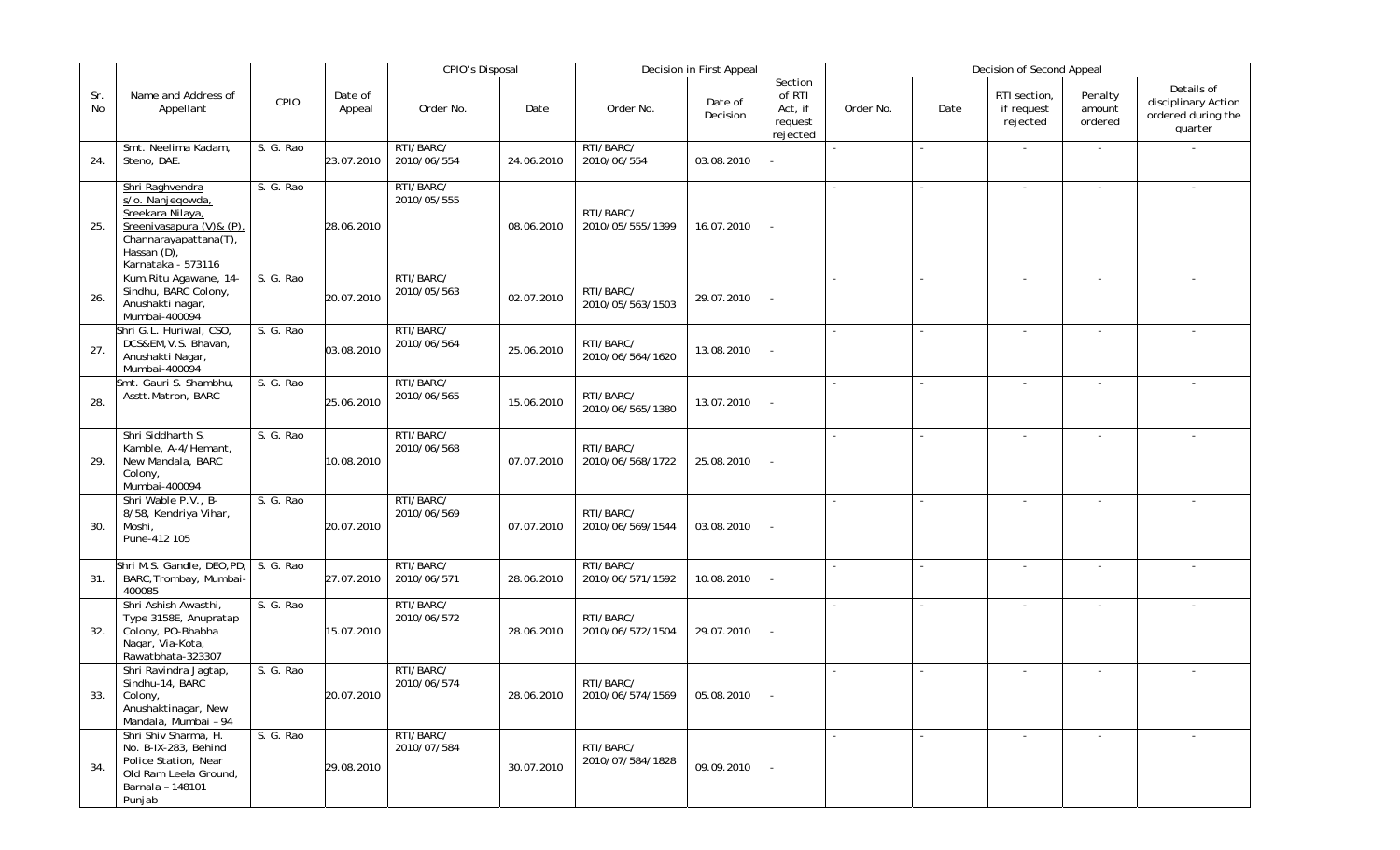|           |                                                                                                                               |           |                   | <b>CPIO's Disposal</b>   |            |                                                                                          | Decision in First Appeal |                                                     |                          |        | Decision of Second Appeal              |                              |                                                                    |
|-----------|-------------------------------------------------------------------------------------------------------------------------------|-----------|-------------------|--------------------------|------------|------------------------------------------------------------------------------------------|--------------------------|-----------------------------------------------------|--------------------------|--------|----------------------------------------|------------------------------|--------------------------------------------------------------------|
| Sr.<br>No | Name and Address of<br>Appellant                                                                                              | CPIO      | Date of<br>Appeal | Order No.                | Date       | Order No.                                                                                | Date of<br>Decision      | Section<br>of RTI<br>Act, if<br>request<br>rejected | Order No.                | Date   | RTI section,<br>if request<br>rejected | Penalty<br>amount<br>ordered | Details of<br>disciplinary Action<br>ordered during the<br>quarter |
| 35.       | Shri T. L. Prasad, 402A<br>Daffodil, S.T. Road,<br>Deonar, Mumbai - 88                                                        | S. G. Rao | 23.09.2010        | RTI/BARC/<br>2010/07/600 | 20.08.2010 | RTI/BARC/<br>2010/07/600/1985                                                            | 07.10.2010               |                                                     | $\overline{\phantom{a}}$ | $\sim$ | $\sim$                                 | $\sim$                       |                                                                    |
| 36.       | Shri Vipin K.<br>Sankhawar, T-2/57B,<br>Anupratap Colony,<br>Bhabha Nagar,<br>Rawatbhatta, Via-Kota,<br>Rajastan-323 303.     | S.G. Rao  | 07.10.2010        | RTI/BARC/<br>2010/07/606 | 27.08.2010 | RTI/BARC/<br>2010/07/606/2066                                                            | 20.10.2010               |                                                     |                          | $\sim$ | $\sim$                                 |                              |                                                                    |
| 37.       | Shri Robert E. Lewis,<br>Asst. Gen. Manager,<br>Abhyudaya Bank, Nehru<br>Nagar Branch, Kurla (E)                              | S. G. Rao | 21.08.2010        | RTI/BARC/<br>2010/08/611 | 10.08.2010 | RTI/BARC/<br>2010/08/611/1850                                                            | 14.09.2010               |                                                     | $\blacksquare$           |        |                                        |                              |                                                                    |
| 38.       | Shri E. P. Vinod Kurup,<br>600, Shiv Anil CHS LTD, 6<br>Union Park, chembur,<br>Mumbai-71                                     | S. G. Rao | 30.08.2010        | RTI/BARC/<br>2010/08/626 | 20.08.2010 | RTI/BARC/<br>2010/08/626/1863                                                            | 16.09.2010               |                                                     | $\overline{a}$           |        |                                        |                              |                                                                    |
| 39.       | Shri B. S. Saraswat, HPU,<br>RAPS 1 & 2, Po-<br>Anushakti, via-Kota (Raj)                                                     | S. G. Rao | 28.09.2010        | RTI/BARC/<br>2010/09/633 | 28.09.2010 | RTI/BARC/<br>2010/09/633/1988                                                            | 07.10.2010               |                                                     |                          |        |                                        |                              |                                                                    |
| 40.       | Shri A. N. Mastan Rao,<br>Stn. Officer, FSS, BARC                                                                             | S. G. Rao | 20.10.2010        | RTI/BARC/<br>2010/09/634 | 30.09.2010 | RTI/BARC/<br>2010/09/634/2163                                                            | 08.11.2010               |                                                     |                          |        | $\sim$                                 | $\sim$                       |                                                                    |
| 41.       | Shri Dan Singh, 98/3,<br>Type B, BARC Colony,<br>Po-TAPP                                                                      | S. G. Rao | 03.11.2010        | RTI/BARC/<br>2010/09/635 | 29.09.2010 | RTI/BARC/<br>2010/09/635/2311                                                            | 01.12.2010               |                                                     | $\blacksquare$           |        |                                        |                              |                                                                    |
| 42.       | Dr.M.M. Mittal, B-2/4,<br>Model Colony, Delhi-<br>10009                                                                       | S. G. Rao | 13.12.2010        | RTI/BARC/<br>2010/10/667 | 26.11.2010 | RTI/BARC/<br>2010/10/667/2419                                                            | 20.12.2010               |                                                     | $\sim$                   | $\sim$ |                                        | $\overline{\phantom{a}}$     |                                                                    |
| 43.       | Dr.Sreeramappa, Type-<br>IV, Gr.II, TAPS<br>Colony, PO-TAPP,<br>Via.Boisar, Tal.Palghar,<br>Distt.Thane-401504                | S. G. Rao | 25.11.2010        | RTI/BARC/<br>2010/10/666 | 27.10.2010 | RTI/BARC/<br>2010/10/666(Appeal<br>to AA, DAE<br>on<br>25.11.2010<br>recd<br>22.02.2011) | 22.03.2011               |                                                     |                          |        |                                        |                              |                                                                    |
| 44.       | Shri D. Dutta,<br>SO/D, LEHIPA Proj.<br>P.G., BARC, Trombay,<br>Mumbai - 400 085.                                             | S. G. Rao | 10.02.2011        | RTI/BARC/<br>2010/12/682 | 03.02.2011 | RTI/BARC/<br>2010/12/682468                                                              | 28.02.2011               |                                                     |                          |        |                                        |                              |                                                                    |
| 45.       | Smt. Vaddi Satyavathi,<br>C/o. Yedlapalli, Mavullu,<br>Thelukulavari Kollam,<br>Atthili (PO & Mandal)<br>West Godavari Dt, AP | S. G. Rao | 13.01.2011        | RTI/BARC/<br>2010/12/687 | 27.12.2010 | RTI/BARC/<br>2010/12/687/182                                                             | 27.01.2011               |                                                     |                          |        | $\overline{\phantom{a}}$               | $\overline{\phantom{a}}$     |                                                                    |
| 46.       | Shri D. Dutta,<br>SO/D, LEHIPA Proj.<br>P.G., BARC, Trombay,<br>Mumbai - 400 085.                                             | S. G. Rao | 30.12.2010        | RTI/BARC/<br>2010/12/689 | 23.12.2010 | RTI/BARC/<br>2010/12/689/46                                                              | 07.01.2010               |                                                     |                          |        | $\sim$                                 | $\sim$                       |                                                                    |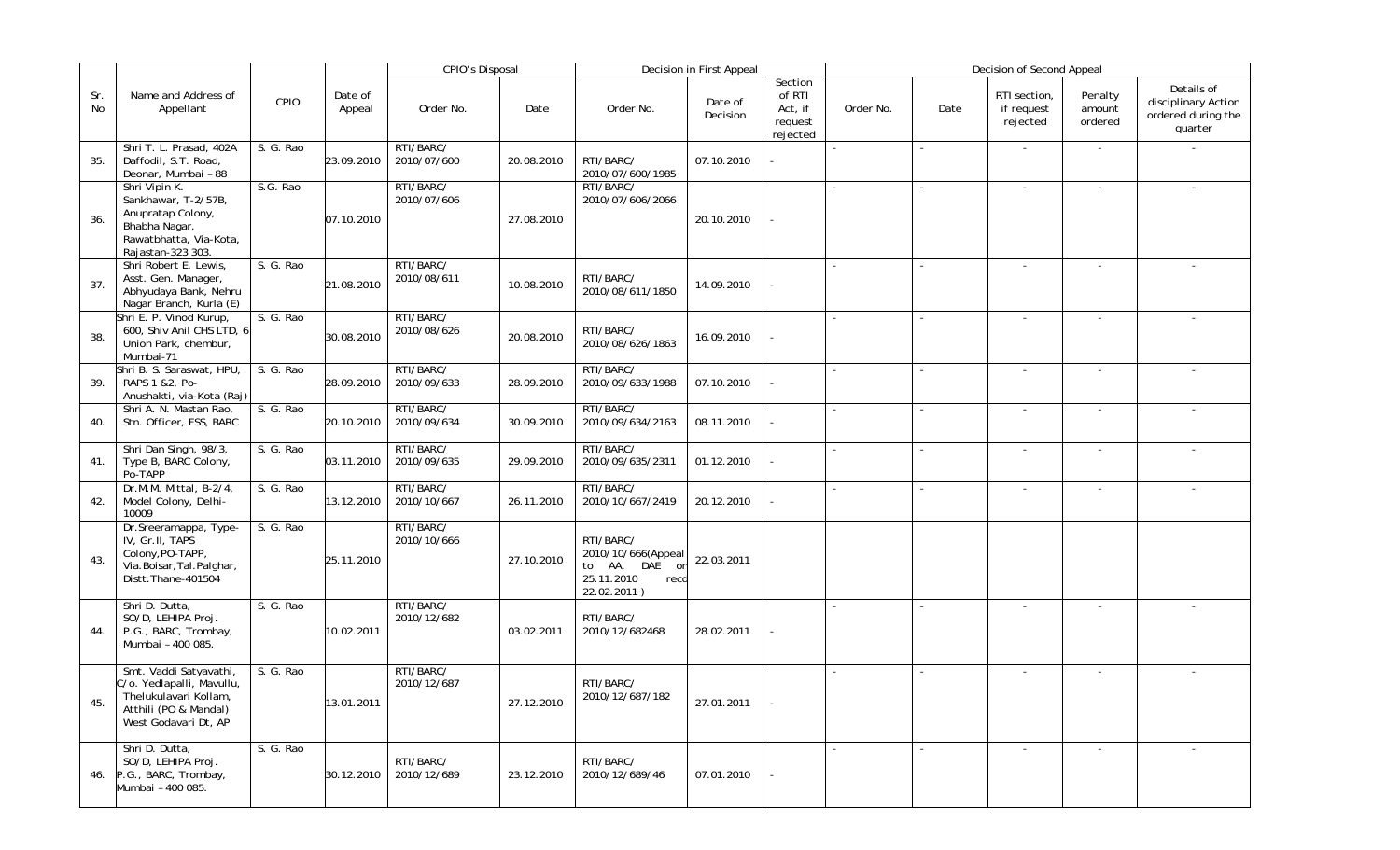|           |                                                                                                                          |           |                   | <b>CPIO's Disposal</b>   |            |                                                              | Decision in First Appeal |                                                     |           |      | Decision of Second Appeal              |                              |                                                                    |
|-----------|--------------------------------------------------------------------------------------------------------------------------|-----------|-------------------|--------------------------|------------|--------------------------------------------------------------|--------------------------|-----------------------------------------------------|-----------|------|----------------------------------------|------------------------------|--------------------------------------------------------------------|
| Sr.<br>No | Name and Address of<br>Appellant                                                                                         | CPIO      | Date of<br>Appeal | Order No.                | Date       | Order No.                                                    | Date of<br>Decision      | Section<br>of RTI<br>Act, if<br>request<br>rejected | Order No. | Date | RTI section,<br>if request<br>rejected | Penalty<br>amount<br>ordered | Details of<br>disciplinary Action<br>ordered during the<br>quarter |
| 47.       | Shri Devidas P. Chikane<br>Bldg -1, Room 17,<br>Ganesh Appt,<br>Chitranjandas Road,<br>Dombivali (E),<br>Thane - 421 201 | S. G. Rao | 18.01.2011        | RTI/BARC/<br>2010/12/697 | 30.12.2010 | RTI/BARC/<br>2010/12/697/183                                 | 27.01.2011               |                                                     |           |      |                                        |                              |                                                                    |
| 48.       | Shri Y. Tyagi<br>D-4516, RRCAT Colony,<br>PO RRCAT,<br>Indore - 452 013.                                                 | S. G. Rao | 20.03.2011        | RTI/BARC/<br>2010/12/701 | 12.01.2011 | Appeal dtd. 20.3.11<br>recd. on 30.03.11 is<br>under process |                          |                                                     |           |      |                                        |                              |                                                                    |
| 49.       | Shri T. Ratnavali, C/o.<br>T. David (Retd. HM), 1-<br>1138, Pedavegi Mandal,<br>Janampet PO,<br>Eluru - 534 475, AP      | S. G. Rao | 03.03.2011        | RTI/BARC/<br>2011/01/707 | 01.02.2011 | RTI/BARC/<br>2011/01/707644                                  | 22.03.2011               |                                                     |           |      |                                        |                              |                                                                    |
| 50.       | Shri Debashish Dutta,<br>SO/D, LEHIPA Proj/PG,<br>Van-de-graff Bldg,<br>BARC, Trombay,<br>Mumbai                         | S. G. Rao | 1/3/2011          | RTI/BARC/<br>2011/02/727 | 22.2.2011  | RTI/BARC/<br>2011/02/727/569                                 | 11.3.2011                |                                                     |           |      |                                        |                              |                                                                    |
| 51.       | Shri J.Jagan, H/B,EC<br>No.5903, Plant-BARC-TS,<br>NFC(60), ECIL PO,<br>Hyderabad-500062                                 | S. G. Rao | 18.3.2011         | RTI/BARC/<br>2011/02/729 | 08.02.2011 | Appeal dtd. 18.3.11<br>recd. on 28.03.11 is<br>under process |                          |                                                     |           |      |                                        |                              |                                                                    |
| 52.       | Shri B.S. Saraswat,<br>HPU, RAPS 1&2, PO-<br>Anushakti, Via Kota,<br>Rajasthan-323303                                    | S. G. Rao | 14.3.2011         | RTI/BARC/<br>2011/02/730 |            | Appeal dtd. 14.3.11<br>recd. on 29.03.11 is<br>under process |                          |                                                     |           |      |                                        |                              |                                                                    |
| 53.       | Shri K. Arani, Tech./A,<br>IC No.7290, KARP,<br>BARCF, Kalpakkam-603<br>102                                              | S. G. Rao | 28.2.2011         | RTI/BARC/<br>2011/02/740 | 17.2.2011  | RTI/BARC/<br>2011/02/740/549                                 | 09.03.2011               |                                                     |           |      |                                        |                              |                                                                    |
| 54.       | Shri D. Dutta, SO/D,<br>LEHIPA Proj./PG, Van-<br>de-graff, BARC,<br>Trombay, Mumbai-85                                   | S. G. Rao | 11.3.2011         | RTI/BARC/<br>2011/02/741 | 09.03.2011 | RTI/BARC/<br>2011/02/741/684                                 | 28.03.2011               |                                                     |           |      |                                        |                              |                                                                    |
| 55.       | Shri V.B.Chandran,<br>Steno.Gr.I,<br>Em.No.9107, Dhruva,<br>BARC, Trombay,<br>Mumbai-400085                              | S. G. Rao | 30.3.2011         | RTI/BARC/<br>2011/02/750 | 16.03.2011 | Appeal<br>dated<br>30.03.2011 is under<br>process.           |                          |                                                     |           |      |                                        |                              |                                                                    |
| 56.       | Shri D.G. Juwatkar,<br>RRMD/CIRUS, BARC,<br>Trombay, Mumabai-<br>400085.                                                 | S. G. Rao | 10.3.2011         | RTI/BARC/<br>2011/02/751 | 07.03.2011 | RTI/BARC/<br>2011/02/751/720                                 | 31.03.2011               |                                                     |           |      |                                        |                              |                                                                    |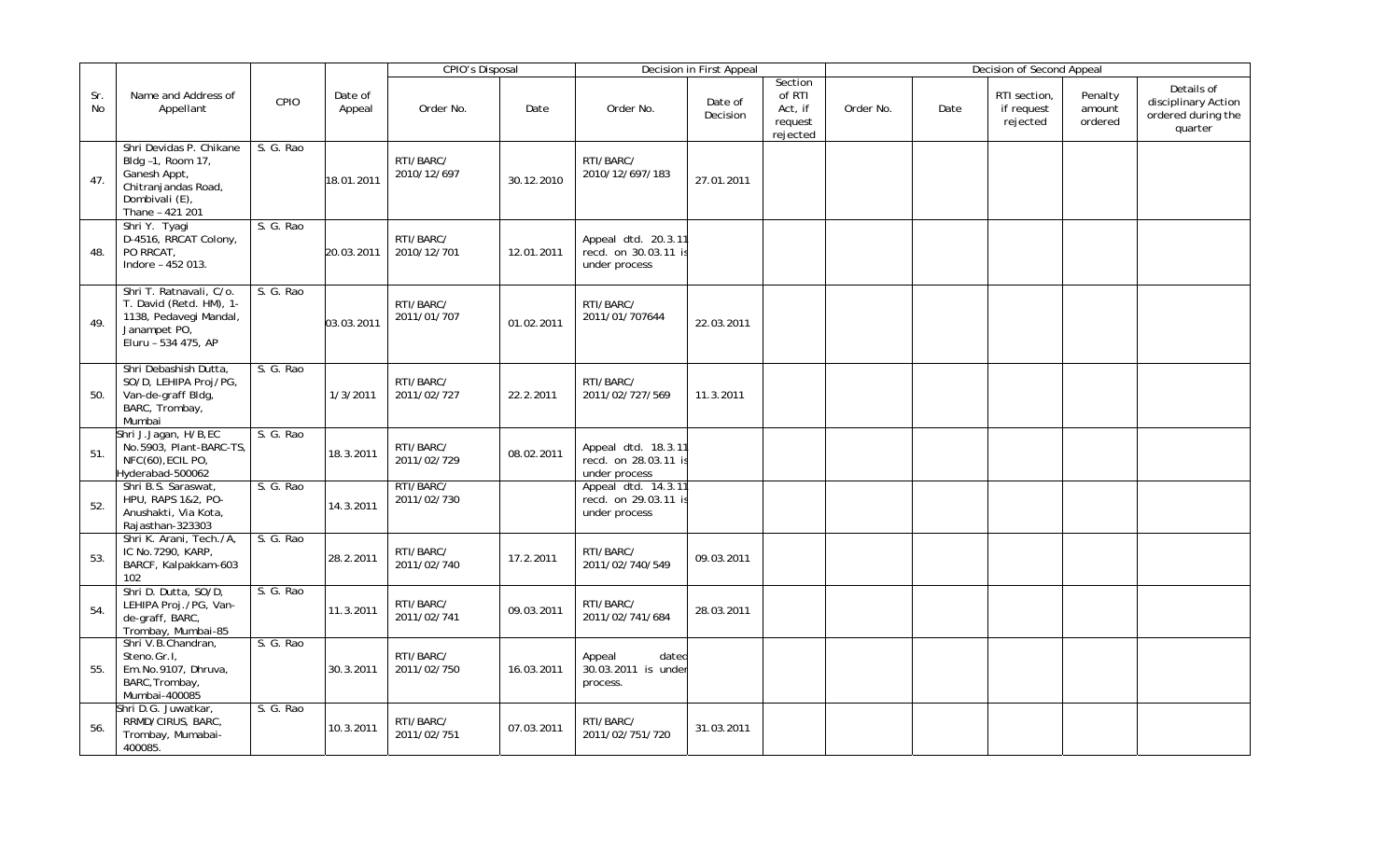### FORM II

## Quarterly Summary for CPIO's of (name Appellate Authority) for quarter ending June/Sept./Dec./Mar

| Sr.<br>No.       | Name of CPIO & Address                                                                                                | No. of<br>requests<br>Received<br>during the<br>Qtr |     |                |  |                                   |  |  |  |  |         |                  |  | No. of requests rejected during the quarter<br>Relevant sections of RTI Act 2005 |                |       |       | Amount of<br>Charges<br>Collected<br>during the<br>Quarter<br>(in Rs.)<br>$\ast$ | No. of<br>Decisions<br>received from<br>Appellate<br>Authority | No. of<br>Decisions<br>received<br>from CIC |
|------------------|-----------------------------------------------------------------------------------------------------------------------|-----------------------------------------------------|-----|----------------|--|-----------------------------------|--|--|--|--|---------|------------------|--|----------------------------------------------------------------------------------|----------------|-------|-------|----------------------------------------------------------------------------------|----------------------------------------------------------------|---------------------------------------------|
|                  |                                                                                                                       |                                                     |     |                |  | Sec $8(1)$                        |  |  |  |  |         |                  |  | Sections                                                                         |                |       | Total |                                                                                  |                                                                |                                             |
|                  |                                                                                                                       |                                                     | (a) | (b)            |  | (c) (d) (e) (f) $ g $ (h) (i) (j) |  |  |  |  |         |                  |  | $(9)$ $(11)$                                                                     | (24)           | other |       |                                                                                  |                                                                |                                             |
| 1.               | Shri S. Goverdhan Rao,<br>Public Information Officer,<br>III floor, Central Complex,<br>BARC, Trombay,<br>Mumbai - 85 | June - $68$                                         |     |                |  |                                   |  |  |  |  |         |                  |  | $848/-$                                                                          | $\overline{2}$ |       |       |                                                                                  |                                                                |                                             |
| 2.               | Shri S. Goverdhan Rao,<br>Public Information Officer,<br>III floor, Central Complex,<br>BARC, Trombay,<br>Mumbai - 85 | Sept. $-65$                                         |     | $\overline{c}$ |  |                                   |  |  |  |  | $951/-$ | 21               |  |                                                                                  |                |       |       |                                                                                  |                                                                |                                             |
| $\overline{3}$ . | Shri S. Goverdhan Rao,<br>Public Information Officer,<br>III floor, Central Complex,<br>BARC, Trombay,<br>Mumbai - 85 | $Dec. - 58$                                         |     |                |  |                                   |  |  |  |  |         |                  |  |                                                                                  |                |       |       | $845/-$                                                                          | 6                                                              |                                             |
| 4.               | Shri S. Goverdhan RAo,<br>Public Information Officer,<br>III floor, Central Complex,<br>BARC, Trombay,<br>Mumbai - 85 | $Mar - 86$                                          | 1   |                |  |                                   |  |  |  |  |         | $\boldsymbol{2}$ |  |                                                                                  |                | 6     |       | $1276/-$                                                                         | 14                                                             |                                             |
|                  |                                                                                                                       | 277                                                 |     |                |  |                                   |  |  |  |  |         | 6                |  |                                                                                  |                | 8     | 16    | $3920/-$                                                                         | 43                                                             | $\overline{13}$                             |

\* Amount including Application Fee & Documentation Charges.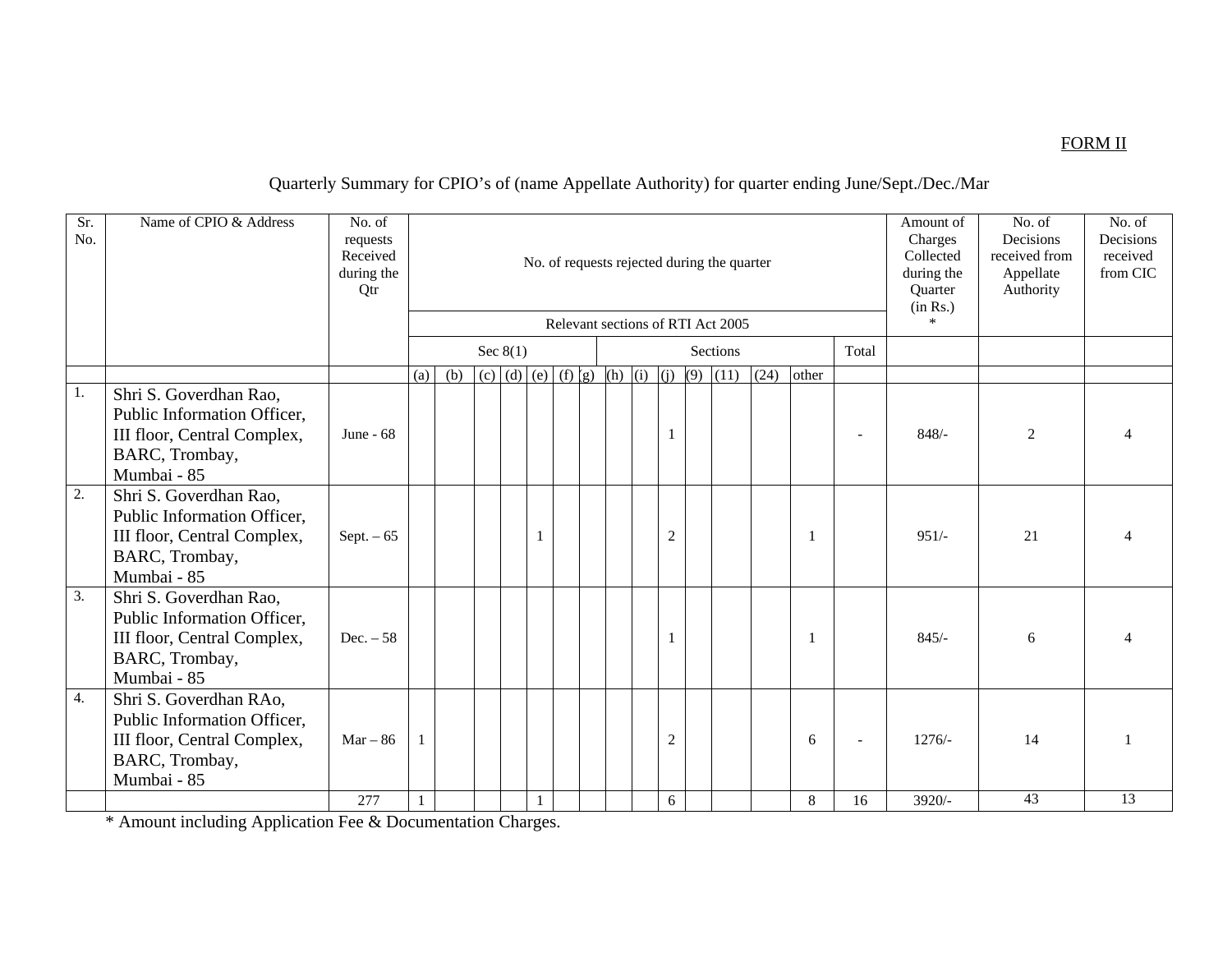#### FORM II A

# Quarterly Summary of Appellate Authorities for (public Authority) for quarter ending June/Sept/Dec/Mar

| Sr.<br>No. | Name of Appellate Authority &<br>Address                                                             | No. of Appeals<br>received during the<br>Qtr |     |             |  |            |     |     |     |     |     | No. of requests rejected during the quarter |              |       |                                                                | Decisions received from<br><b>CIC</b>                                      |
|------------|------------------------------------------------------------------------------------------------------|----------------------------------------------|-----|-------------|--|------------|-----|-----|-----|-----|-----|---------------------------------------------|--------------|-------|----------------------------------------------------------------|----------------------------------------------------------------------------|
|            | Shri N. D. Sharman,<br>Controller, BARC,<br>VI floor, Central Complex,<br>BARC, Trombay, Mumbai - 85 |                                              |     |             |  |            |     |     |     |     |     | Relevant sections of RTI Act 2005           |              |       | Number<br>of<br>decisions<br>received<br>during the<br>quarter | Number of<br>cases<br>involving<br>penalties and<br>disciplinary<br>action |
|            |                                                                                                      |                                              |     |             |  | Sec $8(1)$ |     |     |     |     |     | <b>Sections</b>                             |              | Total |                                                                |                                                                            |
|            |                                                                                                      |                                              | (a) | (b) (c) (d) |  | $(e)$ (f)  | (g) | (h) | (i) | (i) | (9) | (11)                                        | $(24)$ other |       |                                                                |                                                                            |
| 1.         | Quarter Ending June 30, 2009                                                                         | $\overline{2}$                               |     |             |  |            |     |     |     |     |     |                                             |              |       | $\overline{4}$                                                 |                                                                            |
| 2.         | Quarter Ending September 30, 2009                                                                    | 21                                           |     |             |  |            |     |     |     |     |     |                                             |              |       | 4                                                              |                                                                            |
| 3.         | Quarter Ending December 31, 2009                                                                     | 6                                            |     |             |  |            |     |     |     |     |     |                                             |              |       | $\overline{4}$                                                 | $\overline{\phantom{a}}$                                                   |
| 4.         | Quarter Ending March 31, 2010                                                                        | 14                                           |     |             |  |            |     |     |     |     |     |                                             |              |       |                                                                |                                                                            |